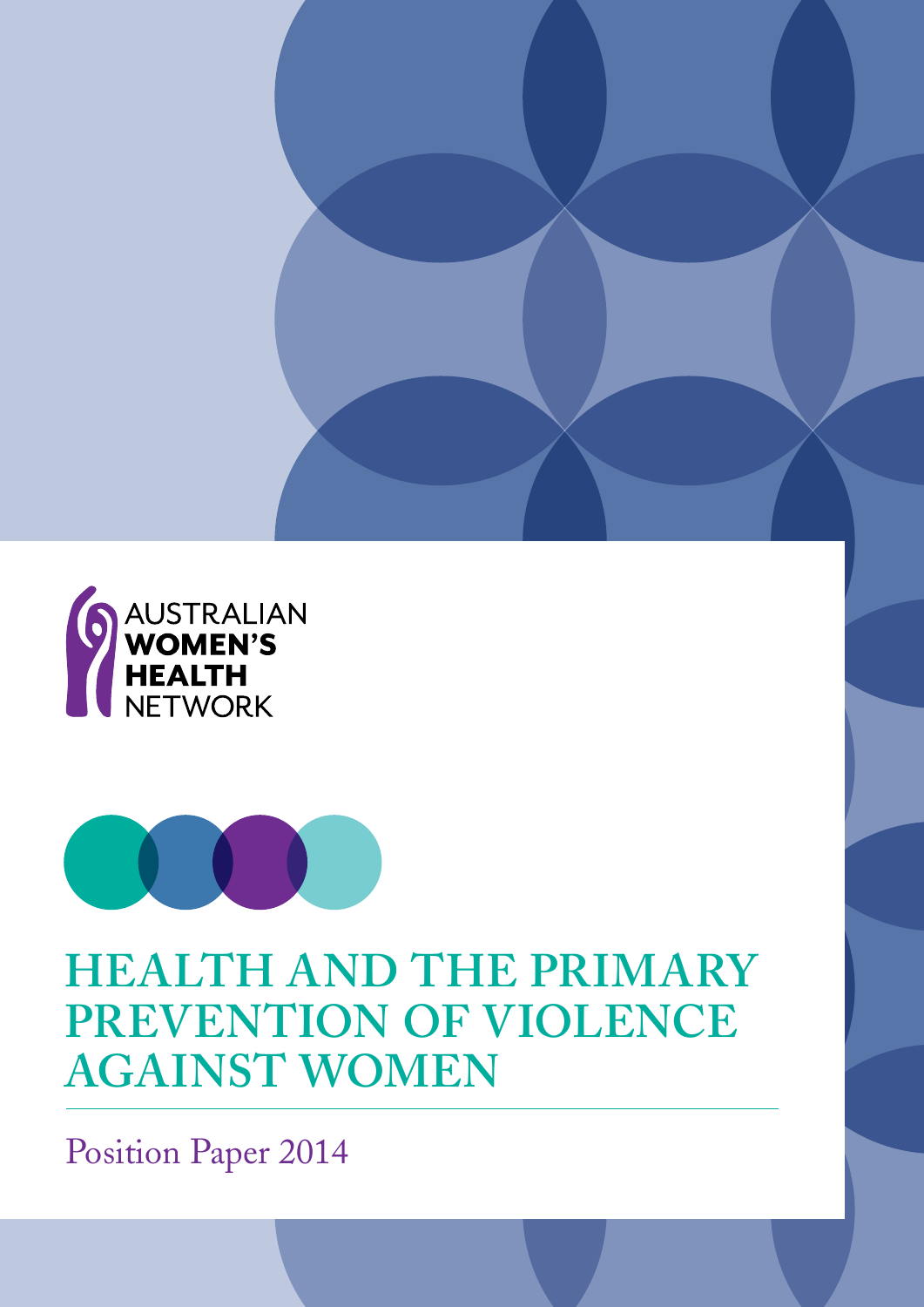# Australian Women's Health Network

#### **Health and the Primary Prevention of Violence against Women**

A publication of the Australian Women's Health Network, based on a commissioned paper from **Dr Sue Dyson**, with support from the AWHN Publication Review Panel, April 2014.

This publication may include subsequent alterations/additions which do not necessarily reflect the views of the original commissioned writers.

PO Box 188, Drysdale, Victoria 3222

Association number: A02383

[www.awhn.org.au](http://www.awhn.org.au)

© Australian Women's Health Network

This publication may be reproduced in whole or in part for study, research, criticism, training or review purposes subject to the inclusion of an acknowledgement of the source and authoring, and no commercial usage or sale.

ISBN: 978-0-9578645-5-9

Published July 2014

# Acknowledgements

The Australian Women's Health Network gratefully acknowledges funding support provided by the Australian Government to develop this resource through the Health Systems Capacity Development Fund, Commonwealth Department of Health.

AWHN would like to thank Dr Sue Dyson and the AWHN Publication Review Panel (Patty Kinnersly, Liz Murphy, Marion Hale and Kelly Banister) and the design team at Gasoline.

# About AWHN

The Australian Women's Health Network is an advocacy organisation that provides a national voice on women's health, based on informed consultation with members. Through the application of a social view of health, it provides a woman-centred analysis of all models of health and medical care and research. It maintains that women's health is a key social and political issue and must be allocated adequate resources to make a real difference.

It aims to foster the development not only of women's health services but of stronger community-based primary health care services generally, which it sees as essential to improve population health outcomes. It advocates collaboration and partnership between relevant agencies on all issues affecting health. To this end, AWHN coordinates the sharing of information, skills and resources to empower members and maximise their effectiveness. The coalition of groups that comprises the organisation aims to promote equity within the health system and equitable access to services for all women, in particular those women disadvantaged by race, class, education, age, poverty, sexuality, disability, geographical location, cultural isolation and language.

**This position paper is available for free download at: [www.awhn.org.au](http://www.awhn.org.au)**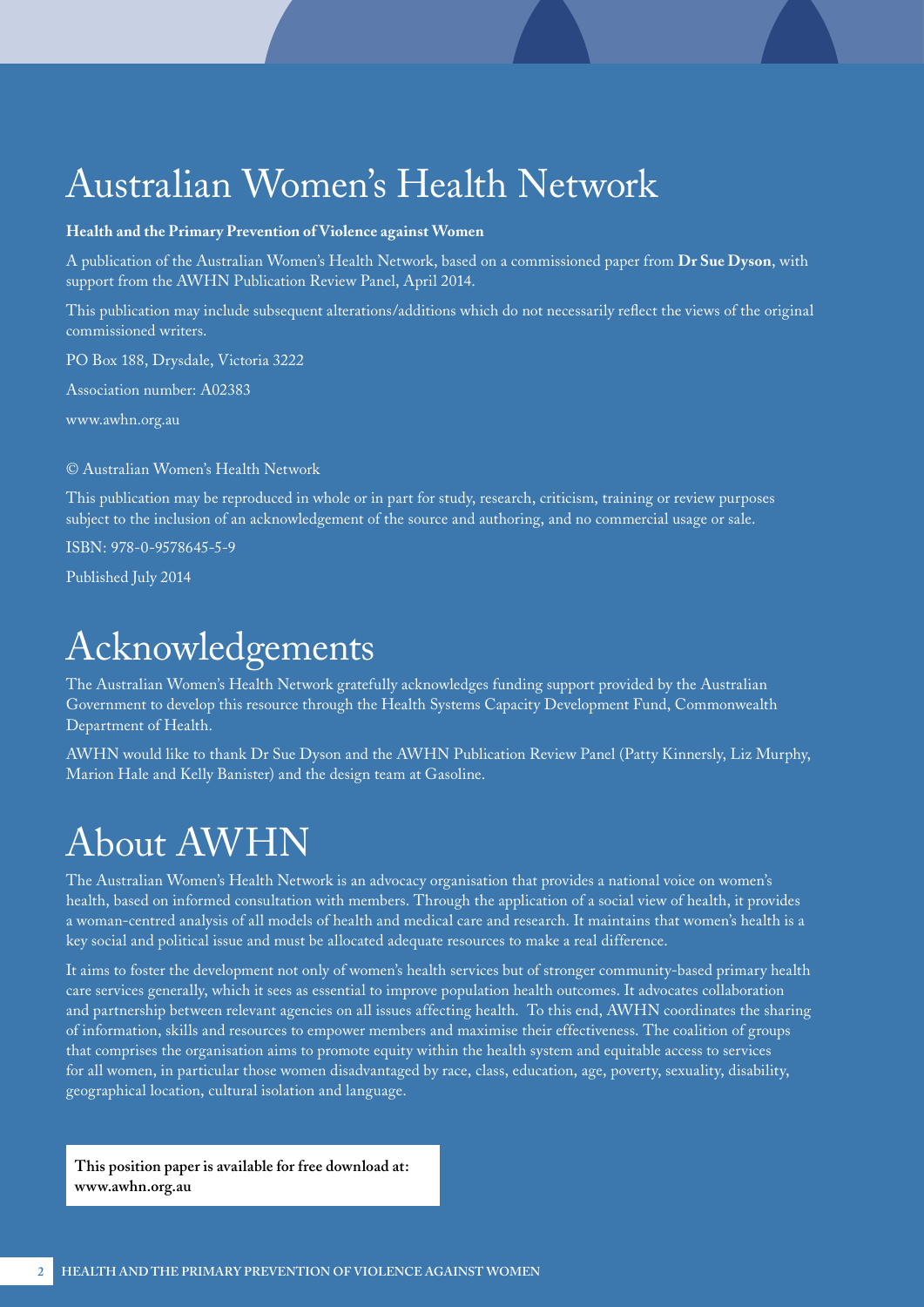# Table of contents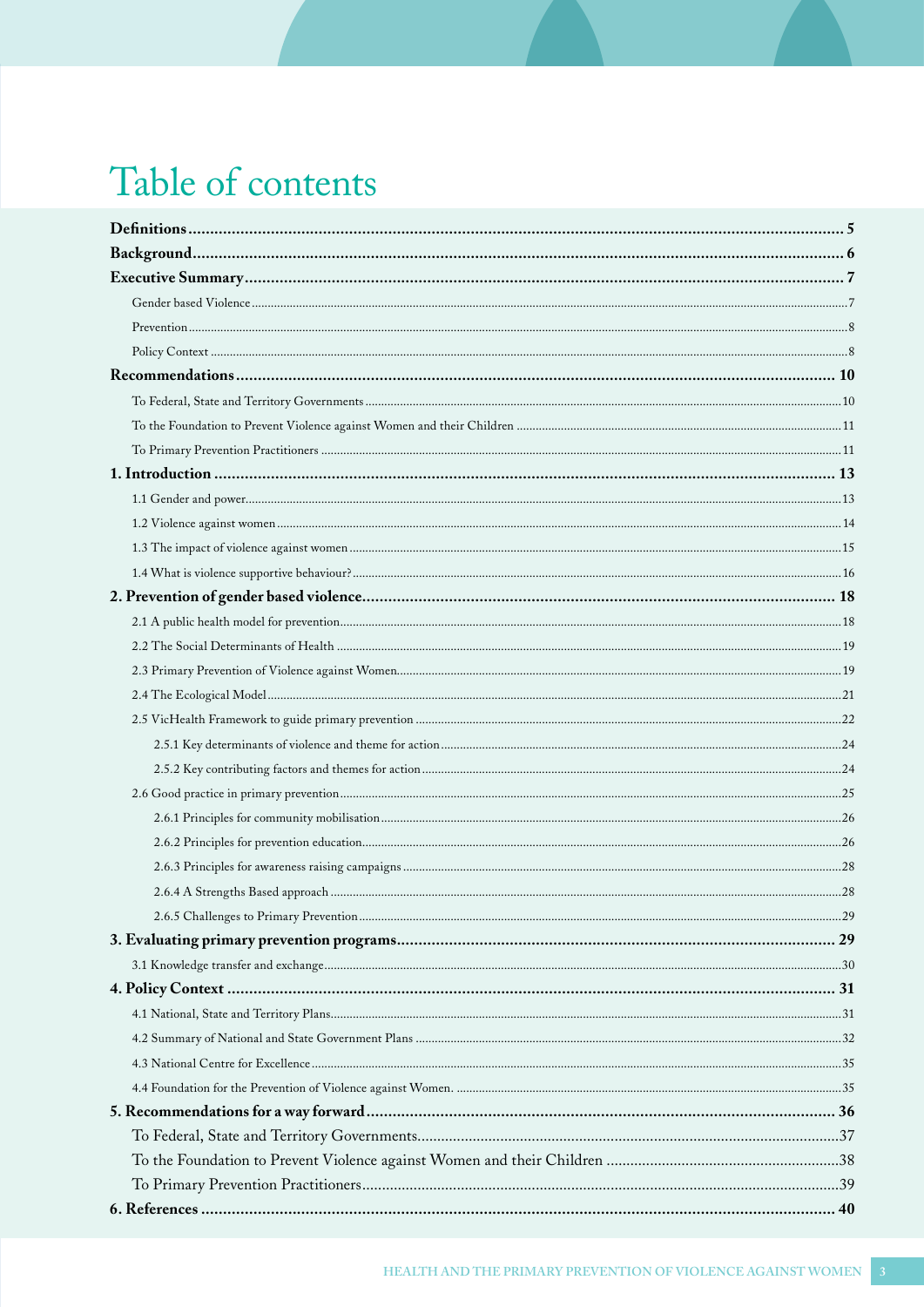# **Definitions**

**Domestic violence** (also family violence, intimate partner violence) may be physical and involve actual physical harm, threatened harm against a person, or someone/something they care for. It may be emotional, and may involve belittling, name calling, and intimidation. It may also take the form of limiting a woman's freedom. For example financially, by keeping a woman dependent on a partner to the extent that it is necessary to ask for money and justify all expenditure; or socially, such as being insulted or bullied in front of others; or being isolated from friends or family or controlling where she can go or who she can see. It does not have to occur in the home to be classified as domestic violence and can take a number of forms, including stalking and cyber-stalking.

**Equality:** The Oxford English dictionary defines equality as the state of being equal, especially in status, rights, or opportunities. **Gender equality:** suggests that women and men should receive equal treatment and not experience disadvantage on the basis of their gender. This principle is enshrined in the United Nations Universal Declaration of Human Rights.

**Equity:** Equity is a term which describes fairness and justice in outcomes. It is not about the equal delivery of services or distribution of resources; it is about recognising diversity and disadvantage to ensure equal outcomes for all.

**Family or intimate partner violence** refers to violence that occurs between people in relationships, including current or past marriages, domestic partnerships, familial relations, or people who share accommodation such as flat mates and boarders. It can affect people of any age, and from any background, race, religion or culture.

**Gender**: Although these terms 'sex' and 'gender' are often used interchangeably, they have very different meanings. 'Sex' refers to the biological and physical characteristics that define maleness and femaleness. 'Gender' refers to the socially constructed roles, behaviours, activities, and attributes that any given society considers appropriate for men and women; gender defines masculinity and femininity (World Health Organisation, 2014).

**Gender-based violence**, or violence perpetrated by men against women, takes many forms. In addition to physical violence by intimate partners, known assailants or strangers, the definition of gender-based violence includes violence that results from unequal power relations based on gender differences.

**Health:** is defined as '…a complete state of physical, mental and social well-being, not merely the absence of disease or infirmity' (World Health Organisation, 2013).

**Sexism:** is discrimination based on gender and the attitudes, stereotypes, and the cultural elements that promote this discrimination. Given the historical and continued imbalance of power, where men as a class are privileged over women as a class, an important, but often overlooked component of sexism is that it involves prejudice plus power.

**Sexual violence** can occur between intimate partners, relations, acquaintances or between strangers. It takes many forms including sexual harassment, verbal abuse, leering, threats or indecent exposure.

**Sexual harassment** is any unwanted or unwelcome sexual behaviour, which makes a person feel offended, humiliated or intimidated. It is not interaction, flirtation or friendship which is mutual or consensual. Sexual harassment is a type of sex discrimination which disproportionately affects women. Despite being outlawed for over 25 years, sexual harassment remains a problem in Australia.

**Violence against women** is a term that encompasses all forms of gender-based violence.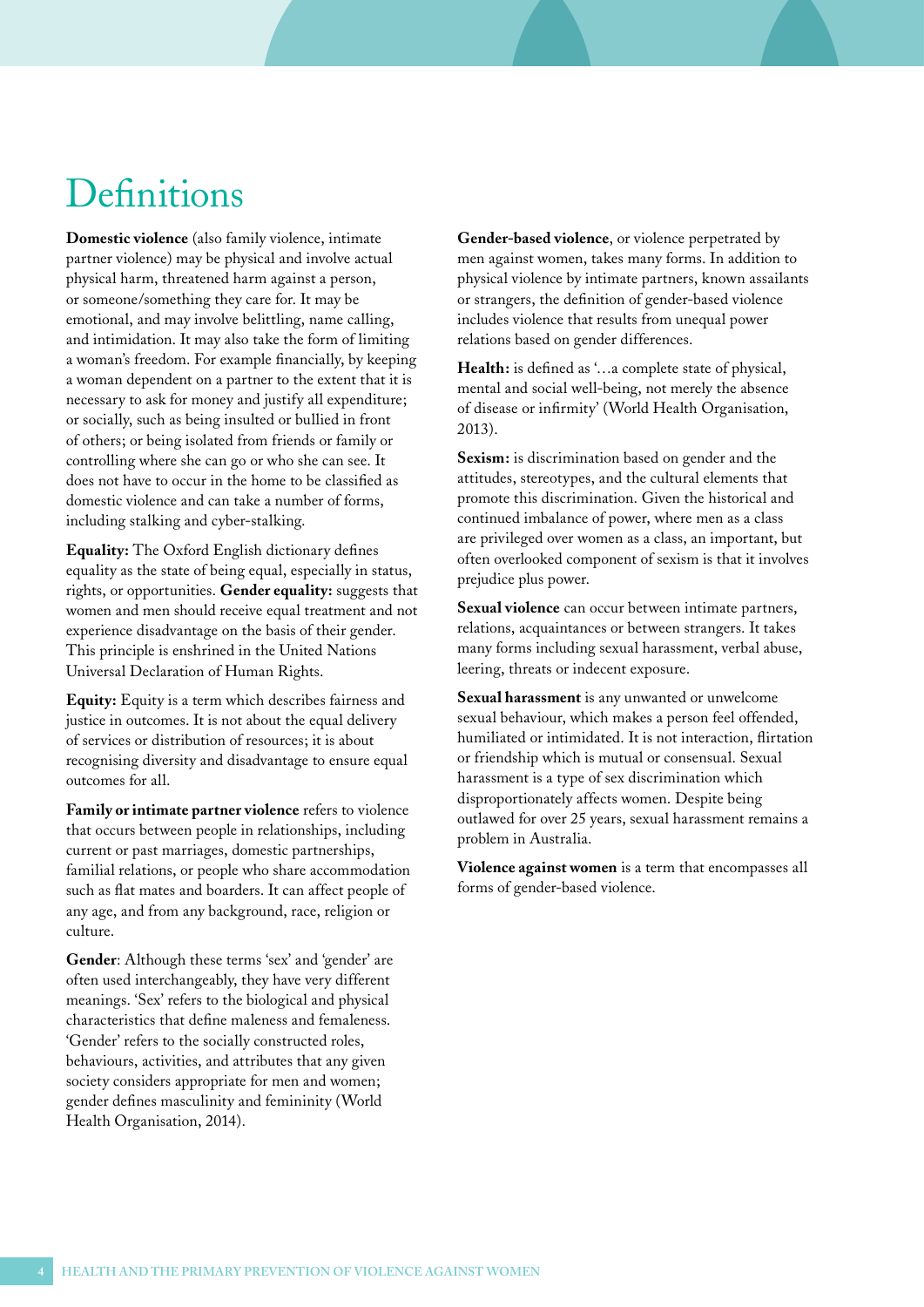# Background

The rates of physical violence experienced by men and women since the age of 15 are comparable. For both, the perpetrator is far more likely to be male, however the contextual settings strongly differ<sup>1</sup>. Violence against men more often occurs in public while violence against women more frequently occurs in the home.

The Australian Bureau of Statistics (2012) found that men aged 18 years and over were more likely to have experienced violence by a stranger (36% of all men) compared to men who had experienced violence by a known person (27% of all men). The most likely type of known perpetrator was an acquaintance or neighbour (10%).

In contrast, women aged 18 years and over were more likely to have experienced violence by a known person (36% of all women) compared to women who had experienced violence by a stranger (12% of all women). The most likely type of known perpetrator was a previous partner (15% of all women). Almost every week, a woman in Australia is killed by a partner or ex-partner (Mouzos & Makkai, 2004).

The differing contexts and perpetrators of violence against women and men often leads to the violence against women being considered a private issue. There is a failure to interrogate the reasons why some men see violence against their partners or ex-partners as an appropriate response or form of engagement.

This is why, according to the United Nations Population Fund (UNFPA), gender based violence is 'The most pervasive, yet least recognized human rights abuse in the world'



**OF MEN AND WOMEN WHO EXPERIENCED PHYSICAL ASSAULT BY A MALE** (a), Location of the most recent incident

1 Australian Bureau of Statistics (2006) Personal Safety, Australia. www.abs.gov.au/ausstats/abs@nsf/Lookup/4102.0main+features30Jun+2010 2 Australian Bureau of Statistics (2012) PersonalSafety, Australia. www.abs.gov.au/ausstats/abs@nsf/Lookup/4906.0Chapter3002012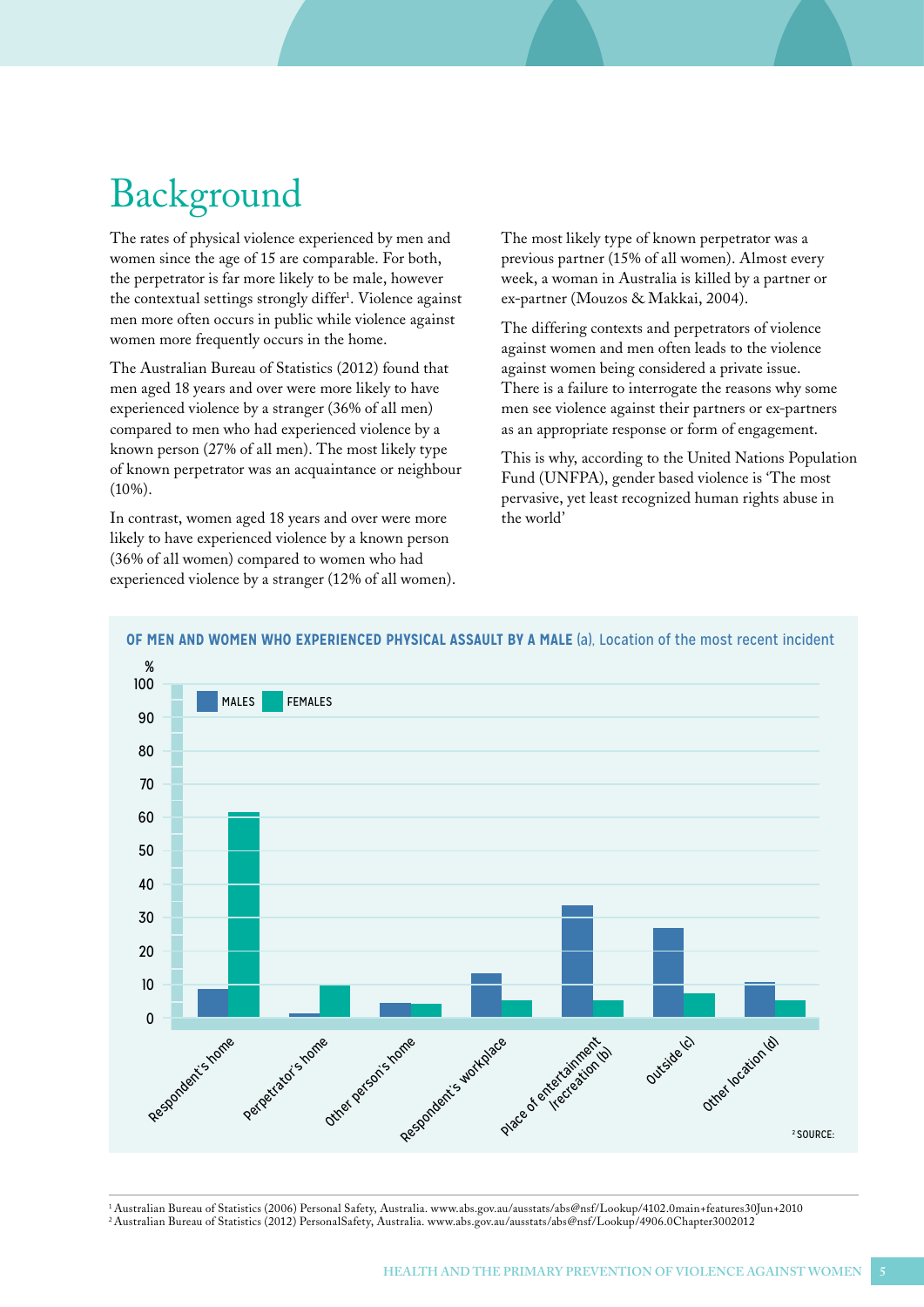## <span id="page-5-0"></span>Executive summary

This position paper focuses on the primary prevention of violence perpetrated by men against women. It develops a position on primary prevention (as distinct from secondary and tertiary interventions). It also identifies examples of good practice across settings, and factors for success for primary prevention programs. The paper has been developed as a resource for public education, debate and community activities related to the primary prevention of violence against women.

Intimate partner violence is prevalent, serious and preventable; it is also a crime. Among the poor health outcomes for women who experience intimate partner violence are premature death and injury, poor mental health, habits which are harmful to health such as smoking, misuse of alcohol and non-prescription drugs, use of tranquilisers, sleeping pills and anti-depressants and reproductive health problems.

The cost of violence against women to individuals, communities and the whole of society is staggering and unacceptable. Every week in Australia at least one woman is killed by her current or former partner, and since the age of 15, one in three women has experienced physical violence and one in five has experienced sexual violence. The annual financial cost to the community of violence against women was calculated by Access Economics in 2002/3 to be \$8.1 billion (Victorian Health Promotion Foundation, 2004), a figure which is likely to increase unless the incidence of violence against women can be reduced and ultimately eliminated.

### **Gender based Violence**

*Gender-based violence, or violence perpetrated by men against women, takes many forms. In addition to physical violence by intimate partners, known assailants or strangers, the definition of gender-based violence includes violence that results from unequal power relations based on gender differences.* 

The term gender based violence encompasses a range of abuses that result in, or are likely to result in physical, sexual or psychological harm or suffering to women, including threats of such acts, whether they occur in public or private life (United Nations, 1993). Research has established that rather than being a few isolated acts, violence against women is a pattern of behaviour

that violates the human rights of women and girls, limits their participation in society and damages their health and well-being (García-Moreno et al., 2013).

Gender-based violence is a complex social problem with serious health consequences. Recognition of the social nature of violence against women is central to efforts to eliminate it. A strong link has been established between gender based violence and the systemic inequalities rooted in structural power imbalances between men and women (United Nations General Assembly, 2006). The terms gender based violence and violence against women will be used interchangeably in this paper. When referring specifically to domestic violence the terms intimate partner violence and family violence may also be used.

In Australia nearly one in three women over the age of 15 years reports being subjected to violence at some time and one in five has experienced sexual violence. Intimate partner violence contributes to 9% of the total burden of disease for women aged 15 to 44 years (Victorian Health Promotion Foundation, 2004).

The social determinants of health are the conditions in which people are born, grow, live, work and age. These are shaped by the distribution of money, abuses of power and the distribution of resources at global, national and local levels, as well as by gender (Australian Women's Health Network, 2012).

#### **Prevention**

There is a strong association between sexist peer norms, low status of women and violence against women (Dyson and Flood, 2008, Flood, 2011, UN Division for the advancement of women, 2008, Victorian Health Promotion Foundation, 2010). Violence supportive attitudes and behaviour can be found almost anywhere, and recognised as: lack of support for gender equality; belief in the inferior status of women in relation to men; sexual harassment and coercion; bullying, abusive or controlling behaviours, or group disrespect (demonstrated by rude, aggressive behaviour, consumption of pornography, sexualising women, group consumption of alcohol, and rape supportive attitudes). The goal of prevention is to make these attitudes and behaviours visible and change them through the promotion of equal and respectful relationships.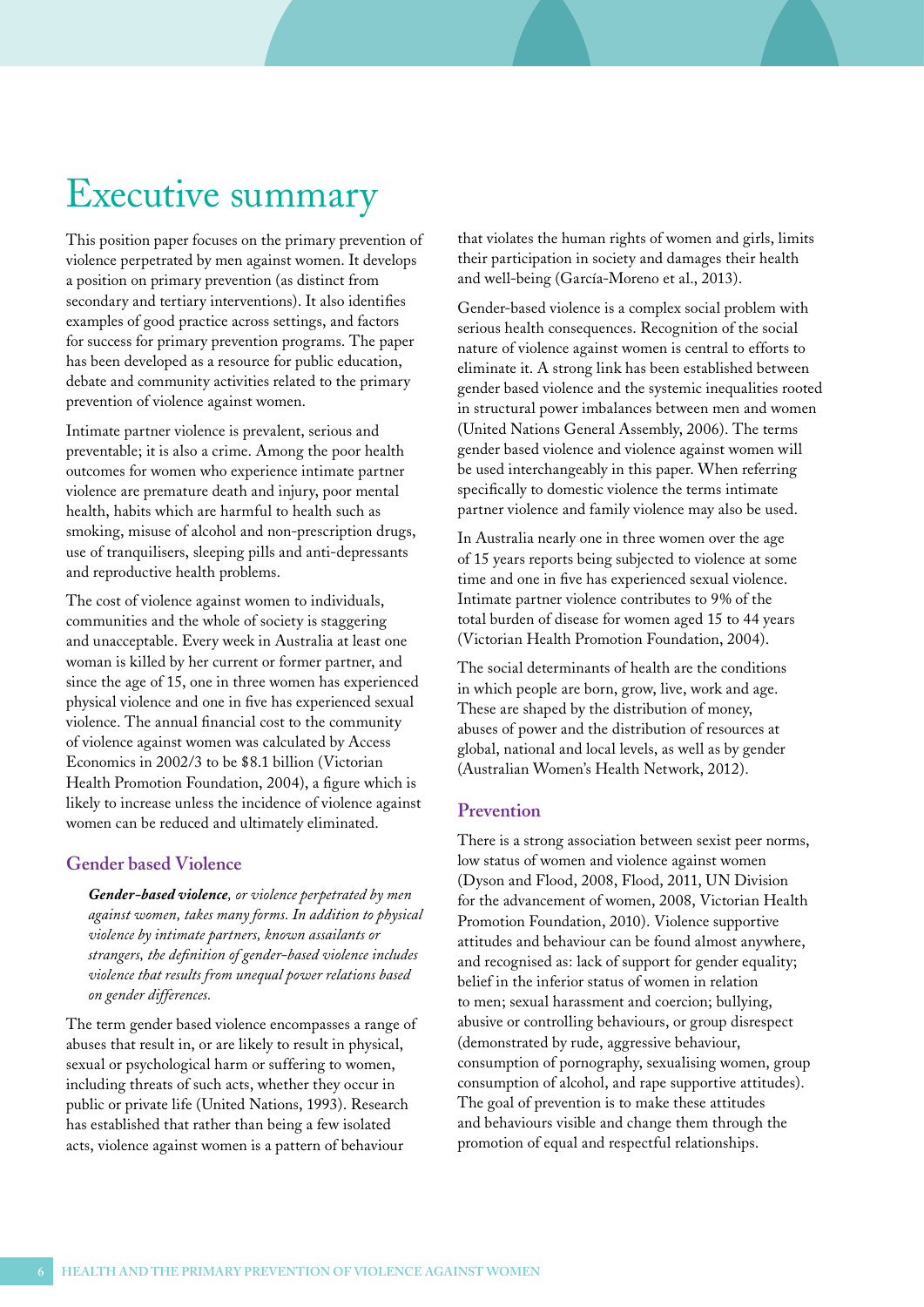Primary prevention is a public health approach that aims to prevent violence from occurring in the first place. It is advocated as an effective means of working towards the elimination of all forms of violence against women. Primary prevention must focus on changing the culture/s that operate to make gender based violence acceptable. This is sometimes referred to as culture, or cultural change.

Primary prevention programs can be carried out in 'settings', or the places where people in communities live, work, play and age (Peersman, 2001). A settings approach makes it possible to target specific groups with appropriate programs – in (among others) sports clubs, schools, workplaces and faith settings, as well with specific population groups including children, young people, and people with physical and intellectual disabilities, Indigenous and culturally and linguistically diverse people. Some examples of settings approaches are further explicated in this position paper.

A social/ecological model has been proposed for both understanding gendered violence and for prevention activities. The Victorian Health Promotion Foundation (VicHealth) has a model which suggests that rather than being a simple phenomenon, violence is the result of the complex interplay of individual, relationship, social, cultural and environmental factors. The model works at three levels which are interdependent with each other: individual/relationship, community/ organisational and societal (Victorian Health Promotion Foundation, 2007).

Rather than focus on negatives, primary prevention must take a positive, community building, or strengths based approach. A strengths-based approach calls for programs to be positive, inclusive and enabling. Such an approach makes visible and values the skills, knowledge, connections and potential in a community. It promotes capacity, connectedness and social capital (Glasgow Centre for Population Health, 2011). This approach has the potential to engage men and women in the community as partners in bringing about the changes needed to eliminate violence against women. Many small and medium sized primary prevention programs using this approach are currently in progress in communities across Australia. See, for example,

a report on programs from the Victorian Health Promotion Foundation (2012). As greater numbers of ordinary people become involved in prevention programs the combined effect has the potential to create a groundswell of momentum that will lead to the kind of long term cultural change that is required to create a society in which all people are equal, and respectful relationships and behaviours are the norm.

#### **Policy Context**

Australia has Commonwealth, State and Territory plans that focus on both responding to and preventing violence against women. All states and territories are signatory to the Commonwealth plan to Prevent Violence against Women and their Children, yet not all of the individual plans align with the Commonwealth in terms of primary prevention. There is a lack of transparency and clarity about how the different plans are being implemented and progressing. The Commonwealth has funded a number of community based programs since 2009 yet no effective knowledge transfer<sup>3</sup> about the learnings that have come out of these programs has taken place to inform practice.

<sup>3</sup> Australian Knowledge transfer and exchange is the process of sharing useful, evidence based learnings, expertise and skills with others. It involves a broad range of activities which are mutually beneficial to a range of stakeholders, including in this case researchers, practitioners and policy makers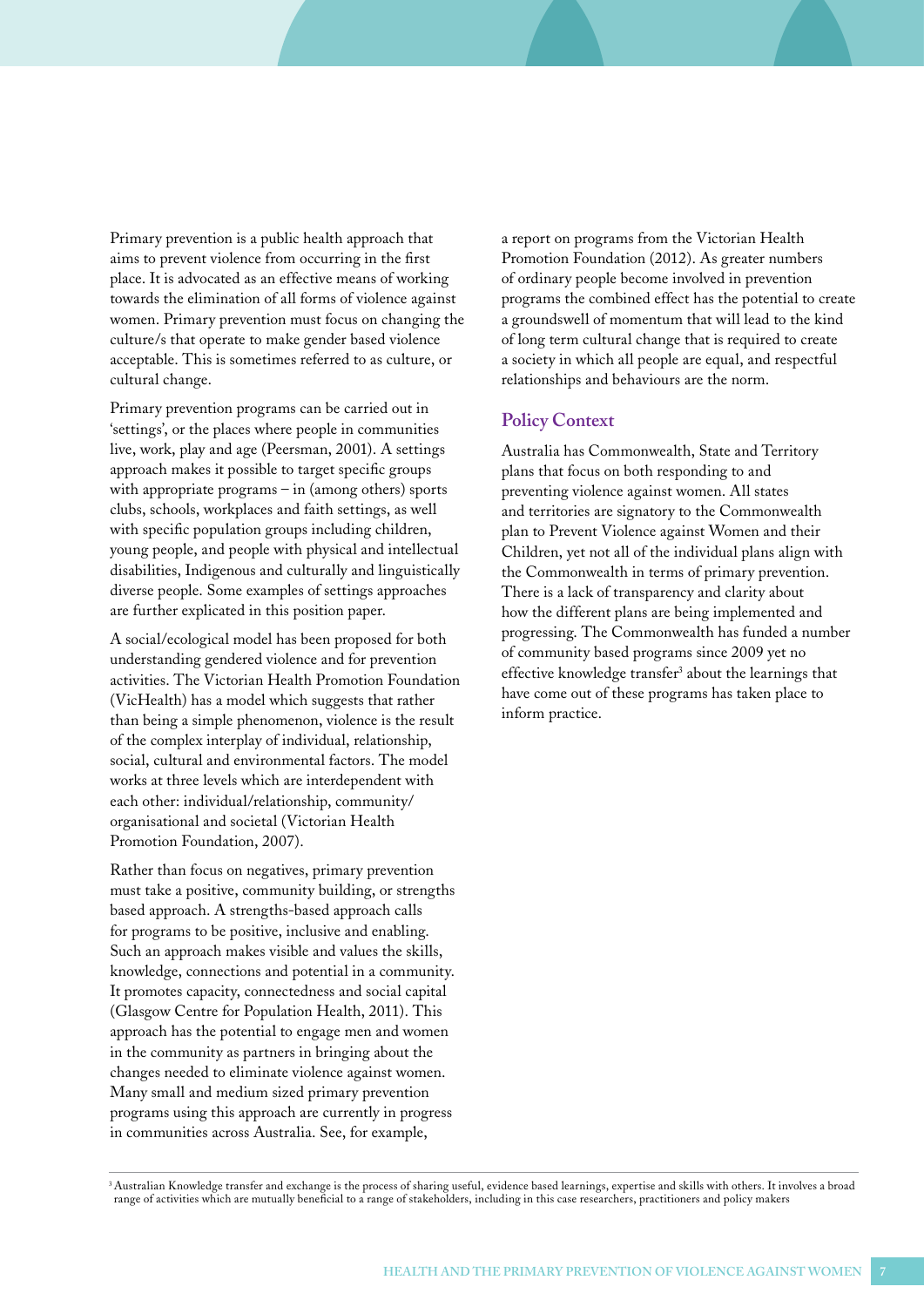# Recommendations

### **To Federal, State and Territory Governments**

Based on the findings of this position paper the Australian Women's Health Network recommends that Governments:

- 1. Recognise that no single initiative will prevent violence against women. Dedicated funding must be provided to the primary prevention sector to ensure activities can be delivered across the range of settings where people live, work and play to continue and expand the work of preventing and eliminating all forms of violence against women.
- 2. Continue to provide specific funding for the tertiary response sector at a level to ensure women who are subjected to intimate partner violence and sexual assault have adequate and appropriate services available to provide them with safety and support.

This position paper has highlighted the importance of a collaborative, coordinated integrated approach to address violence against women. We believe that a national body is required to ensure the successful implementation of the recommendations contained on this paper. We therefore recommend that:

3. Responses to violence against women be guided by a national advisory structure of all relevant stakeholders. This would include governments, the Foundation, ANROWS, AWAVA, women's health and other community organisations. The national advisory body would be responsible for developing a collaborative multi-year workplan between member stakeholders.

Further, we recommend that:

4. All community projects funded by the Commonwealth Government are evaluated (using either an external evaluation approach or a capacity building internal evaluation approach as discussed on page 29 of this position paper) and that reports of these evaluations are made freely available to the primary prevention sector to build the evidence base and to ensure ongoing learning. The multi year workplan discussed in Recommendation 3 should also be accompanied by an appropriately funded, substantive meta-evaluation of whole of population change.

It is the role of government to ensure gender equity is enshrined in all Commonwealth and State laws, policies and practices. We therefore recommend:

- 5. All government policies should be reviewed regularly using a gender lens and when necessary updated to ensure that gender equality is enshrined in all its practices.
- 6. A communication strategy should be undertaken to promote gender equality laws and policies to ensure they are understood and adhered to by government, business and non-government sector organisations.
- 7. Governments and political parties at all levels should comply with and model gender equality in all appointments and committees.

It is commendable that Australia has a long term prevention plan in place; however, preventing violence against women is both an urgent and long term task that should not be subject to changes of government. The AWHN therefore recommends:

8. That Governments should publish regular updates on the progress of Commonwealth, state and territory prevention of violence against women plans. Reports from community programs funded under these plans should also be made available to ensure effective knowledge exchange occurs to inform ongoing practice.

There is a considerable focus on educating young people in equal and respectful relationships in the Commonwealth plan to prevent violence against women. The AWHN therefore recommends:

- 9. Respectful relationships education programs be incorporated into all schools' curricula from kindergarten through year 12.
- 10. All school programs are developed using the good practice principles detailed on page 24 of this position paper, using a whole school (health promoting) approach.
- 11. Long term funding be provided to continue improving and expanding primary prevention approaches across settings. This should include a long term commitment to evaluation.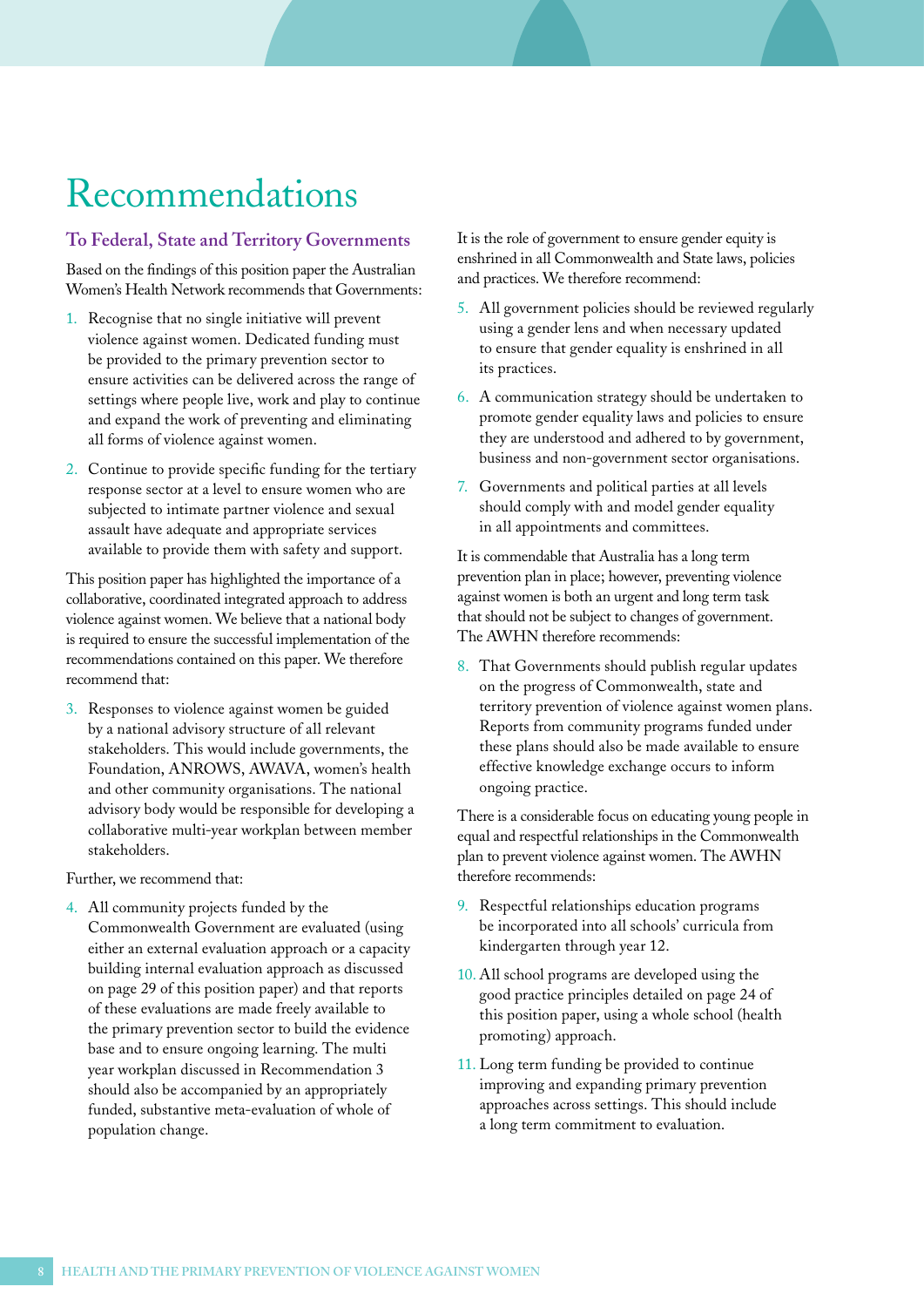### **To the Foundation to Prevent Violence against Women and their Children**

Based on the published roles and functions of the Foundation detailed on pages 34 & 35 of this position paper, the AWHN recommends:

- 12.Awareness raising programs developed and conducted by the Foundation should be evidence based, and draw on the good practice principles for community programs identified on page 24 of this position paper.
- 13. The Foundation develops a nationally agreed framework (including detailed definition of, and principles for primary prevention) to guide program development and implementation. This should be used to assess applications at all levels for funding primary prevention programs. Criteria for assessing primary prevention are suggested on page 24 of this position paper.

The media can play an important role in the primary prevention of violence against women. The EVAs<sup>4</sup> in Victoria has established that collaborations between NGO and media representatives can be productive. We therefore further recommend:

14. The Foundation works collaboratively with media outlets regardless of the platform to develop voluntary standards for reporting and advertising that reflects gender equality and respectful representations of women and men.

### **To Primary Prevention Practitioners**

Two key bodies stand out as having the knowledge and experience in both the social determinants of health and primary prevention, VicHealth and the women's health sector Australia wide. VicHealth has provided the evidence base upon which programs can be developed and the women's health sector has well developed skills in health promotion and primary prevention. The AWHN therefore recommends:

- 15. At a minimum, primary prevention programs should promote gender equality and respectful relationships, as well as challenging violence supportive behaviours, environments and structures that are the social determinants of violence against women.
- 16. Primary prevention programs be planned using the good practice principles identified in section 2.6 of this position paper.
- 17. Because gender inequality and the social determinants of health are critical factors underpinning violence against women, a gendered lens should be applied to the planning of primary prevention programs to ensure the underlying factors of gender and power are incorporated into all program plans.

4 The Eliminating Violence Against Women Media Awards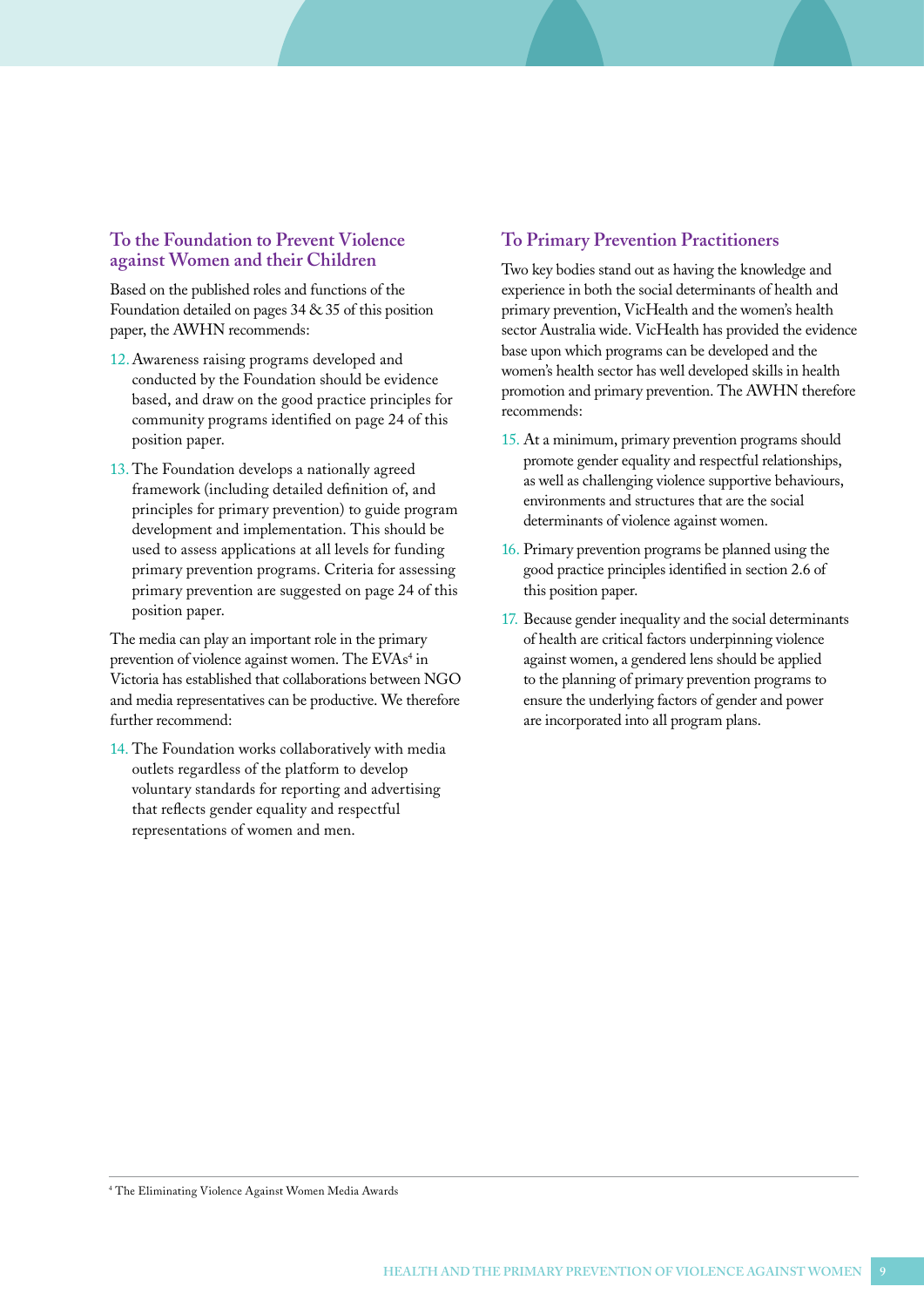# **Health and the Primary Prevention of Violence against Women**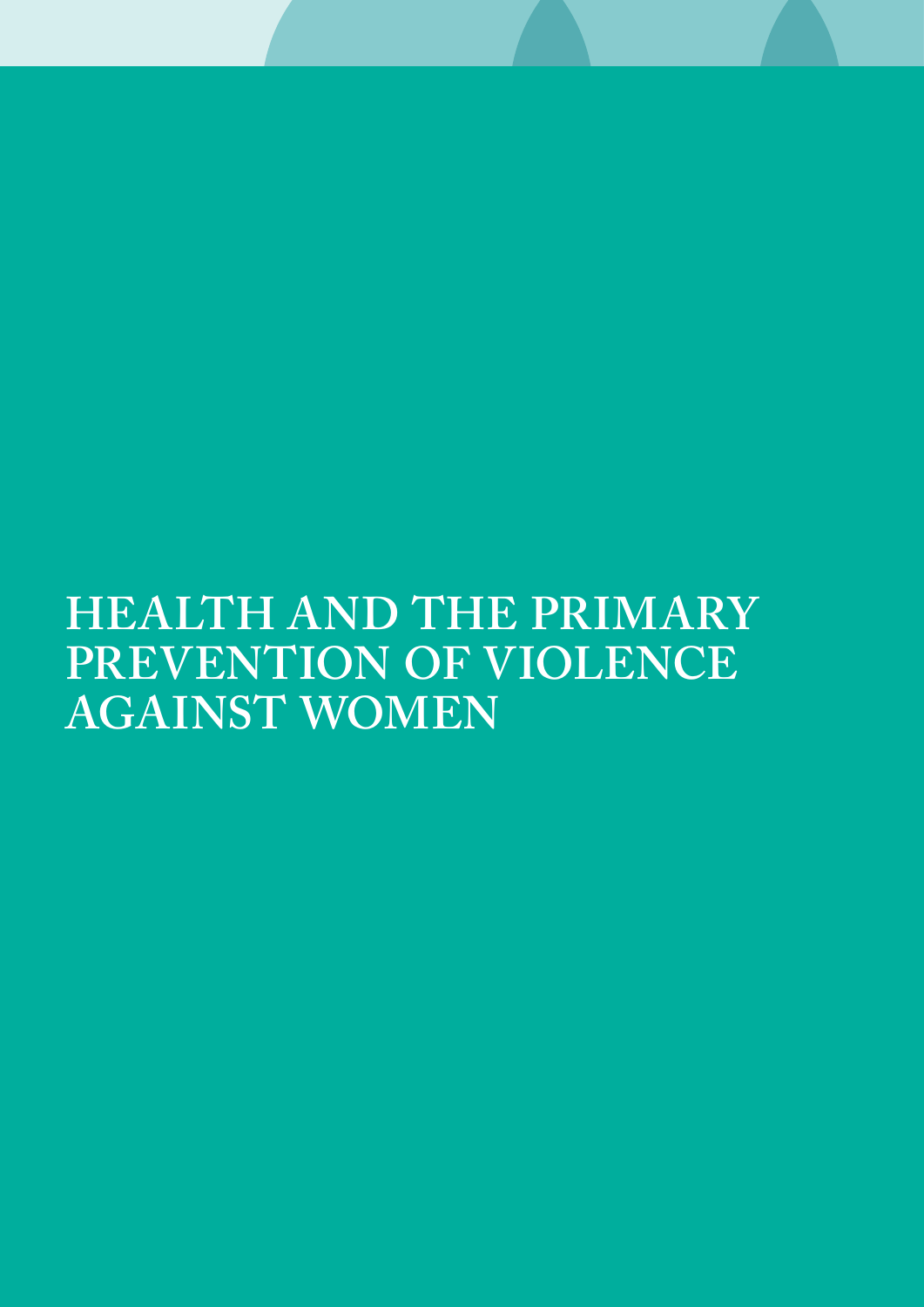# 1. Introduction

Australia has a strong, independent and thriving women's health sector with skills and experience in health promotion and primary prevention. This position paper articulates the Australian Women's Health Network (AWHN) position on the primary prevention of violence against women for their improved health and well-being. The paper:

- proposes a position on primary prevention (as distinct from secondary and tertiary interventions).
- identifies good practice principles primary prevention programs and factors for success for programs, based on practice across different settings.
- provides a review and analysis of the implications of the Commonwealth, State and Territory Plans to prevent violence against women;
- presents a resource for public education, debate and community consultation activities related to primary prevention.

The position paper draws on Australian and international peer reviewed work based on empirical evidence, however, because prevention of violence against women is a relatively new field of research, it also draws on the extensive grey literature on the topic.5 The paper starts with a discussion of gender, the social nature of violence against women and the kinds of behaviour and attitudes that support, foster or condone gender based violence. In section two, it focuses on prevention of violence against women, in particular the public health approach, including primary prevention and the ecological model. Section three discusses evaluation approaches and identifies good practice principles for primary prevention. Section four examines the policy context for preventing violence against women in Australia, analyses the national, state and territory prevention plans, and discusses two recent initiatives, the Foundation and the Centre for Excellence to Prevent Violence against Women. Finally it draws on the findings to make recommendations for primary prevention policy and practice in Australia.

## **1.1 Gender and power**

Although these terms 'sex' and 'gender' are often used interchangeably, they have very different meanings. 'Sex' refers to the biological and physical characteristics that define maleness and femaleness. 'Gender' refers to the socially constructed roles, behaviours, activities, and attributes that any given society considers appropriate for men and women; gender defines masculinity and femininity (World Health Organisation, 2014). Gender can be conceived as a system of social power relations which permeates the structures, processes and practices of all aspects of public and private life (Australian Women's Health Network, 2012).

Mainstream social and cultural practices within societies strengthen notions that gender roles for women and men are natural biologically determined differences. Gender is deeply embedded in the legal, religious and cultural structures and norms that are taken-for-granted in the everyday arrangements of people's lives. Gender relations are multi-dimensional, interweaving relationships of power, economic arrangements, emotional relationships, systems of communication and meaning (Connell, 2003).

Power can be conceived in two main ways: as power-over and power-to. A power-over model is characterised by three main features: that power is possessed, flows from above to below, and is primarily repressive (Sawicki, 1991). In this model, those who possess power oppress those who do not have it, and there are few options for the oppressed to remedy their oppression other than revolution. Another model of power is that it is not a possession, but as something that circulates in networks between individuals (Foucault, 1980). In this model, power is neither positive nor negative, but simply exists. This understanding of power does not suggest that it cannot be used to oppress, but recognises the possibility of resistance, and of agency – the capacity for individuals to take action and bring about change – that is not present in hierarchical notions of power.

From this standpoint, power can be seen as operating between individuals and groups who share a common understanding about unspoken social 'rules' for the conduct of gender relations and it may be used to enforce as well as to resist violence. The elimination of violence against women is predicated on the the idea that deeply held cultural norms and values can be changed.

5 Grey literature is all that material which is not subject to peer review, i.e. peer reviewed journals and books (Alberani, Peitrangeli & Mazza, 1990). This may include reports, newsletters, pamphlets, web sites and other print and digital media sources.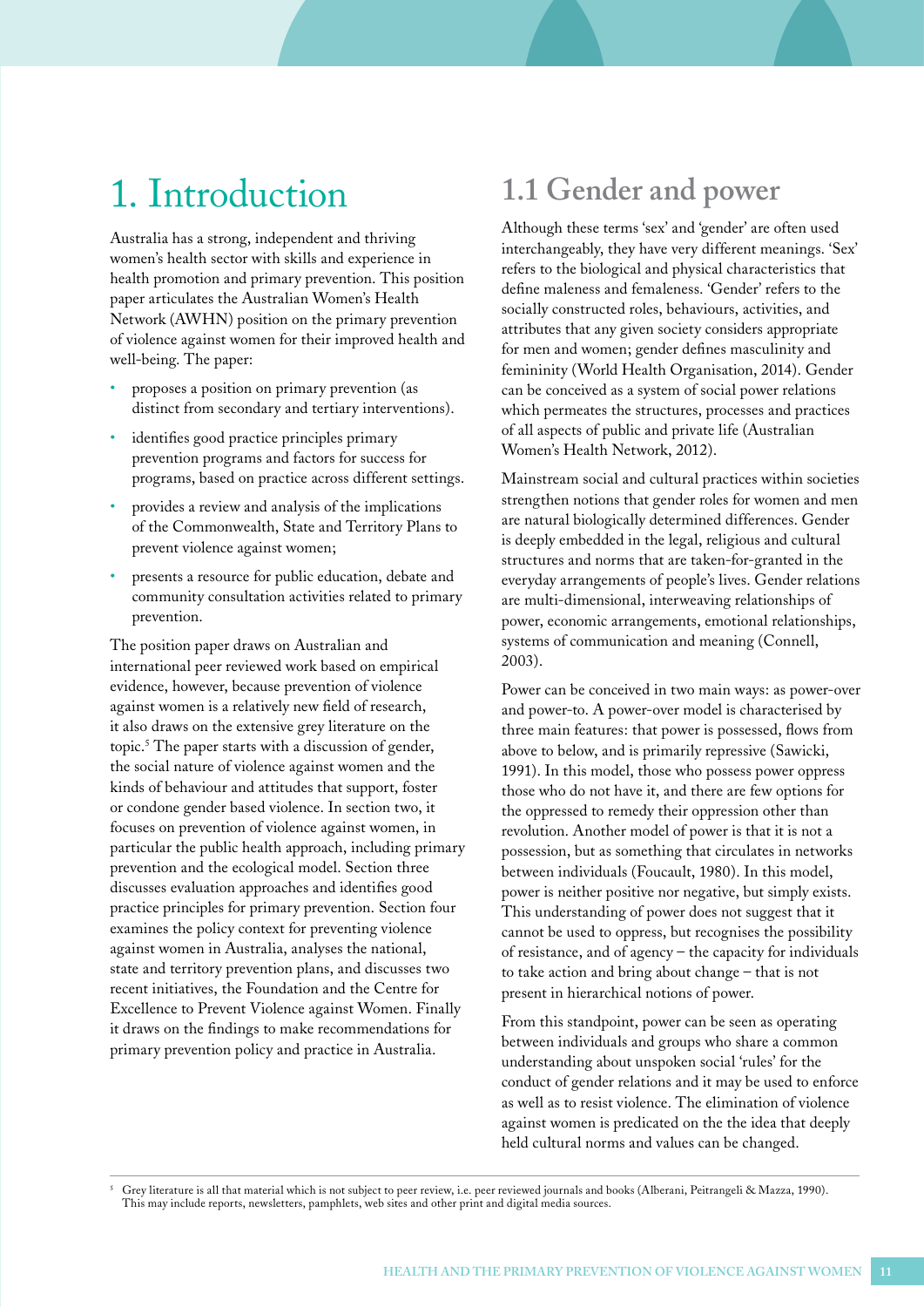## **1.2 Violence against women**

Gender-based violence is a complex social problem which grows from deeply-held beliefs, value systems, stereotypes and power relationships. In addition to the physical, emotional and social harms resulting from gender based violence, there are also multiple, serious, complex sequalae for its victims.

Globally, 30% of women have experienced physical and or sexual intimate partner violence and 7% have been sexually assaulted by someone other than a partner (García-Moreno et al., 2013). In Australia nearly one in three women over the age of 15 years report being subjected to violence at some time and one in five have experienced sexual violence (National Council to Reduce Violence Against Women and their Children, 2009).

Gender based violence is not a new phenomenon; recognition of the extent of the problem is, however, relatively new. It is only in recent decades that meaningful measures have been developed to understand the true scope and impact of intimate partner violence (Australian Women's Health Network, 2013). For example, evidence of the scope, impact and human costs of violence against women was not established until 2004 when VicHealth published its report *The health costs of violence: Measuring the burden of disease caused by intimate partner violence. The study that led to this report established that in Australia intimate partner violence* contributed to 9% of the total burden of disease for women aged 15 to 44 years (Victorian Health Promotion Foundation, 2004). The availability of measures to understand the health implications of violence against women, and the subsequent actions to address the problem through improved services and the development of prevention programs, represents a quantum leap in knowledge and understanding about violence against women as a serious health issue and demonstrates that 'what gets measured gets done' (Australian Women's Health Network, 2013). It is this knowledge and understanding that underpins the current groundswell of primary prevention activity.

The evidence has demonstrates that, rather than being a few isolated acts, violence against women is a pattern of behaviour that violates the human rights of women and girls, limits their participation in society and damages their health and well-being (García-Moreno et al.,

2013). The complexity of the problem means that both the response system and prevention efforts must be multi-sectoral and inter-disciplinary, and must operate in all the structures of government, community and interpersonal relations.

Despite a desire to explain the phenomenon by seeking a cause, no single cause adequately accounts for violence against women; it cannot be attributed solely to individual psychological factors or socioeconomic conditions (United Nations General Assembly, 2006). Explanations for violence that focus primarily on individual behaviours and personal histories, such as alcohol abuse or a history of exposure to violence, overlook the broader impact of systemic gender inequality and women's subordination (UN Women, 2012).

Although violence against women is a centuries old phenomenon, it was not until 1993 that the issue of violence against women was accepted as a human rights violation at the Vienna World Conference on Human Rights and defined as:

*…any act of gender-based violence that results in, or is likely to result in, physical, sexual or psychological harm or suffering to women, including threats of such acts, coercion or arbitrary deprivation of liberty, whether occurring in public or private life (United Nations, 1993).*

Gender equality between women and men is recognised as a principle in international law, articulated in many United Nations documents from the 1948 Universal Declaration of Human Rights onwards. They are also enshrined in Australian law. Recognition of the social nature of violence against women is central to efforts to eliminate it.

### **1.3 The impact of violence against women**

Violence against women has serious health and social consequences, and the figures concerning this are stark. Since the age of 15 years 40% of all Australian women have experience some form of gender based violence. Twenty one percent of women have experience physical assault and 17% have experienced sexual assault. One in six women have experienced violence by a current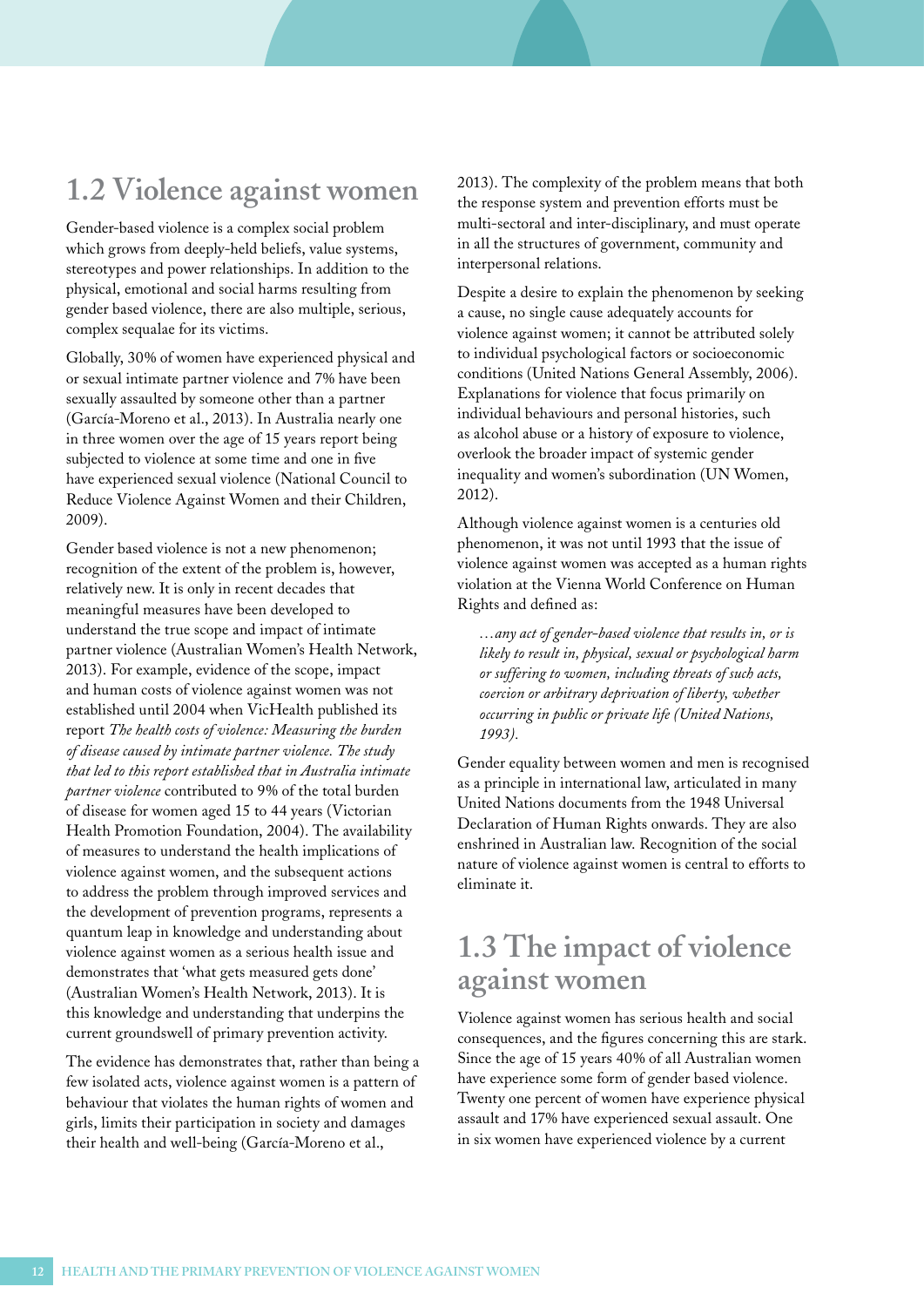or former partner at some time in her life. In addition, since the age of 15 years one third of all Australian women have experienced sexual harassment in the form of inappropriate comments about their body or sex life, one quarter have experienced unwanted sexual touching and one in five have been stalked (Australian Bureau of Statistics, 2006).

The direct health consequences of gender based violence (GBV) to women, include depression, anxiety and phobias, suicidal behaviours, physical injury, a range of somatic disorders and a variety of reproductive health problems (Victorian Health Promotion Foundation, 2008). Women who have been exposed to violence report poorer overall physical health than those who have not, and there is evidence that the health impact of violence can persist long after the abuse has stopped (Victorian Health Promotion Foundation, 2004, García-Moreno et al., 2013).

In addition to the immediate physical and mental health harm experienced by women there are also long-term effects. According to VicHealth:

*Domestic violence has a long-term impact on its victims and survivors, including their income and financial stability, housing security, and parenting, and on their children's safety during contact with abusive ex-partners (Walsh (2008) cited in Victorian Health Promotion Foundation, 2008)*

Intimate partner homicide also accounts for one fifth of all homicides in Australia. Female deaths account for four out of five of these homicides, typically these women are killed in the context of a long history of domestic violence (Victorian Health Promotion Foundation, 2010). There are also serious consequences for children, families and the wider community. The experience of growing up in a violent home can be devastating and increases children's risk of mental health, behavioural and learning difficulties. Boys who witness domestic violence are at a greater risk of becoming perpetrators as adults (Victorian Health Promotion Foundation, 2008).

In addition to the serious human costs of violence against women the financial cost to the community are enormous. This takes into account the cost of public and private services to victims, perpetrators and children, the costs in terms of lost productivity (including sick leave, 'presenteeism'6 , access to employment support

services, replacing staff and lost unpaid work) (Victorian Health Promotion Foundation, 2008). Other costs include counselling, changing schools, child protection services, increased use of government services, and juvenile and adult crime (Victorian Health Promotion Foundation, 2004).

## **1.4 What is violence supportive behaviour?**

As discussed above, gender based violence is a complex social phenomenon that is supported and maintained in society as a result of a range of overt and covert actions that are normalised to the point where they are taken for granted and often pass unnoticed. The strong association between sexist peer norms, low status of women and violence against women must be addressed in any violence prevention project, and to do this, the attitudes and behaviours that foster or maintain the practice must be made visible and changed.

Research with male perpetrators has identified a range of particular predisposing attitudes and behaviours. These include a general approval of interpersonal violence by men, acceptance of rape myths, belief that relations between men and women are adversarial, and generalised hostility towards women. This may include distorted ideas about social situations, such as taking a woman's lack of interest in sex as a personal insult, thinking that women dress deliberately to tease men, or that women actually enjoy rape once they are forced to submit (Hagemann-White et al., 2010). Adherence to any of these beliefs or values by a person of any gender contributes to a violence supportive environment.

Certain settings<sup>7</sup> appear to support sexual violence, for example, studies in university fraternities, military institutions and sporting organisations<sup>8</sup> suggest that attitudes that position men as needing to dominate in sexual relations, link masculinity with extreme forms of heterosexual performance, sexist, heterosexist and homophobic attitudes, use of pornography, and general norms of women's subordinate status all support a climate of violence against women (Boswell and Spade, 1996, Sanday, 1996, Dyson and Flood, 2008). For example, in sport, Rosen (2003) reported an association between 'group disrespect' (the presence of rude and

<sup>6</sup> This term has been coined to describe distraction, lack of concentration and underperformance at work. In other words being physically present at work but in all other ways absent.

 $^7$  The term 'setting' is used in health promotion practice to describe the places where people live, work and play. A settings approach will be discussed in more detail below.

<sup>8</sup> The majority of this research has occurred in the USA.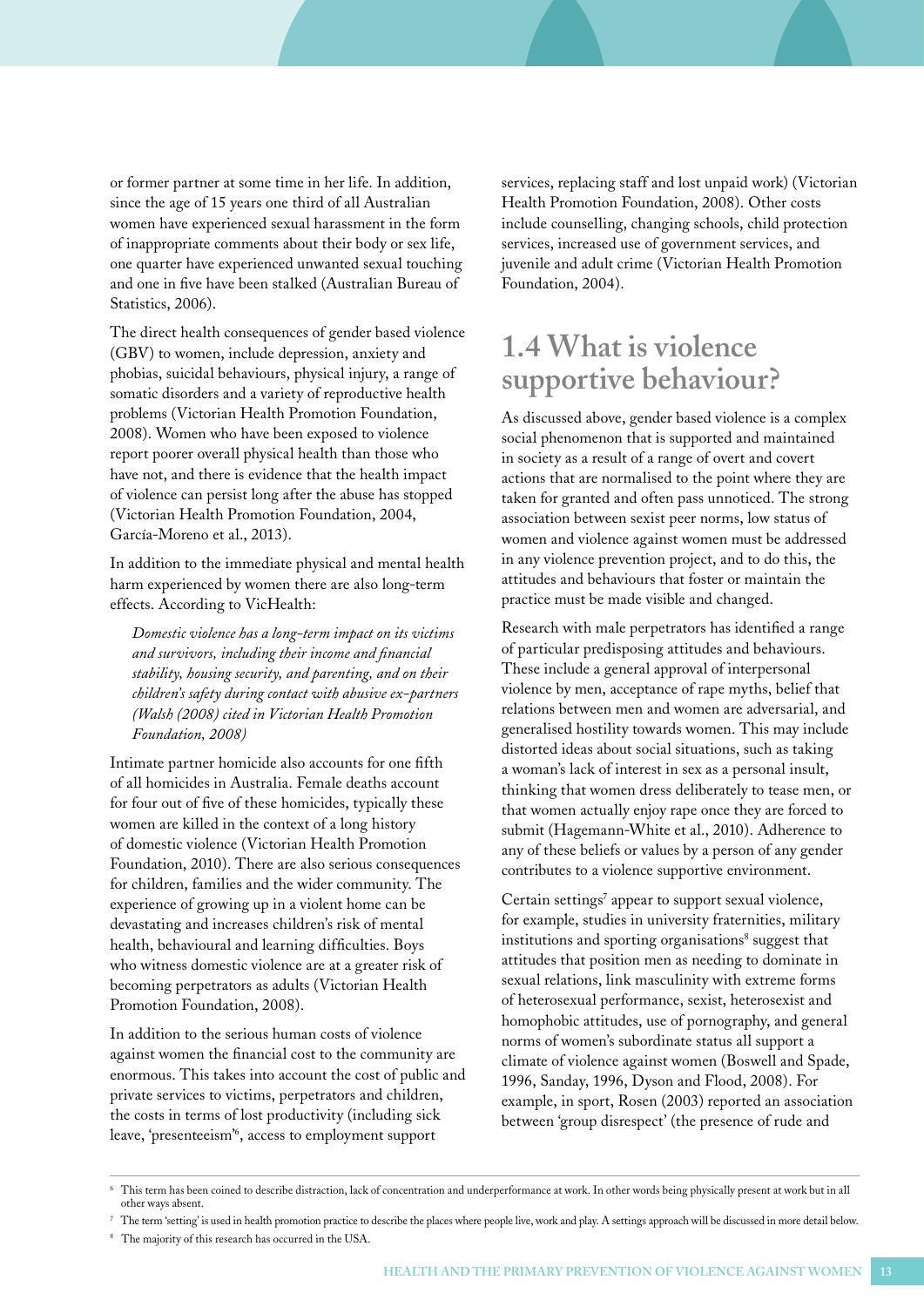aggressive behaviour, pornography consumption, sexualised discussion, and encouragement of group drinking) and the perpetration of intimate partner violence, at both individual and group levels.

Other factors in these settings that have been associated with some men becoming abusive or violent include:

- Male bonding: The codes of mateship and loyalty in tightly knit male groups may intensify sexism and encourage individuals to allow group loyalties to override their personal integrity.
- Settings which encourage male aggression: for example, contact sports that naturalise and glorify violence through teaching athletes physical aggression and dominance, extreme competitiveness, physical toughness and insensitivity to others' pain.
- Sexualisation and subordination of women: some critics point to women's roles in sports, either as sexualised props for men's performance (for example, as cheerleaders or carers), or as supporters and carers, as being implicated in sexist norms.
- Celebrity status and entitlement: the high-profile status and celebrity treatment of professional athletes has been seen to potentially feed a sense of entitlement and lack of accountability for actions off the field.
- Drug abuse: excessive consumption of performance enhancing and illicit drugs and alcohol has been identified as a potential risk factor for sexual assault.
- 'Groupie' culture: players' sexual involvement with women who seek out their sexual company, combined with a status of entitlement, may shape athletes' assumptions about women, sexuality, and consent (Dyson and Flood, 2008, Benedict, 1998, Melnick, 1992).

These attitudes and behaviours can be seen in a wide range of other male dominated settings.

Context-specific mechanisms further shape the prevalence of violence-supportive attitudes and violent behaviour among men. One is *group socialisation*: in joining particular groups such as sporting teams, the military or fraternities men are actively inducted into the existing norms and values of these contexts. Another mechanism is *self-selection*: men with pre-existing violence-supportive attitudes and behaviours and an

orientation towards behaviours such as heavy drinking may join groups with similar norms (Dyson and Flood, 2008).

Research with men in US college settings has shown that they tend to overestimate the amount of sex their male peers have, and the degree to which their peers support coercive behaviour with women. At the same time they underestimate the importance of consensual sex to their friends (Casey and Lindhorst, 2009, Berkowitz, 2002). In another study Berkowitz (2003) argues that a small but vocal minority of men who endorse rape supportive attitudes create the perception that sexual objectification and coercion of women are normal in male peer networks and create a climate of disrespect for women. Fabiano et al. (2003) also found that most men reported privately that they placed high value on consent in sexual activity. This may suggest that the majority of men (or women) do not adhere privately to sexist or other violence supportive attitudes, however, their silence condones and therefore supports violence against women.

Other settings normalise violence supportive attitudes and behaviours in different ways. For example, faith based communities may be sites where gender based violence is inadvertently fostered or condoned. This may be based on custom and tradition rather than the teaching of a particular religion. For example, by emphasising women's subordinate status in comparison with that of men, or blaming a woman for her husband's abusive behaviour because she is not suitably submissive. The report of a primary prevention program in faith based communities in Melbourne argues that it is important for leaders in these communities to speak out against violence and promote equal and respectful gender relationships as part of their pastoral role (Holmes, 2012). The UN expert meeting on the role of faith based communities in prevention acknowledged the sensitivity, complexity and diversity of engaging faith communities in prevention (Grape, 2012 ).

Workplaces are also sites where women may experience violence, or where violence supportive attitudes prevail, and gender hostility and sexual harassment in workplaces may be normalised. In an Australian study, over 60% of women surveyed reported experiencing some form of violence and 75% reported experiencing unwanted or unwelcome sexual behaviour at work (Chung et al., 2012). This may involve explicitly sexual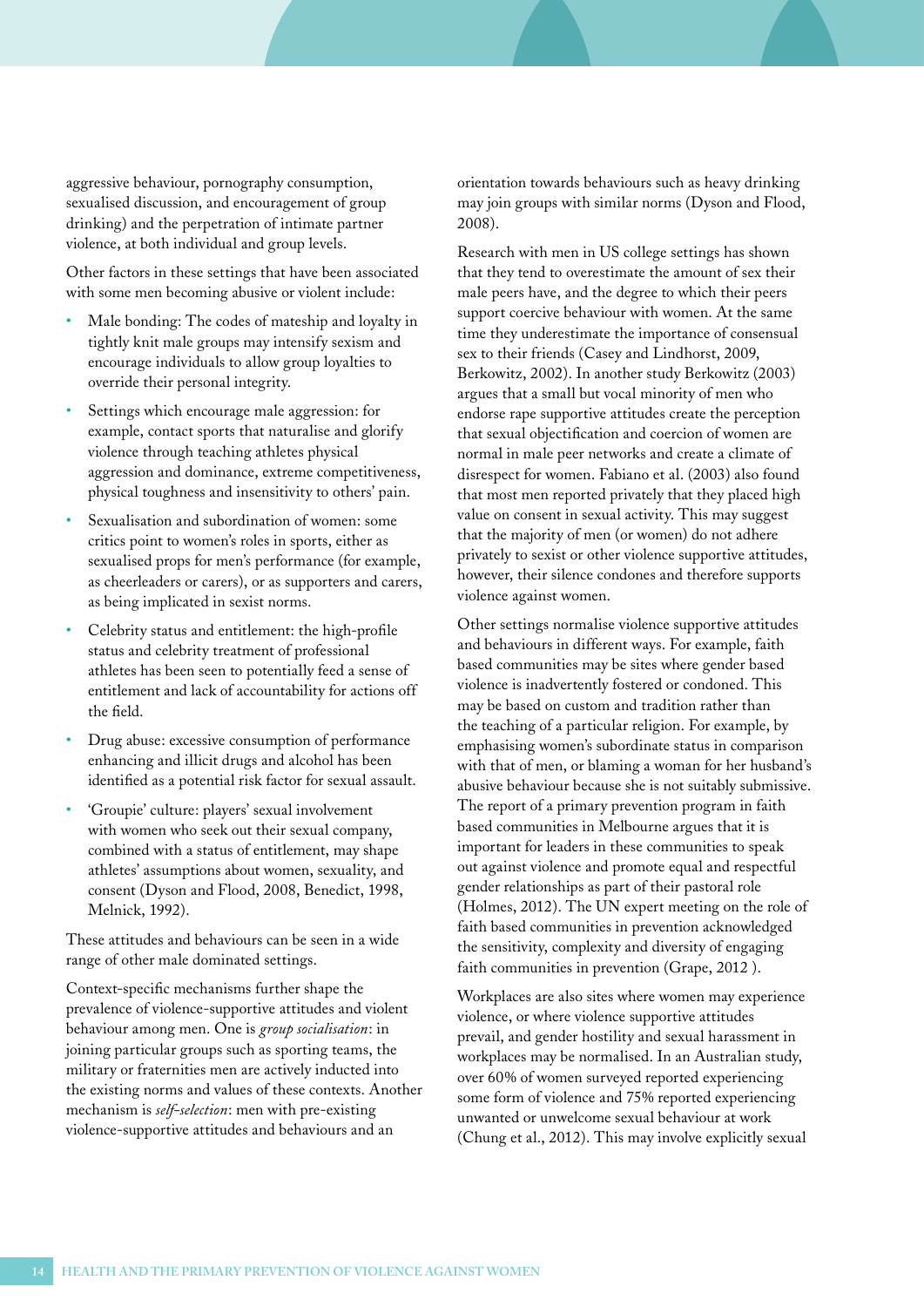verbal and non-verbal behaviours, insulting behaviours that are based on gender, unwanted sexual attention and sexual coercion. In the workplace employers and managers have a responsibility to ensure the workplace is safe and non-discriminatory; those who do not do this are displaying violence supportive attitudes and behaviours (Chung et al., 2012). There is also ongoing evidence that women in Australia experience gender based discrimination in the workplace, as demonstrated by the gap in women's pay relative to men's and underrepresentation in positions of decision making and seniority (Chung et al., 2012). Workplaces that do not address this differential are exercising violence supportive practices.

Schools are yet another site where violence supportive attitudes and behaviours may thrive. In 2008 the *National Survey of Secondary Students and Sexual Health* reported that 38% of young women in years 10, 11 and 12 had experienced unwanted sex, a 10% increase since the previous survey in 2002. Students cited being too drunk, or pressure from their partner, as the most common reasons for having unwanted sex (Smith et al., 2009).

Adolescence and young adulthood are times when young men are testing ways of enacting their masculinity, which can be highly contingent and situational depending on peer groups and role models. Blye (2003) described this as a process of young men jostling between competing forms of masculinity. For example, men may use sexist jokes as a kind of bonding exercise; it is through joking friendships that men are able to negotiate the tension they feel over a need for intimate friendships with other men. This phenomenon was also observed by Corboz, Flood & Dyson (forthcoming) in research with elite Australian football players. Sometimes these confused performances of masculinity described by Blye above can lead to overt sexism and consequently be violence supportive.

In summary, violence supportive attitudes and behaviour can be found in any setting, and recognised as lack of support for gender equality, belief in the inferior status of women in relation to men, sexual harassment and coercion, bullying, abusive or controlling behaviours, group disrespect (demonstrated by rude, aggressive behaviour, consumption of pornography, sexualising women, group consumption of alcohol, and rape supportive attitudes). While many of the attitudes

and behaviours discussed in this section have been identified by researchers in specific settings, they also occur in other settings so should not only be limited to the setting in which they are discussed.

Violence supportive attitudes and norms are also shaped by other social influences including popular media. A wide range of studies have documented relationships between tolerance for physical or sexual violence and exposure to particular imagery in pornography, television, film, advertising and electronic games (Flood & Pease, 2006).9

9 www.awe.asn.au/drupal/sites/default/files/Why\_Violence\_Against\_Women\_and\_Girls\_Happens.pdf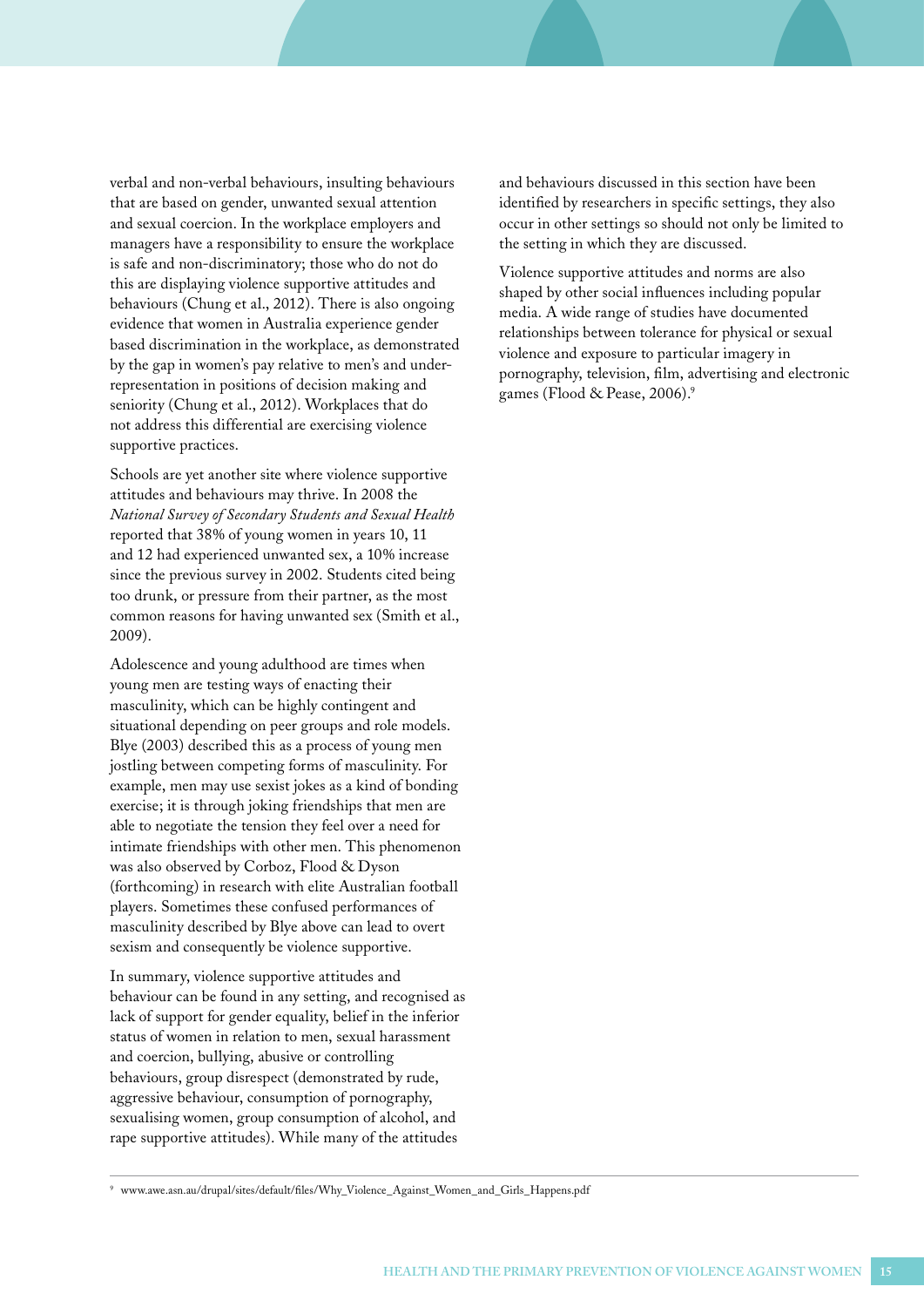# 2. Prevention of gender based violence

## **2.1 A public health model for prevention**

Public Health has been defined as an organised response to the protection and promotion of human health (Peersman, 2001). It is concerned with the health of entire populations, which may be a local neighbourhood or an entire country. Public health programs are delivered through education, promoting health lifestyles, and disease and injury prevention. This is in contrast to the medical approach to health which focuses on treating individuals after they become sick or injured. Public Health embraces a definition of health which has been recognised since 1958 as '…a complete state of physical, mental and social well-being, not merely the absence of disease or infirmity' (World Health Organisation, 2013).

Public Health has developed a three level model of prevention to address a range of health issues that affect both populations and individuals. In this model, *Tertiary prevention* aims to work with people who are already affected by disease to improve function and minimize the impact of the disease and delay complications and repeat events associated with it. *Secondary prevention* aims to reduce the progression of disease through early detection, such as screening and pre-symptomatic stages, early detection and early intervention associated with the onset of disease.

*Primary prevention* aims to limit the incidence of disease by addressing the causes or determinants of potential ill-health. This may be by reducing exposure to risk factors as well as by promoting protective factors, such as the emergence of pre-disposing social or environmental conditions that can cause disease (National Public Health Partnership, 2006). In the disease prevention model described here there is some overlap between secondary and primary prevention, for example, when the cause of the problem cannot be eliminated the focus turns to modifying behaviour using a combined approach.

The public health model for prevention has been adapted for preventing violence against women. Thus, primary prevention is explained as preventing violence from occurring in the first place; secondary prevention as providing early intervention, for example, with perpetrators; and tertiary prevention as providing safety and support for victims after violence has occurred (World Health Organisation, 2002, Dyson and Flood, 2008, Martin et al., 2009, Flood, 2011).

## **2.2 The Social Determinants of Health**

An understanding of the social determinants of health is critical for primary prevention programs. These are the conditions in which people are born, grow, live, work and age (World Health Organisation, 2013) that are shaped by the distribution of money, power and resources at global, national and local levels as well as by gender and accompanying abuses of these. This is also sometimes also known as the 'social hierarchy' (Australian Women's Health Network, 2012).

The Ottawa Charter identifies the fundamental conditions and resources for health as including peace, shelter, education, food, income, a stable eco-system, sustainable resources, social justice and equity (World Health Organisation, 1986). The social conditions that influence violence against women include: the ways in which gender roles and relationships are constructed and defined; how power and material resources are distributed; social norms about violence and violence against women; and access to resources and systems of support (Women's Health West, 2012).

Well-being describes a concept of health in which equity, freedom from violence and discrimination, and access to the resources necessary to live a full and satisfying life are paramount (World Health Organisation, 1948). Women who experience intimate partner violence also experience inequalities on a range of social health measures. For example, as a result of violence they may experience lack of access to secure housing, as well as insecure work and income support. Thus, violence against women not only affects health but also well-being.

There is a strong link between violence against women and the systemic inequalities rooted in structural power imbalances between men and women (United Nations General Assembly, 2006). A gendered analysis can expose the ways in which the social determinants of health affect women and men differently (including those from marginalised or disadvantaged communities). Such an analysis must form the basis of primary prevention programs to eliminate gender-based violence.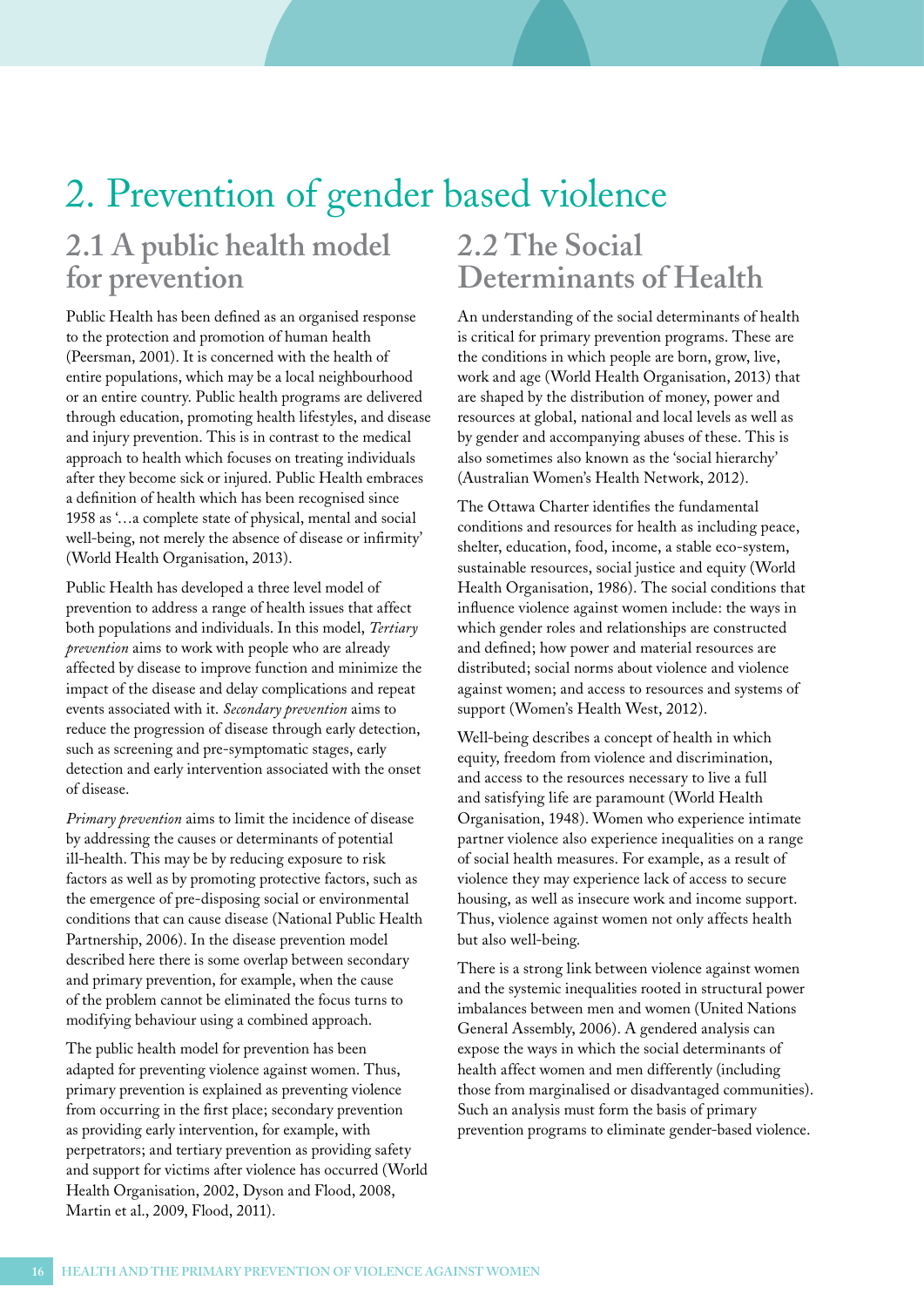## **2.3 Primary Prevention of Violence against Women**

The work of primary prevention of violence against women is about changing the attitudes and behaviours that lead to some men abusing power by socially, emotionally or physically controlling or being violent against women. These are the factors that give rise to, or create the conditions that lead to gender based violence and abuse. These conditions include the structural barriers of gender inequality and gender role socialisation, and the social norms that ignore, condone or support violence against women (Quadara and Wall, 2012).

According to the report from the UN Expert Group meeting in 2012, primary prevention remains a poorly understood concept across sectors and between stakeholders. It is often conflated with early intervention or the response to existing violence, or else limited to awareness raising or social marketing campaigns (UN Women, 2012). Education programs or sessions are frequently used in primary prevention, however, short, one-off education programs that are not linked with a comprehensive program do not meet the criteria for being primary prevention.

Health promotion is a public health discipline which strives to address the social, political and economic determinants of health in order to achieve a complete state of physical, mental and social well-being for individuals and communities, and to empower people to take charge of their own health. It provides an alternative to medicalised understandings of health, and goes beyond addressing individual lifestyle strategies (Peersman, 2001). For health promotion, health is seen as a resource for everyday life, not the objective of living, it is a positive concept which emphases social and personal resources, as well as physical capacities (World Health Organisation, 1986).

Culture has been described as a way of making sense of the world through shared understandings and constructed meanings – about the cultivated stories, myths, symbols and rituals that make sense of what groups have done, are doing and will do (Giddens, 1979). Because culture is continually emergent, negotiated and in play, change is possible. The

strategies that are used to bring about culture change may include education, community mobilisation, social marketing, events (such as White Ribbon day or International Women's Day breakfasts and other community events), structural and policy changes and a myriad of other approaches. It is important to note that any one of these strategies implemented on a standalone basis do not meet the criteria for being primary prevention.

To be defined as primary prevention the strategies must challenge the attitudes and behaviours that are violence supportive whilst changing the structural supports that maintain gender inequality. Education programs, awareness raising and community mobilisation are all important, but alone do not constitute primary prevention; a comprehensive, multi-level, integrated approach is needed for primary prevention. Primary prevention should actively address multiple and intersecting forms of discrimination and disadvantage that place women and girls at risk of violence (UN Women, 2012). Primary prevention of gender based violence must focus on changing the culture/s that operate to make gender based violence acceptable and is sometimes referred to as culture or cultural change.

Primary prevention programs can be carried out in 'settings', or the places where people in communities live, work, play and age (Peersman, 2001). A settings approach makes it possible to target specific groups with appropriate programs – in (among others) sports clubs, schools, workplaces and faith settings, as well with specific population groups including children, young people, and people with physical and intellectual disabilities, Indigenous and culturally and linguistically diverse people.

VicHealth has led the way in piloting prevention programs across a range of settings. In 2012, *The Respect, Responsibility and Equality program: A summary report on five projects that build new knowledge to prevent violence against women* was published which provided an overview of five settings based programs that built capacity to promote equal and respectful relationships in various settings. These included:

• Workplace setting: *Working Together Against Violence*, a Women's Health Victoria program in a male dominated corporate workplace.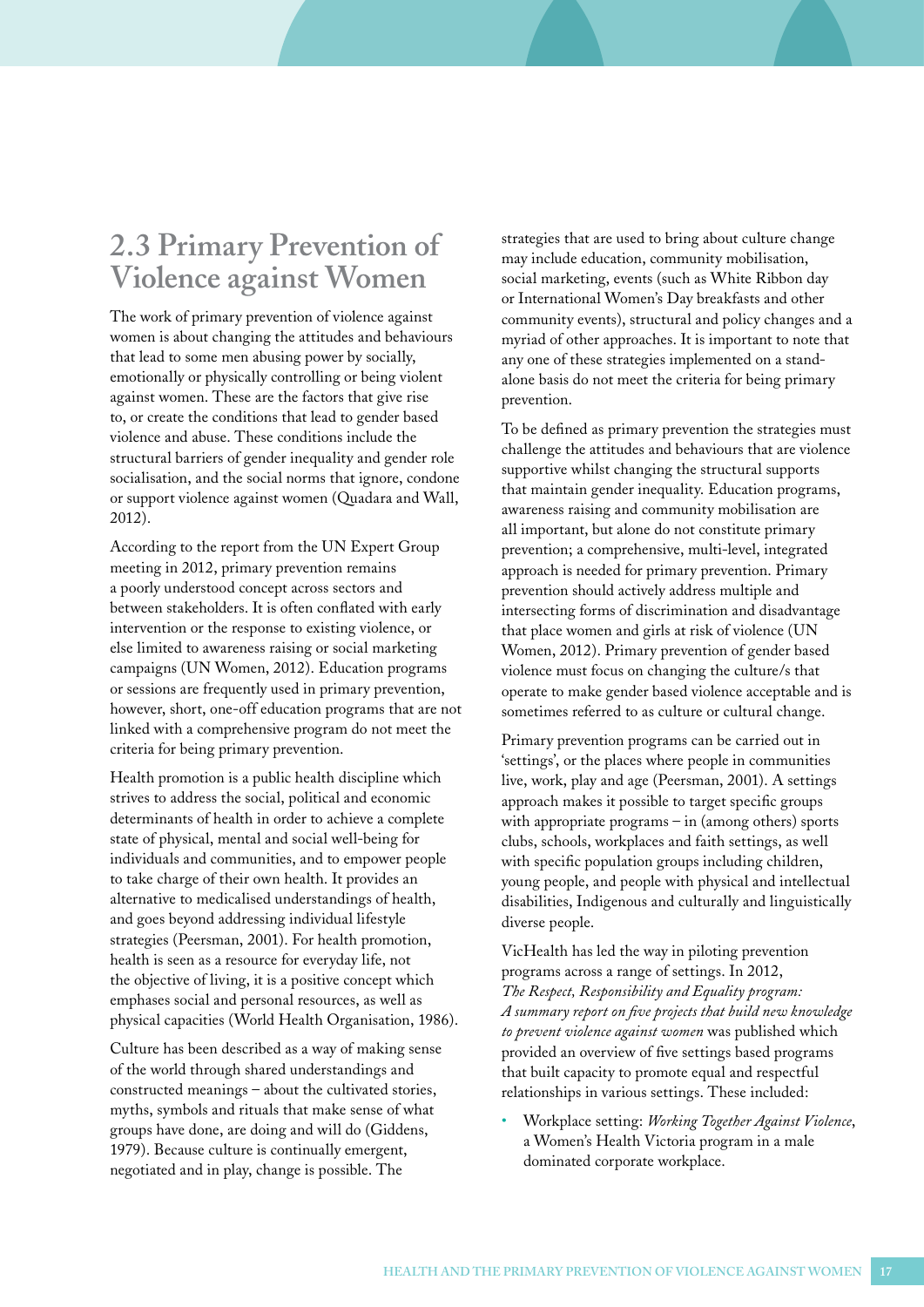- Maternal and child health: *Baby Makes 3*, Whitehorse Community Health Service program for parents in their transition to first time parenthood.
- Faith based communities: *Northern Interfaith Respectful Relationships* program, led by Darebin City Council to build capacity among faith leaders to foster respectful and violence free relationships between men and women.
- Youth sector: *Partners in Prevention*, led by the Domestic Violence Resource Centre Victoria to build capacity of practitioners to promote equal and respectful relationships.
- Local government sector: *Respect and Equity*, a program in one local government to address the underlying causes of violence against women from planning and policy to service provision.

## **2.4 The Ecological Model**

To implement a primary prevention approach the use of a social/ecological model for change has been advocated. The social/ecological<sup>10</sup> model has been proposed for both understanding violence and for prevention activities.11 The model suggests that rather than being a simple phenomenon, violence is the result of the complex interplay of individual, relationship, social, cultural and environmental factors. The model works at three levels: individual/relationship, community/organisational and societal, each of which is interdependent with the other.



The Ecological Model suggests that the problem of violence against women is essentially one of culture and environment, rather than one of deficits in individuals. Solutions involve changing social norms and behaviours, and require the active involvement of all levels of the community. The premise of this model is that violence is a function of the abuse of power and control, and it aims to bring about social change to create an ethical setting where individuals are not exploited, power is not abused and all members of a community are involved (Maton, 2000). It has been argued that this model has the capacity for social transformation in individual and community values and norms. Change depends on interventions occurring at multiple levels ranging from individuals through to society, and from society down to the individual (Dyson and Flood, 2008). In this model:

- The **societal level** seeks to understand the cultural values and beliefs that shape the other two levels of the social ecology and change institutional and cultural support for, and weak sanctions against, gender equality and rigid gender roles. The role of governments is emphasised in providing an 'enabling' environment through policy and legislative reform to promote gender equality and women's empowerment.
- The **community/organisation level** works on the formal and informal social structures that impact on individuals such as norms concerning gender equality, masculine peer norms and organisational values.
- The **individual/relationship level** focuses on developmental and personal factors that shape responses to stressors in the environment such as rigid gender roles, weak support for gender equality, attitudes of masculine entitlement and superiority, and male dominance and control of wealth in relationships, as well as on promoting respectful relationships (World Health Organisation, 1986, Victorian Health Promotion Foundation, 2007).

10 Commonly called the ecological model, the term will be simplified and used in this way throughout this paper.

<sup>11</sup> In this paper it will only be discussed in terms of primary prevention.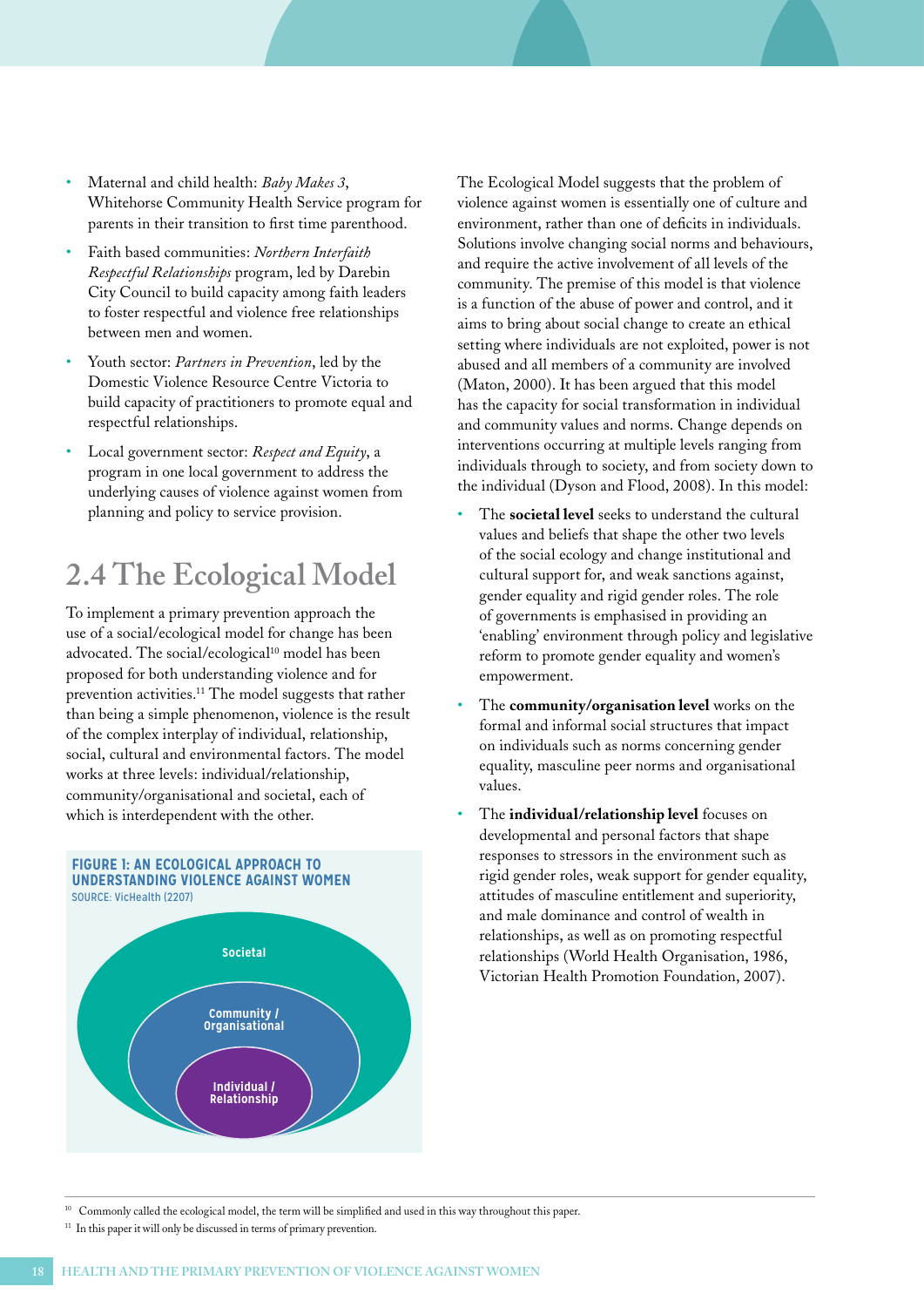## **2.5 VicHealth Framework to guide primary prevention**

While primary prevention work is happening across Australia, in the past decade the scope of this work has been strongest in Victoria, led by the Victorian Health Promotion Foundation (VicHealth).<sup>12</sup> VicHealth is one of a very small number of health promotion foundations established internationally, and the only one in Australia, with the explicit purpose of promoting health and well-being. VicHealth works in partnership with government, organisations, communities and individuals, and since the early part of this century has taken the lead in researching and developing programs to prevent violence against women.

### VicHealth's *Preventing Violence Before it Occurs: A framework and background paper to guide the primary prevention of violence against women in Victoria*

(The Framework) demonstrates that efforts to prevent violence against women should be based on three interrelated themes. Promoting equal and respectful relationships between men and women; promoting nonviolent social norms; and reducing the effects of prior exposure to violence and improving access to resources and systems of support (Victorian Health Promotion Foundation, 2007).

As well as mainstream efforts, the VicHealth Framework identifies particular population groups and actions for prevention activities. Population groups include children, young people, women and men, disadvantaged neighbourhoods, Indigenous communities, rural communities, culturally and linguistically diverse communities and women with disabilities. Preventative actions include research, monitoring and evaluation, direct participation programs, organisational and workforce development programs, community strengthening, communications and social marketing, advocacy and legislative and policy reform.

Settings and sectors for action include community services, corporate, faith communities, education, workplaces, cultural institutions and networks, arts, sport and recreation, media and popular culture, local government, health, cyberspace and new technologies, justice, academic and military/like institutions (Victorian Health Promotion Foundation, 2007).

VicHealth also identifies medium term outcomes. For example, at the *individual/relationship* level these may include improved access to support and resources, equitable gender relations and improved skills in non-violent conflict resolution. *Organisational outcomes* might include organisations that model and facilitate equal, respectful and non-violent gender relations. *Community outcomes* could lead to environments that value and support norms which are non-violent, which build connections between people and take action to address violence if it does occur. *Societal outcomes* might include strong legislative and regulatory frameworks for gender equality and healthy relationships between men and women. VicHealth also argues that these outcomes would in turn lead to long term benefits for individuals, communities and society as a whole. (Victorian Health Promotion Foundation, 2007).

VicHealth has developed a guide to primary prevention of violence against women based on the ecological framework (Victorian Health Promotion Foundation, 2007), an extract of which is reproduced below.

| PROMOTING EQUAL AND RESPECTFUL RELATIONSHIPS BETWEEN MEN AND WOMEN                                                                                       |                                                                                                                  |                                                                                                                   |  |
|----------------------------------------------------------------------------------------------------------------------------------------------------------|------------------------------------------------------------------------------------------------------------------|-------------------------------------------------------------------------------------------------------------------|--|
| Individual determinants                                                                                                                                  | Community/organisation contributors                                                                              | Societal contributors                                                                                             |  |
| Rigid gender roles/weak support for<br>gender equality<br>■ Masculine sense of entitlement<br>• Male dominance and control of wealth<br>in relationships | • Masculine peer and organisational<br>cultures<br>• Culturally specific norms regarding<br>gender and sexuality | Institutional and cultural support for.<br>or weak sanctions against gender<br>inequality and rigid gender roles. |  |

### **2.5.1 Key determinants of violence and theme for action**

<sup>&</sup>lt;sup>12</sup> VicHealth is a statutory authority with a tripartite governance structure (including government, community and VicHealth representatives) which was established by the Victorian Parliament as part of the Tobacco Act 1987.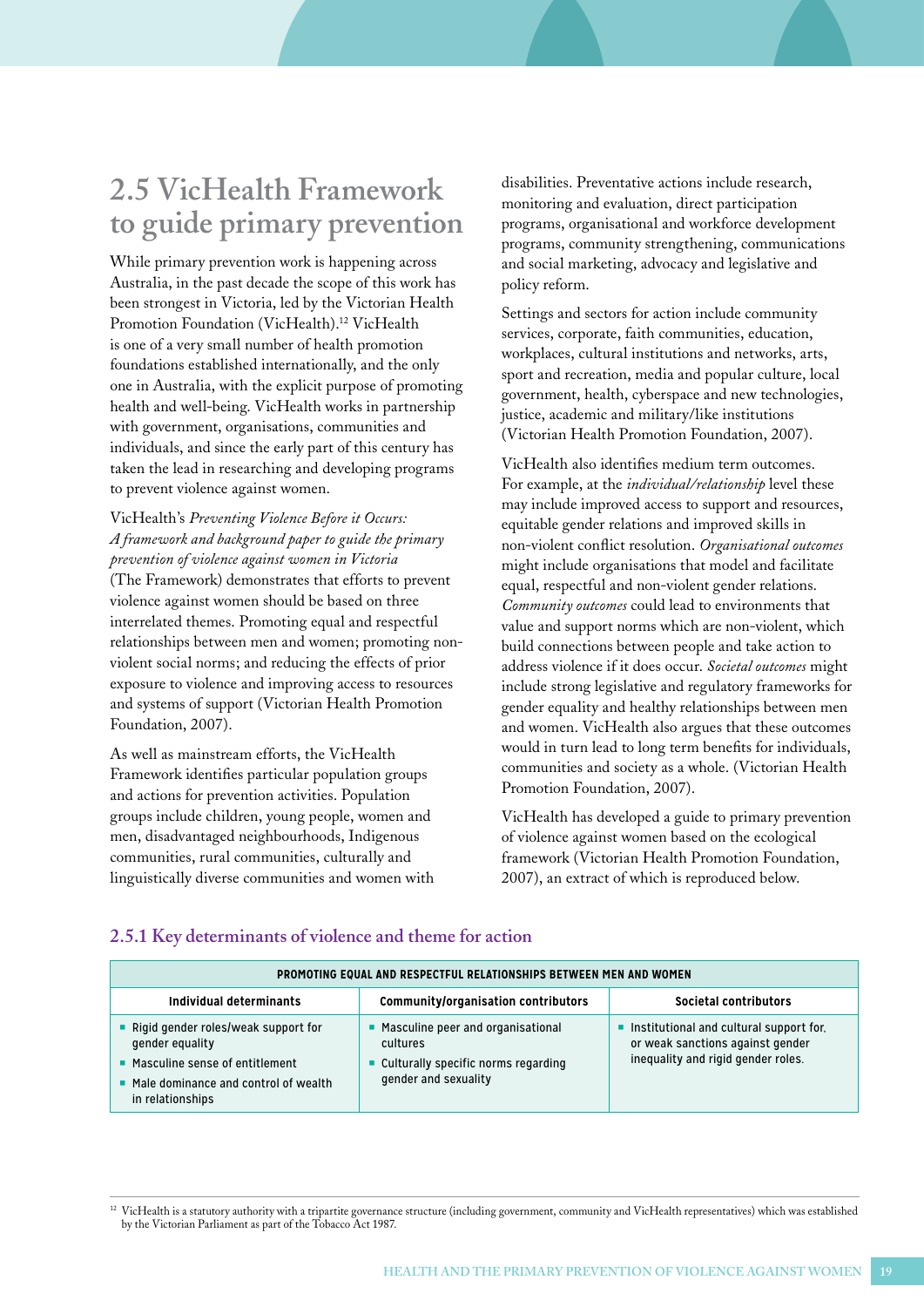### **2.5.2 Key contributing factors and themes for action**

| PROMOTING NON-VIOLENT NORMS/REDUCING THE EFFECTS OF PRIOR EXPOSURE TO VIOLENCE                                                                                                                                                                                                    |                                                                                                                                                                                                                                      |                                                                                                                                                                                                       |  |
|-----------------------------------------------------------------------------------------------------------------------------------------------------------------------------------------------------------------------------------------------------------------------------------|--------------------------------------------------------------------------------------------------------------------------------------------------------------------------------------------------------------------------------------|-------------------------------------------------------------------------------------------------------------------------------------------------------------------------------------------------------|--|
| Individual determinants                                                                                                                                                                                                                                                           | Community/organisation contributors                                                                                                                                                                                                  | Societal contributors                                                                                                                                                                                 |  |
| Attitudinal support for violence against<br>women<br>■ Witnessing or experiencing family<br>violence as a child<br>■ Exposure to other forms of interpersonal<br>or collective violence<br>■ Use and acceptance of violence as<br>a means of resolving inter-personal<br>disputes | • Neighbourhood, peer and organisational<br>cultures which are violence supportive or<br>have weak sanctions against violence<br>Community and peer violence<br>٠                                                                    | Approval of, or weak sanctions against<br>violence or violence against women<br>Ethos condoning violence as a means of<br>٠<br>settling interpersonal, civic or political<br>disputes<br>colonisation |  |
|                                                                                                                                                                                                                                                                                   |                                                                                                                                                                                                                                      |                                                                                                                                                                                                       |  |
|                                                                                                                                                                                                                                                                                   | IMPROVING ACCESS TO RESOURCES AND SYSTEMS OF SUPPORT                                                                                                                                                                                 |                                                                                                                                                                                                       |  |
| Individual determinants                                                                                                                                                                                                                                                           | Community/organisation contributors                                                                                                                                                                                                  | Societal contributors                                                                                                                                                                                 |  |
| ■ Social isolation and limited access to<br>systems of support<br>Income, education and occupation<br>• Relative labour force status<br>Alcohol or illicit drug use<br>• Poor parenting<br>• Poor mental health                                                                   | ■ Weak social connections and social<br>cohesion and limited collective activity<br>among women<br>Strong support for privacy of the family<br>٠<br>Neighbourhood characteristics (service<br>infrastructure, unemployment, poverty) | Support for the privacy and autonomy of<br>٠<br>the family<br>Unequal distribution of material<br>٠<br>resources (unemployment, education)                                                            |  |

- Relationship and marital conflict
- Divorce/separation

## **2.6 Good practice in primary prevention**

In 2006 the UN Secretary General reported to the General Assembly on the *In-Depth Study on All Forms of Violence against Women*. The report articulated general principles, based on international evidence, for good practice in prevention. These principles can be applied to all programs and are mapped here against the levels of the ecological model:

**Societal level:** prioritising the prevention of violence against women in all policies and programs; allocating specific resources within all sectors for prevention activities, and seeking political support for sustained, long-term investment in prevention (United National General Assembly, 2006). Community and media programs should also be supported by Government laws and policies that promote gender equality (World Health Organisation, 2009).

**Community/Organisation Level:** developing prevention strategies that address the root causes of violence against women, particularly the persistence of gender-based stereotypes; outlining clear objectives, defining what prevention strategies are seeking to change and how; and putting in place a process of monitoring and evaluation. Working with a crosssection of stakeholders, including government bodies, NGOs, workers' and employers' organizations and local community leaders, to build inclusive and effective strategies; and promoting women's safety, including by altering physical environments where necessary

**Individual/relationship level:** engaging men and boys proactively in strategy development and implementation for the prevention of male violence against women; highlighting the fact that violence against women is unacceptable and its elimination is a public responsibility; ensuring that prevention efforts are holistic, take into account multiple discrimination and connect wherever possible with other key issues for women (United Nations General Assembly, 2006).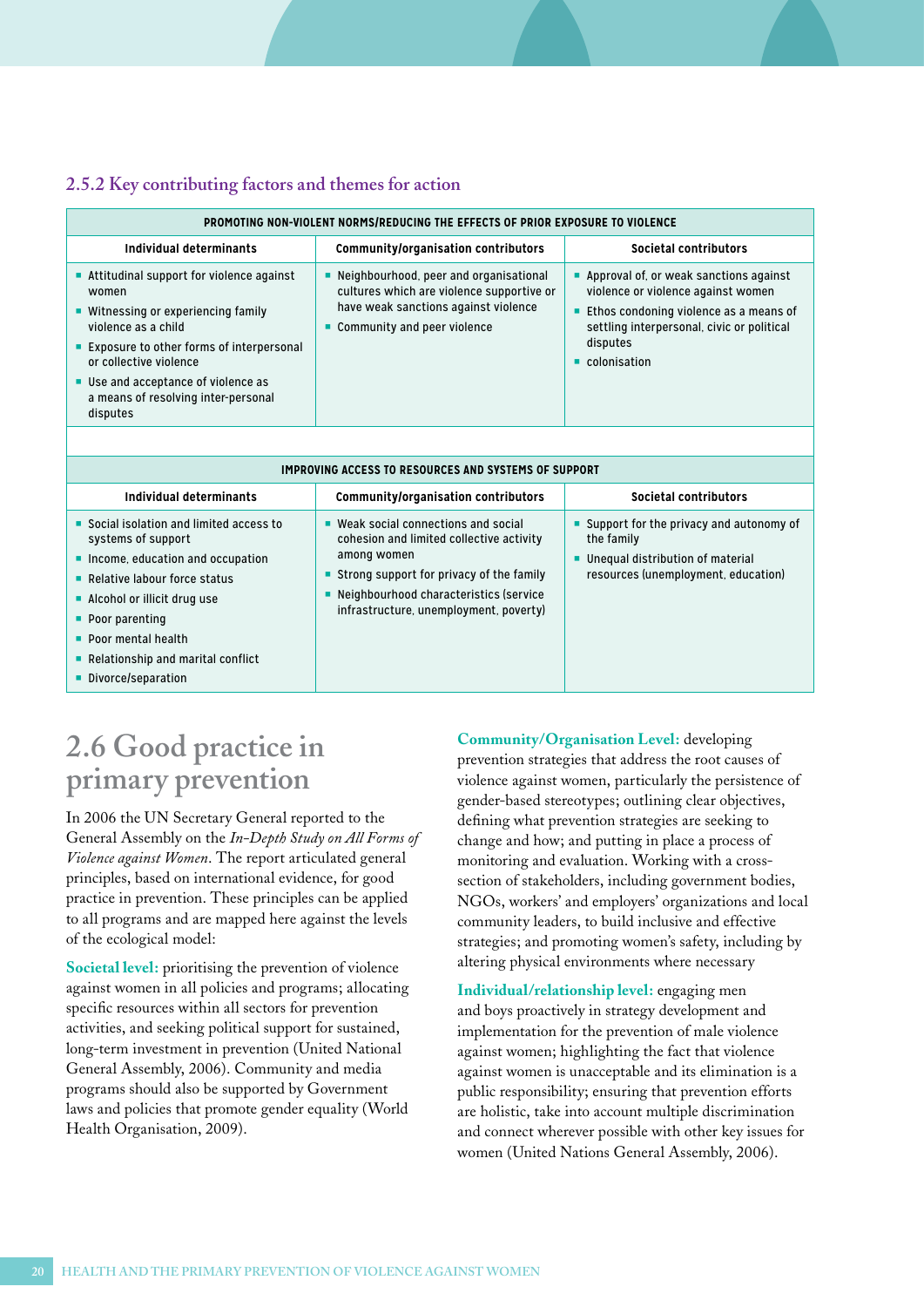Prevention programs need to be developed using a consistent, evidence based framework. When planning a prevention initiative it is vital to consider how this work can complement and reinforce similar approaches occurring at other levels. In this way multiple settings and sectors can work coherently to build the necessary momentum to effect long term cultural change. For example, an education program in a sports club or school may have a primary focus on the individual/ relationship level of the social ecology, but it can draw upon examples of respect in the wider community by using 'teachable moments'13 from the media or current affairs to encourage participants to think more broadly than their own immediate lives and relationships.

Many small and medium sized programs are currently in progress in communities across Australia; as these programs develop a growing body of knowledge is emerging from practice. The combined effect of this will create a groundswell of momentum and lead to the kind of long term cultural change that is required for the ultimate elimination of violence against women and the creation of a society in which all people are equal, and respectful relationships and behaviours are the norm.

### **2.6.1 Principles for community mobilisation**

In addition to the comprehensive principles for prevention (discussed above), other sources have articulated principles for community mobilisation and prevention education.

The World Health Organisation (2007) identified principles for conducting community based primary prevention education. These include: the use of participatory methods for effectively engaging participants; fostering an enabling social environment to increase the likelihood that positive behaviour change will be sustained; employing and training facilitators with high quality skills; providing long term follow-up to support and sustain changes brought about by the program; and combining education with wider advocacy and community mobilisation activities.

A community mobilisation approach that reaches each level of the ecology has been advocated by Michau (2005). These include:

**A proactive approach:** primary prevention assumes that it is not enough to provide services for women experiencing violence, or to promote prevention without challenging communities to examine the assumptions which perpetuate it. The root causes of violence against women must be addressed through gender based analysis of why violence occurs – such as the imbalance of power between women and men and rigid gender roles.

**A holistic approach:** violence prevention should be relevant and recognise the multifaceted and interconnected relationships between individuals and institutions. The complex histories, cultures and relationships that shape a community must be acknowledged and accommodated. To generate momentum for change a wide cross section of community members must be engaged, not just women or one sector, such as police or the health care system.

**A process of social change:** changing attitudes, values and norms is a process, not a one off event. Projects should be based on an understanding about a systematic process of change, implemented by skilled facilitators who can guide a community on a journey of change.

**Repeated exposure to ideas:** individuals should be exposed to regular reinforcing messages from a range of sources over a sustained period of time. This means a co-ordinated approach across sectors with faith, school, sports, and arts communities, the media, and workplaces all communicating the same messages about violence against women being unacceptable under any circumstances, and respect and equality being desirable in relationships.

**Community ownership:** organisations can play a role in facilitating change, but it is in the hearts and minds of the individuals and groups in a community where change must occur. Therefore, it is those individuals and groups who must engage with and lead change.

### **2.6.2 Principles for prevention education**

Prevention education programs are directed at children, young people and adults in a range of settings. Research in the USA noted a paucity of evidence concerning prevention education programs with young people that demonstrate disrupting sexually violent behaviours.

<sup>&</sup>lt;sup>13</sup> Teachable moments are those times when a significant event occurs that can be used to 'educate' groups or individuals. For example, incidents of blatant disrespect or of gender inequality in the media or current affairs can be used as the basis for facilitated discussion to focus on what could have been done differently. Teachable moments are suggested as a strategy for Soccer's *Coaching Boy's into Men* program.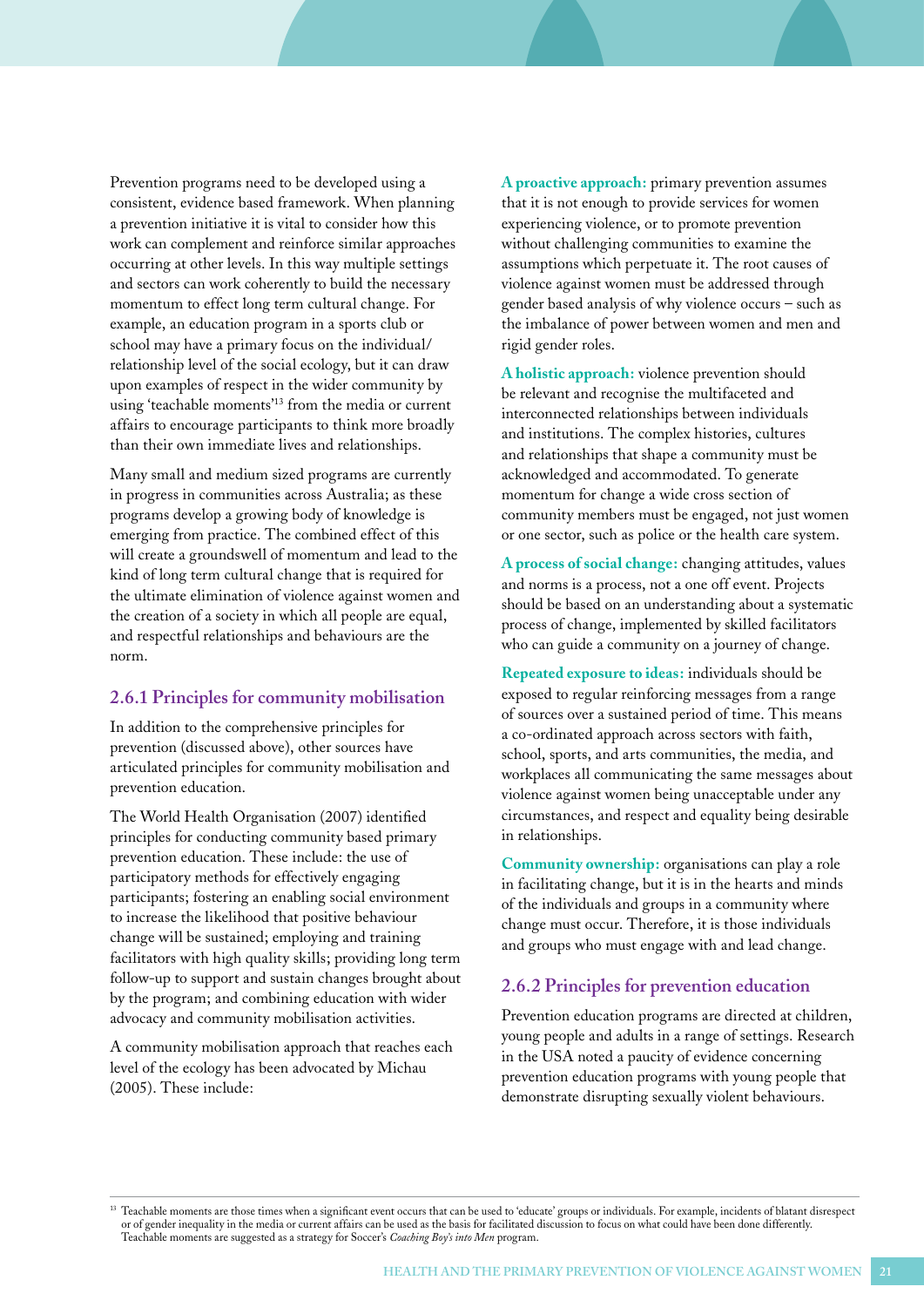Tharp et al. argue that programs have forgone 'the standards of evidence and the principles of prevention to move a program more quickly into practice' (Tharp et al., 2011, p. 3384). To identify principles for prevention, these authors turned to prevention programs in areas such as delinquency, substance abuse, sexual risk and school failure, which they claim have demonstrated effectiveness. The principles identified include that programs should be comprehensive, use varied teaching methods, be theoretically driven, promote positive relationships, be appropriately timed in development, socio-culturally relevant, and employ well trained staff to ensure adequate implementation and are of sufficient 'dosage' to create behaviour change (Tharp et al., 2011).

In Australia work has also been done on developing principles for violence prevention. For example, the Social Justice and Social Change Research Centre at the University of Western Sydney identified six standards for education programs to prevent sexual assault, which extend to both community and school based programs (Carmody et al., 2009). The same year VicHealth also developed principles for respectful relationships education (Flood et al., 2009). Rather than go into detail about each authors' principles, here they are synthesised, as they are remarkably similar. Both reports suggest that programs must:

- be comprehensive
- be theoretically driven and address cultural and developmental concerns
- engage educators who are well trained and skilled in prevention education techniques, and use a positive, enabling approach
- use participatory approaches to effectively engage participants, and
- be subject to rigorous evaluation.

Research has demonstrated that to be effective, programs with school aged students should be part of a whole school approach<sup>14</sup> that promotes an ethos of equality, respect and non-violence throughout the school community, supported by policies (Flood et al., 2009, Dyson, 2008, Dyson et al., 2011). School programs should also be supported by community interventions that work to effect change in individuals and whole communities by addressing gender norms, and media interventions such as public awareness campaigns that challenge gender norms and attitudes through awareness raising activities.

Didactic approaches are unlikely to be effective in education programs. A number of alternative approaches to education shift the power focus away from the educator towards empowering learners. Critical pedagogy, founded by Paolo Friere, is concerned with the idea of a just society in which people have economic, political and cultural control over their lives (Aliakbari and Faraji, 2011). According to Freire (2005) traditional education works on a model that assumes information can be 'banked' by educators who hold 'knowledge' into students who are empty vessels and recipients of information; in this model, teachers are authorities and students (regardless of their age) are obedient to their authority (Friere, 2005). Individual learning styles differ, and varied approaches are appropriate to maximise learning in any group. Much learning is non-formal and essentially a social process. 'Learning is not just a psychological process, but is intimately related to the world and affected by it. People take on the knowledge, values, beliefs and attitudes of the society in which we live' (Jarvis, 1987, p. 11). Action learning is one form of critical pedagogy that is about learning from concrete experience and critical reflection, through group discussion, trial and error, discovery and learning from one another. It is a process by which groups of people work towards change on real issues or problems (Zuber-Skerritt, 2001).

Based on the principles for primary prevention programs identified above for community, and education programs, the following questions are proposed to guide practitioners planning a program to assess whether it meets the criteria for being primary prevention:

- Does it address sexist norms and promote gender equality?
- Is it comprehensive, contextualised and relevant to the setting and the individuals in it?
- Does it focus on structural as well as individual contributors to the problem?
- Does it have a clear program logic that is theoretically and empirically informed?
- Does it emphasise a positive, strengths based developmental process?
- Is it (or will it be) evaluated?

<sup>&</sup>lt;sup>14</sup> A whole school approach is advocated as part of health promoting schools. This involves not only working with students and on the curriculum, but also addressing the health issue in school policies, the overall ethos and environment in the school and by engaging the wider school community including staff members, parents, students and relevant local community agencies.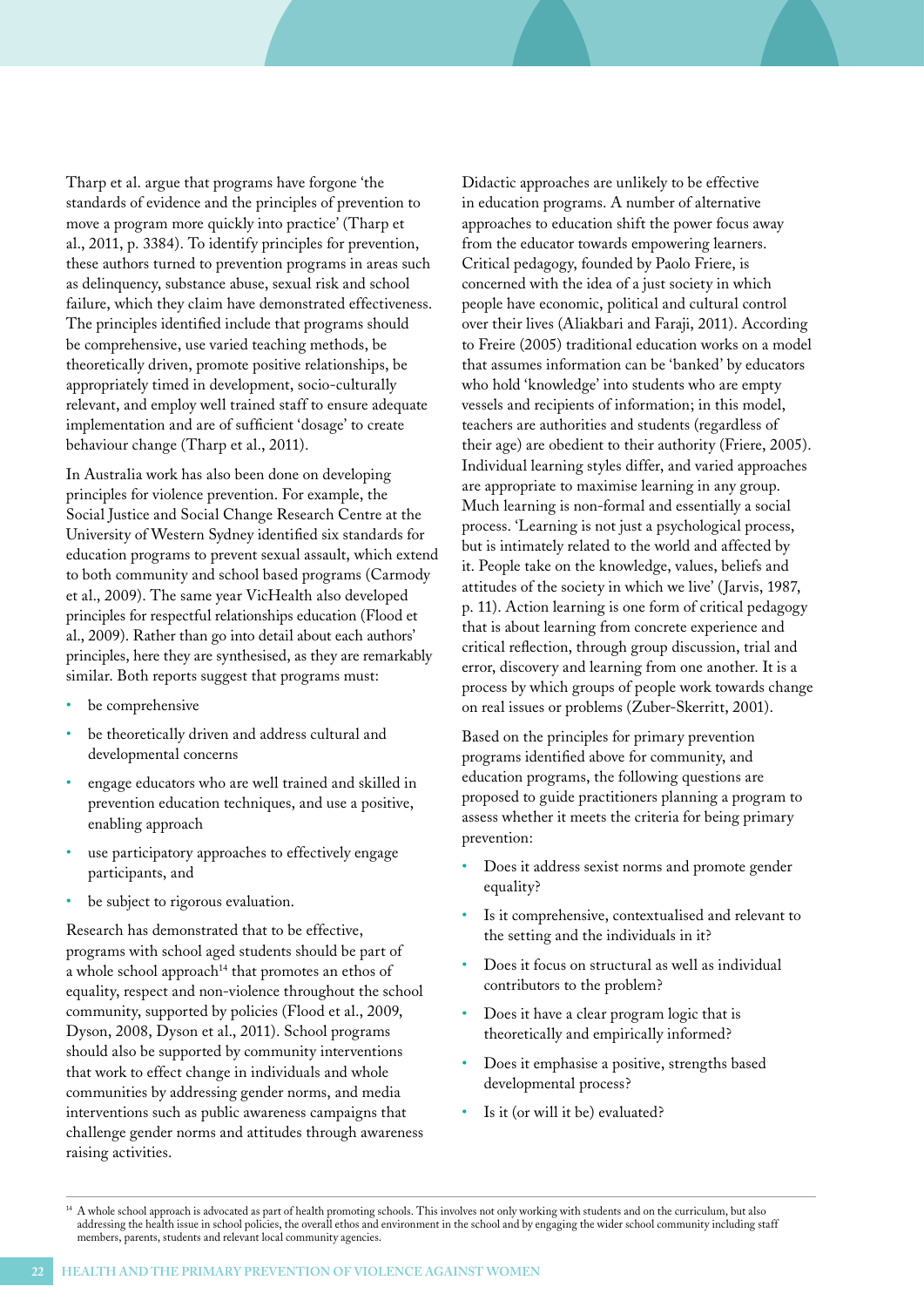### **2.6.3 Principles for awareness raising campaigns**

Awareness raising campaigns are an important component of a comprehensive primary prevention approach. They should aim to change attitudes, behaviours and beliefs that normalise and tolerate gender based violence. Awareness-raising campaigns are recognised as the efficient and effective means of communicating information to the general public. Awareness raising should take a top down, bottom up approach, fostering communication and information exchange in order to improve mutual understanding as well as mobilising communities and the whole society to bring about the necessary change in attitudes and behaviour (European Institute for Gender Equality, 2013). They should have a strong basis in human rights and gender analysis; clear, appropriate, comprehensive definitions of violence; take a women/victim-centred approach; hold men/perpetrators accountable for the violence they inflict; emphasise equality and antidiscriminatory practice and recognise the diversity of women and men.

In Australia, VicHealth undertook a review of awareness raising campaigns and identified a number of principles for implementing such programs. These include:

- Pretesting, and 'on the ground' activities to avoid undesirable and unintended consequences of awareness campaigns (e.g. normalising abuse). Preparation for increased awareness also needs to include interagency responses and referral networks, so that responses to the campaign can be appropriately addressed.
- Need for a campaign to be based on social marketing and health promotion theory and for it to be developed using formative research with thorough pretesting.
- Developed from a theoretical base and/or had been developed using research or pre-testing. The authors also noted that few campaigns had been evaluated (Donovan and Vlais, 2005).

### **2.6.4 A Strengths Based approach**

A strength based approach calls for programs to be positive, inclusive and enabling. Health promotion theory suggests that to be effective, programs must be 'salutogenic' (Antonovsky, 1996). Traditional, disease focused approaches to health use a 'pathogenic' model sit at one end of a continuum of approaches to health and well-being while salutogenesis sits are the other. Salutogenesis argues that health can be an asset held by individuals and groups which can promote positive wellbeing (Glasgow Centre for Population Health, 2011). In the salutogenic, or asset based approach, one type of intervention aims to strengthen resources such as selfmanagement, community networks, and another aims to create meaning – interventions to increase perceptions of control (Harrop et al., 2006). An asset based approach makes visible and values the skills, knowledge, connections and potential in a community. It promotes capacity, connectedness and social capital (Glasgow Centre for Population Health, 2011). In primary prevention programs, it is important that it is positive, strengths based and that participants are engaged as partners in the change process, not as potential victims or perpetrators. This means not focussing too much on the negative aspects of abuse and disrespect, but focusing on promoting equal and respectful relations between women and men. It also means recruiting women and men as partners in prevention so that they take responsibility for identifying changes and making them happen.

### **2.6.5 Challenges to Primary Prevention**

It is important to recognise that primary prevention in the field of preventing violence against women is a new and emerging field and practitioners may face challenges as they learn from experience.

One of these challenges is to maintain a focus on primary prevention rather than be drawn into tertiary, secondary prevention. Because tertiary work is more visible and tangible, funding bodies may try to combine response and prevention in one program. The response sector has historically struggled to provide safety and support for women who are victims of violence and it is vital that resources should not be taken from these services, and that they should not have to compete with for limited funding with the primary prevention sector.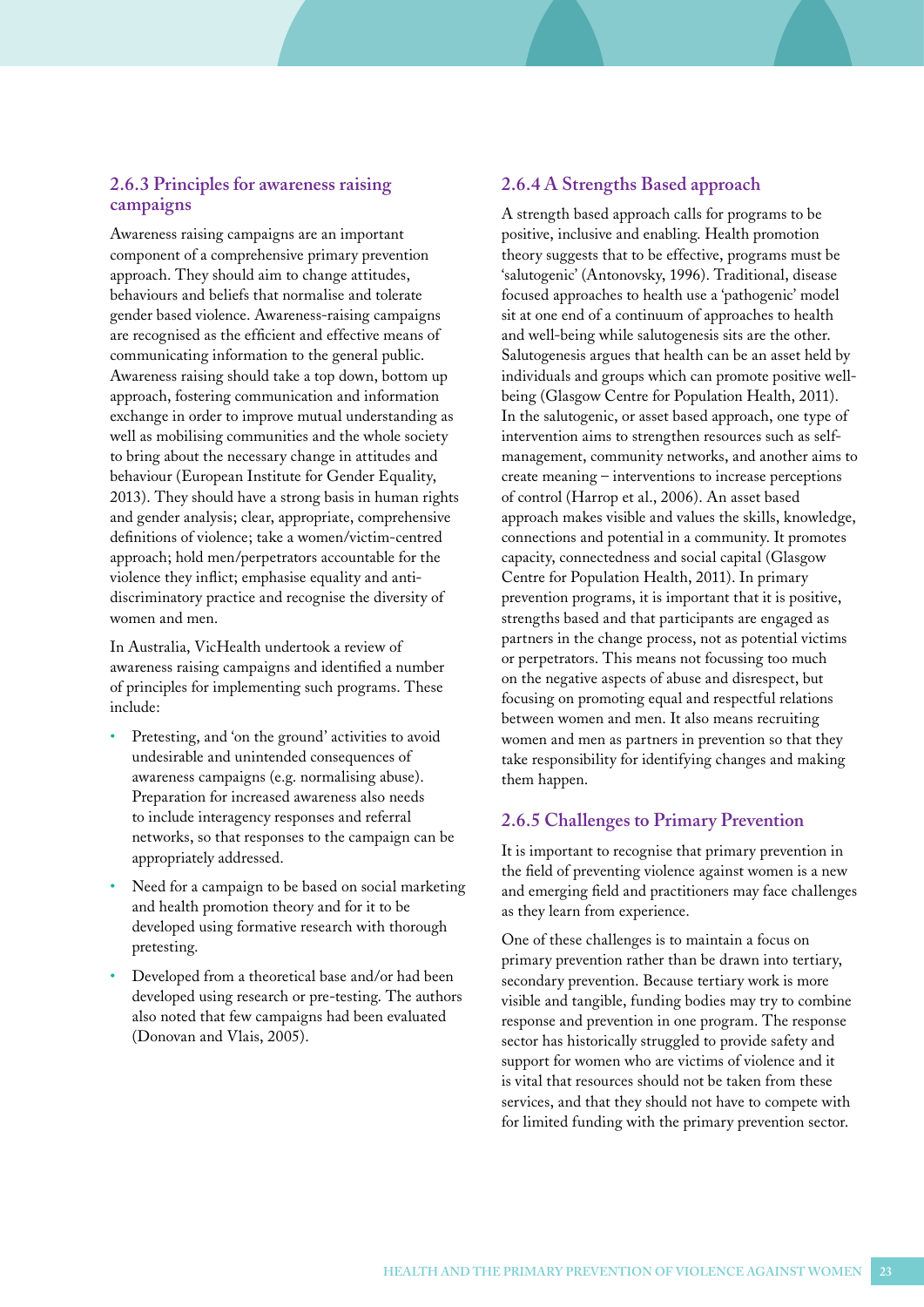Prevention requires specific skills which are different to those required for crisis response, and it is important that the workforce for each has a clear understanding of its roles and responsibilities and works together co-operatively. While the reason for running primary prevention programs is to eliminate violence against women, the focus of programs must be on the underlying causes. That is, the power imbalance, gender inequality between men and women and associated cultures of disrespect and abuse. These are the factors that give rise to, or create the conditions that lead to gender based violence. These conditions include the structural barriers of gender inequality and gender role socialisation, and the social norms that ignore, condone or support violence against women.

To achieve the goal of preventing and eliminating violence against women it is imperative that funding for evidence based primary prevention programs and research is not only maintained, but also expanded as new knowledge and understanding emerges.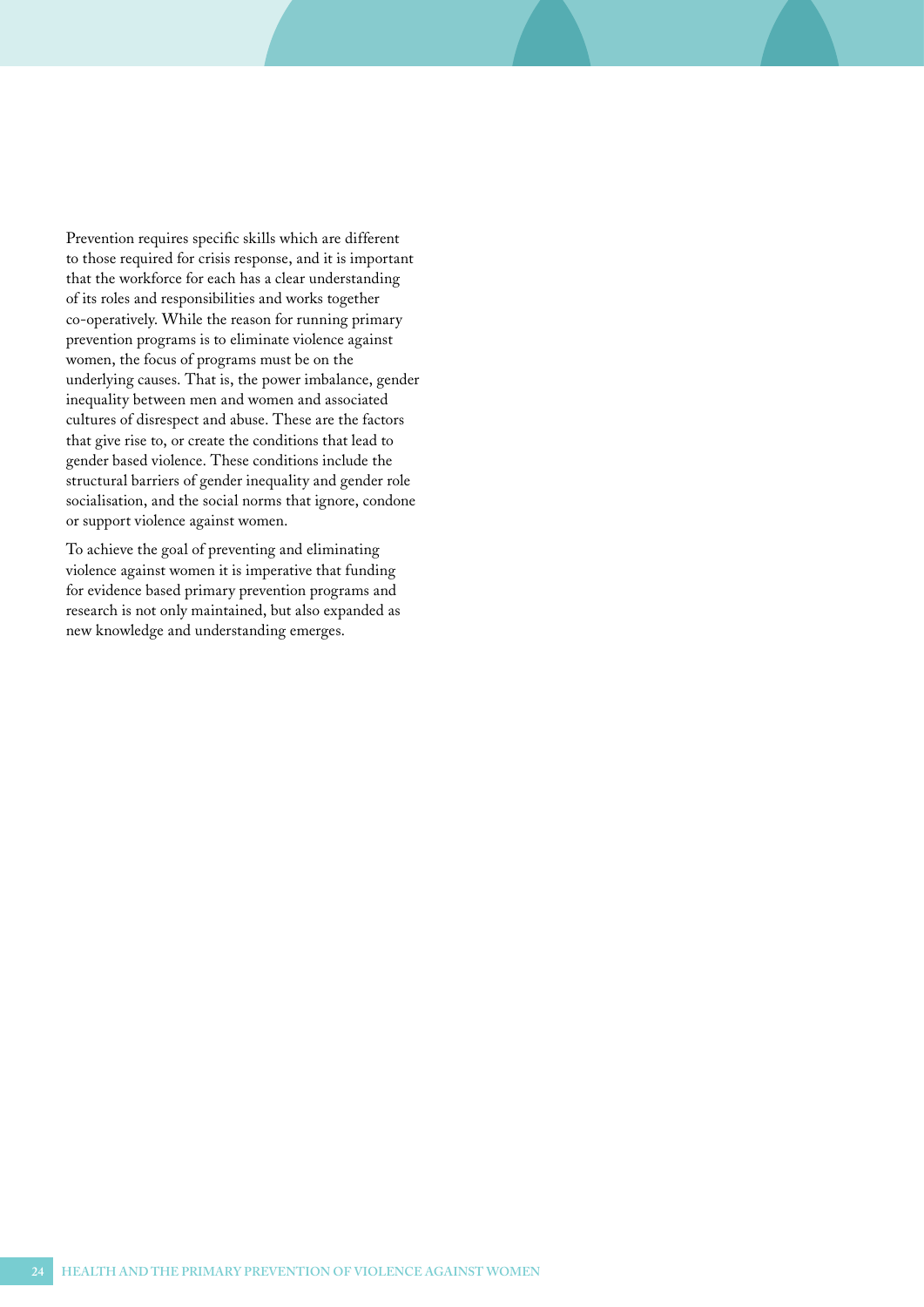# 3. Evaluating primary prevention programs

In the context of social programs, evaluation is a means of documenting what has happened, identifying what worked, what didn't work, assessing short and medium term outcomes and longer term impact. Process evaluation tells the 'story' behind the program as it develops. Outcome evaluation focuses on the effects of the program; the extent to which its goals and objectives were met, and any unexpected outcomes. Impact evaluation reports on the long term results of a program, analysing, for example, the long-term maintenance of change resulting from a program.

The work of primary prevention is not an exact science and evaluating the effectiveness of prevention programs can be difficult. Criteria for effectiveness depends on the findings of a well conducted, rigorous evaluation which focuses on outcomes in terms of not only knowledge and attitudes, but also on sustained behaviour change. The kind of high level measures that are often identified for primary prevention, for example, changes in community attitudes, are almost impossible to link to particular programs. Few studies have had the capacity to follow participants in a program longitudinally to understand what changes and which programs work (World Health Organisation, 2002, Quadara and Wall, 2012, Casey and Lindhorst, 2009).

Evaluation is a developing science and the increased demand for evidence based programs has increased pressure on the community sector to include evaluation as part of program plans; which rarely includes adequate funding for external evaluation. Earlier generations of evaluation focused on the evaluator as 'objective scientist' who stands outside of a program to judge its worth, or describe strengths or weaknesses. VicHealth has developed a capacity building approach to the evaluation of primary prevention programs. This will support community organisations to include internal evaluation, see, for example, Kwok (2013) and Flood (2013).

Evaluation capacity building has been defined as efforts to equip community sector practitioners with the skills to conduct evaluations and to integrate evaluation findings into practice (Flood, 2013). This approach was used in the five projects of the *Respect, Responsibility and Equality* programs funded by VicHealth between 2008 and 2011. According to Kwok (2013) primary

prevention practice effects change incrementally and evaluation of programs should also be incremental. She identifies three key points which have emerged from the capacity building approach to evaluation:

- First, primary prevention evaluations must be *process* oriented – based on the understanding that the work is aimed at determinants level change. Primary prevention is about a means not an end and evaluations must be means directed.
- Second, evaluations must be prepared to explain the link between the program initiatives and the potential to influence determinants level change (that is, gender equality and respectful behaviours). They should be able to demonstrate that changes have occurred through realistic and measurable indicators.
- **Third**, evaluations are about practice that holds promise for longer term change. Promising practice is not necessarily practice that achieves a reduction in the problem, rather it is practice that is shown to potentially influence the root causes of the problem, in this case, the social norms that make violence against women acceptable in the first place (Kwok, 2013).

## **3.1 Knowledge transfer and exchange**

Knowledge transfer and exchange is a process which brings together researchers and the individuals, groups and communities which have a stake in participating in, or using research or evaluation findings to exchange ideas, evidence and expertise. In other words, research informs (evidence based) practice and practice in turn informs research to ensure a continuous cycle. It is a critical part of the research process and can take the form of:

- building links to ensure that research informs and is informed by policy and practice.
- developing and maintaining relationships between researchers and those who have a stake in informing or using the results of the research.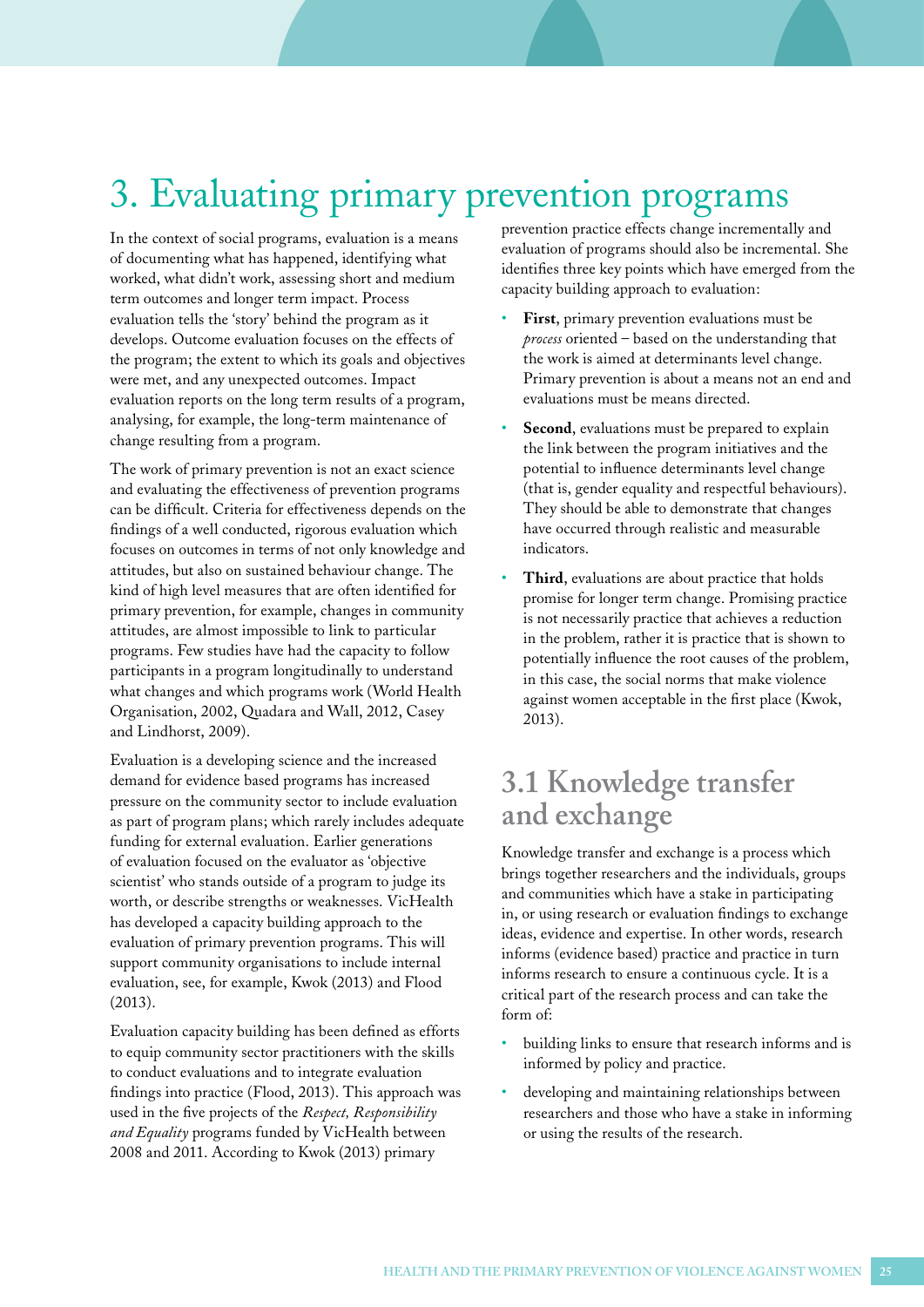• disseminating research outcomes in ways that are accessible and comprehensible to the relevant stakeholders.

Anecdotally there are many other projects in progress and completed, but almost no academic literature that analyses or reports on outcomes<sup>15</sup>. Added to this there are limited community reports that add to learning from empirical experience. Although a plethora of prevention programs have been funded over the past decade the lack of effective knowledge transfer and exchange is a major flaw that must be addressed. It is hoped that the Centre for Excellence and Foundation for the Prevention of Violence against Women (see below) established in 2013 may go some way to addressing this gap in knowledge

<sup>14</sup> What 'counts' as evidence is often limited to peer reviewed publications. There is a time delay – often of years – between the completion of research or evaluation, writing up results, submitting them to academic journals, peer review and final publication.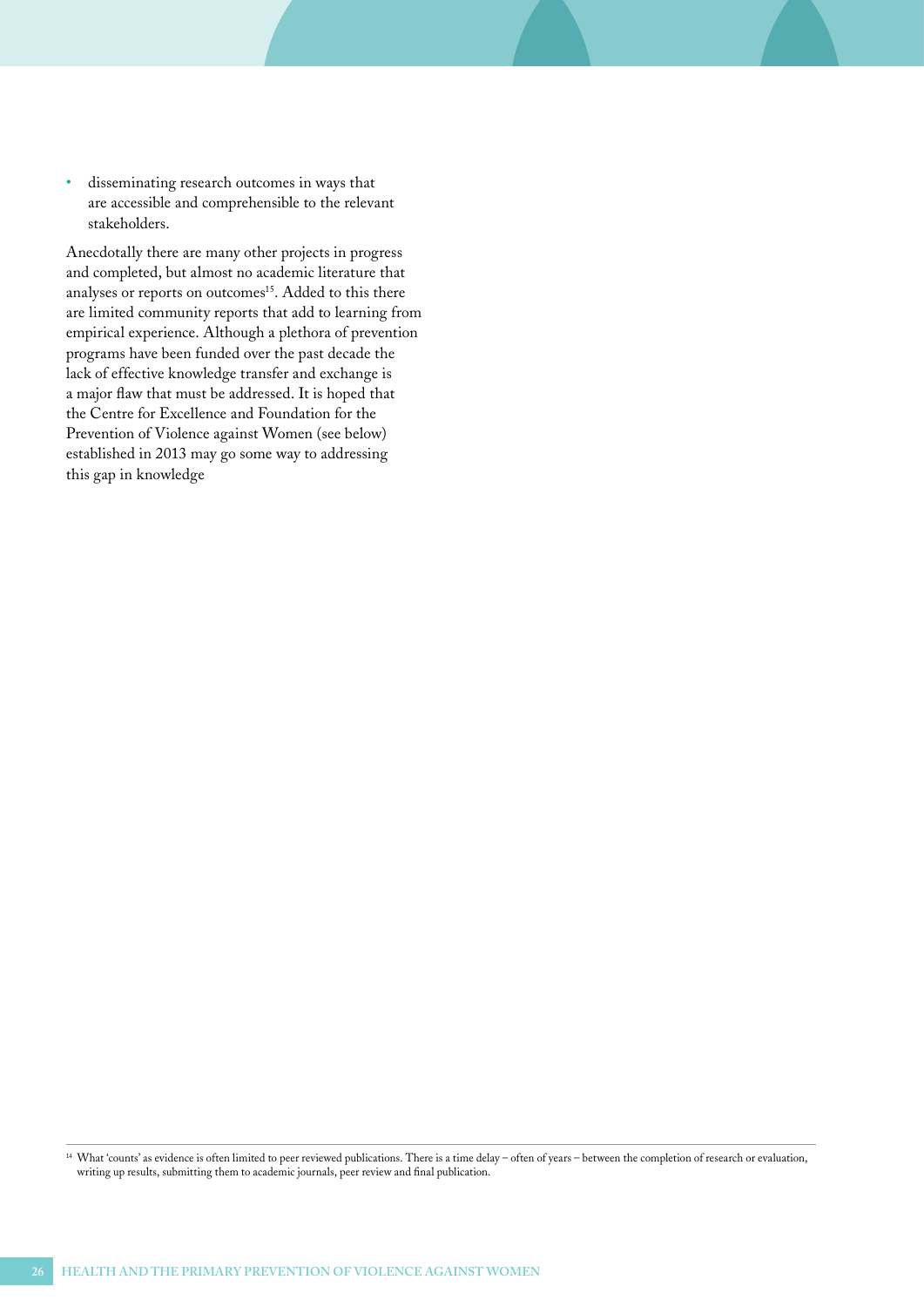# 4. Policy Context

## **4.1 National, State and Territory Plans**

The National, State and Territory Plans to address violence against women are summarised below. The plans all focus to some extent on the three levels of prevention (discussed on pages 16 and 17 of the paper). Response, service co-ordination and integration take a central position in most of the plans. Each plan has been analysed to understand the extent to which they address primary prevention and the three levels of the social ecology discussed on page 27. Although the various plans contain detailed strategies or action plans, the main focus of the summary here is on the extent to which the plans meet the criteria for primary prevention.

Plans were sourced from web searches, some were readily available on the relevant Government Department's web site, others were harder to find. In 2012 a progress report on the National Plan was submitted to the Australian Women against Violence Alliance (AWAVA). The report outlined primary prevention measures that had been implemented, including The Line social marketing campaign, respectful relationships programs in schools and community settings targeting young people, especially boys and community based in sporting organisations.

No other evaluation or update on the progress of the National Plan was found in searches of the Australian Government web site, of the departments responsible for implementation and co-ordination of the plan, or of the internet. In 2013 there were two significant developments related to the National Plan, the announcement of a Foundation for the prevention of violence against women and the National Centre for Excellence. The progress report to AWAVA also notes that the National Centre of Excellence (NCE) as a key strategy to deliver the Plan's goal of improving the evidence base and its application towards enhancing policy, programs and practice (FaHCSIA, 2012 ).

## **4.2 Summary of National and State Government Plans**

| <b>Policy</b>                                  | Time frame    | Goals/outcomes                                                                     | Analysis                                                                                                                       |
|------------------------------------------------|---------------|------------------------------------------------------------------------------------|--------------------------------------------------------------------------------------------------------------------------------|
| <b>National Plan</b><br>to Prevent<br>Violence | $2010 - 2022$ | Communities are safe and free from<br>violence<br>2. Relationships are respectful  | ■ Outcomes one & two meet the criteria for primary<br>prevention.<br>• Outcome one addresses all levels of the social ecology. |
| against<br>Women and<br>their Children         |               | 3. Indigenous communities are<br>strengthened                                      | • Outcome two emphasises the importance of working in<br>schools with young people.                                            |
|                                                |               | 4. Services meet the needs of women<br>and their children experiencing<br>violence | ■ Community programs have been funded as part of the plan<br>but no evidence is yet available.                                 |
|                                                |               | 5. Justice responses are effective                                                 | In 2013 it was planned to include respectful relationships<br>education in the national curriculum, identify primary           |
|                                                |               | 6. Perpetrators stop their violence and<br>are held to account.                    | prevention benchmarks and to work with the media<br>to shape the broader conversation about violence<br>against women.         |

| <b>Policy</b>                                                  | Time frame       | <b>Goals/outcomes</b>                                                                                                                                                  | <b>Analysis</b>                                                                                                                                                                                                                                                                                                                                                                                                                                                                                                                               |
|----------------------------------------------------------------|------------------|------------------------------------------------------------------------------------------------------------------------------------------------------------------------|-----------------------------------------------------------------------------------------------------------------------------------------------------------------------------------------------------------------------------------------------------------------------------------------------------------------------------------------------------------------------------------------------------------------------------------------------------------------------------------------------------------------------------------------------|
| Queensland<br>state plan: For<br>our sons and<br>our daughters | $2009 -$<br>2014 | All people, regardless of gender,<br>age, sexual orientation or personal<br>circumstance, are safe to live free<br>from domestic and family violence<br>in Queensland. | • No mention of primary prevention, the focus is on<br>tertiary strategies.<br>Schools program Social and Emotional Learning in<br>Queensland to 'support children to develop positive<br>behaviour and constructive social relationships' mooted<br>but no details available.<br>Although Queensland is a signatory to the National<br>Plan and is active in a range of secondary and tertiary<br>programs, a search of the Queensland Government web<br>site revealed no annual reports for the current strategy,<br>which expires in 2014. |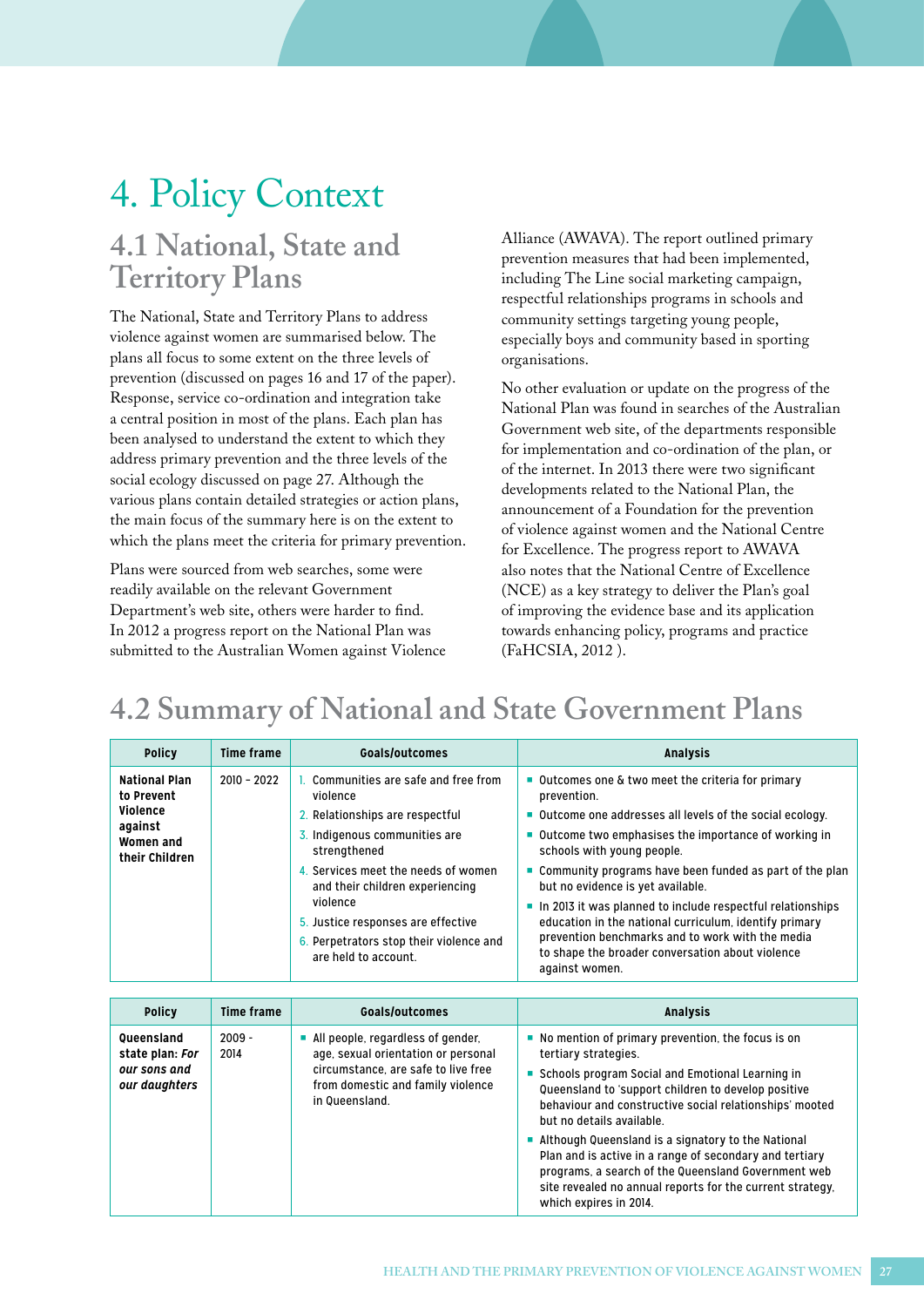| <b>Policy</b>                                                                                             | Time frame | Goals/outcomes                                                                                                                                                                                                                                                                                                                                                  | <b>Analysis</b>                                                                                                                                                                              |
|-----------------------------------------------------------------------------------------------------------|------------|-----------------------------------------------------------------------------------------------------------------------------------------------------------------------------------------------------------------------------------------------------------------------------------------------------------------------------------------------------------------|----------------------------------------------------------------------------------------------------------------------------------------------------------------------------------------------|
| <b>ACT Strategy:</b><br>0ur<br>Responsibility:<br><b>Ending Violence</b><br>against Women<br>and Children | 2011-2017  | ■ Women and children are safe because an anti-<br>violence culture exists in the ACT<br>Increase safety and security for women and<br>children in public spaces<br>• Promote and support public discussions about<br>violence against women and children<br>■ Build respectful relationships initiatives, identify<br>gaps and new target groups for education. | ■ Meets the criteria for primary prevention.<br>Recognises violence against women as a<br>human rights issue and an impediment to<br>equality.<br>Addresses all levels of the social ecology |

| <b>Policy</b>                                                                                                       | Time frame               | Goals/outcomes                                                                                                                                                                                                                                                                                    | <b>Analysis</b>                                                                                                                                                                   |
|---------------------------------------------------------------------------------------------------------------------|--------------------------|---------------------------------------------------------------------------------------------------------------------------------------------------------------------------------------------------------------------------------------------------------------------------------------------------|-----------------------------------------------------------------------------------------------------------------------------------------------------------------------------------|
| New South<br>Wales: Stop the<br>Violence, End<br>the Silence: NSW<br>domestic and<br>family violence<br>action plan | 2010<br>(no end<br>date) | Prevention goals:<br>Increase community awareness that such violence<br>п<br>is not acceptable<br>Sustained, evaluated prevention strategies<br>targeting the whole community and particular 'at<br>risk' communities<br>Mainstreaming preventative strategies across key<br>government agencies. | $\blacksquare$ Primary prevention embedded in the plan.<br>Stresses an integrated approach.<br>■ Has immediate, medium and long term<br>goals.<br>Alludes to the ecological model |

| <b>Policy</b>                                                                                                                 | Time frame    | Goals/outcomes                                                                                                                                                                                                                                                                                                                                                                                                    | <b>Analysis</b>                                                                                                                                                                                                                                                                        |
|-------------------------------------------------------------------------------------------------------------------------------|---------------|-------------------------------------------------------------------------------------------------------------------------------------------------------------------------------------------------------------------------------------------------------------------------------------------------------------------------------------------------------------------------------------------------------------------|----------------------------------------------------------------------------------------------------------------------------------------------------------------------------------------------------------------------------------------------------------------------------------------|
| Victoria: Action<br>plan to address<br>violence<br>against women<br>& children:<br>everyone has a<br>responsibility<br>to act | $2012 - 2015$ | Addresses prevention, early intervention and<br>response through an integrated system<br>■ Educating to change attitudes and behaviours and<br>to promote respectful non-violent relationships<br>and engaging organisations and communities to<br>promote gender equity and stop violence<br>■ Fostering relationships, organisations,<br>communities and cultures that are gender<br>equitable and non-violent. | ■ Contains a clear definition of primary<br>prevention and acknowledgement of the<br>ecological model.<br>Anecdotally an evaluation of the plan is<br>planned, however evidence of this this was<br>not found on the DHS web site.<br>$\blacksquare$ A strong primary prevention plan. |

| <b>Policy</b>                                                                                                            | Time frame  | Goals/outcomes                                                                                                                                                                                 | Analysis                                                                                                                                                                                                                                                                    |
|--------------------------------------------------------------------------------------------------------------------------|-------------|------------------------------------------------------------------------------------------------------------------------------------------------------------------------------------------------|-----------------------------------------------------------------------------------------------------------------------------------------------------------------------------------------------------------------------------------------------------------------------------|
| South Australia:<br>A Right to<br>Safety: the next<br>phase of South<br>Australia's<br><b>Women's Safety</b><br>strategy | 2011 - 2022 | Prevention section has three main areas of focus:<br>• Promoting communities not to tolerate violence<br>against women<br>• Promoting respectful relationships<br>• Promoting gender equality. | ■ Uses the VicHealth Framework for primary<br>prevention and meets the criteria for<br>primary prevention.<br>■ Ecological approach not specified,<br>however, the three outcomes address the<br>individual, relationship, community and<br>societal levels of the ecology. |

| <b>Policy</b>                                                                                     | <b>Time frame</b> | Goals/outcomes                                                                                                                                                                                                                                                                                                                                                                                                                                                                                                                                                                                                                                                                                                                                          | <b>Analysis</b>                                                                                                                                                                                                                                                                                                                                                                                                  |
|---------------------------------------------------------------------------------------------------|-------------------|---------------------------------------------------------------------------------------------------------------------------------------------------------------------------------------------------------------------------------------------------------------------------------------------------------------------------------------------------------------------------------------------------------------------------------------------------------------------------------------------------------------------------------------------------------------------------------------------------------------------------------------------------------------------------------------------------------------------------------------------------------|------------------------------------------------------------------------------------------------------------------------------------------------------------------------------------------------------------------------------------------------------------------------------------------------------------------------------------------------------------------------------------------------------------------|
| Western<br><b>Australia: Family</b><br>and domestic<br>violence<br>prevention<br>strategy to 2022 | 2013-2022         | Prevention and early intervention states<br>'individual attitudes and behaviours within the<br>community reflect that family and domestic<br>violence in any form is not acceptable'<br>■ Encourage schools and other educational<br>institutions to implement Respectful Relationships<br>Education Programs through integration into the<br>mainstream curriculum<br>■ Continue to raise awareness and support<br>attitudinal change towards family and domestic<br>violence through a range of social marketing<br>campaigns targeted at diverse communities<br>■ Build capacity and engagement with media outlets<br>to promote appropriate and respectful reporting<br>of family and domestic violence (Government of<br>Western Australia, 2012). | ■ This strategy does not specify the use<br>of, or define primary prevention or the<br>ecological model; it has no mention of<br>gender equality, and therefore, does<br>not address the root causes of violence<br>against women.<br>Because it lacks these qualities, this plan,<br>whist it addresses some components does<br>not for the purposes of this paper meet the<br>criteria for primary prevention. |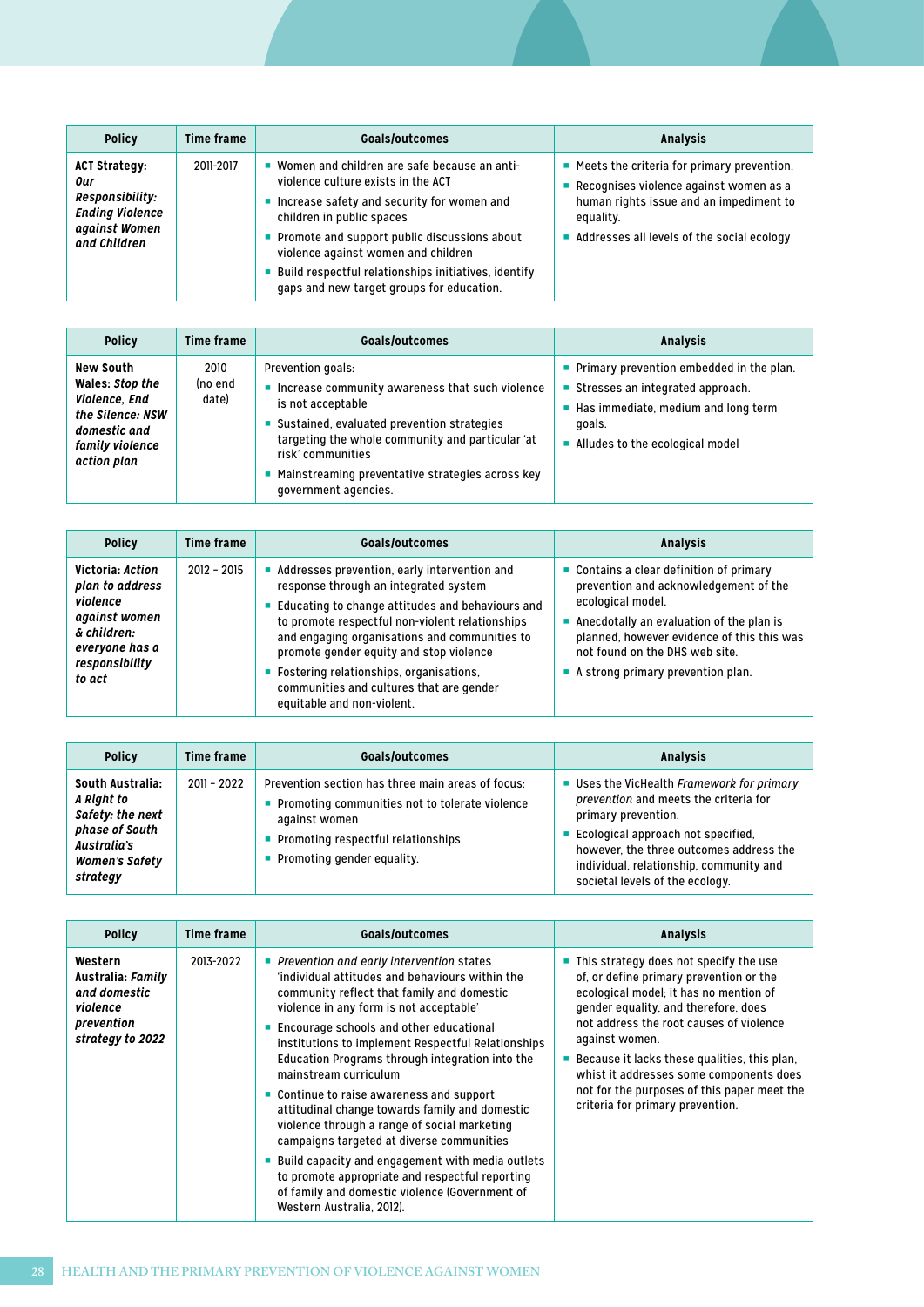| <b>Policy</b>                                                                                                                    | Time frame    | Goals/outcomes                                                                                                                                                                                                                                                                                                                                                                                                                                                                                                                                                                                                                                                    | <b>Analysis</b>                                                                                                          |
|----------------------------------------------------------------------------------------------------------------------------------|---------------|-------------------------------------------------------------------------------------------------------------------------------------------------------------------------------------------------------------------------------------------------------------------------------------------------------------------------------------------------------------------------------------------------------------------------------------------------------------------------------------------------------------------------------------------------------------------------------------------------------------------------------------------------------------------|--------------------------------------------------------------------------------------------------------------------------|
| Tasmania:<br>Primary<br>Prevention<br><b>Strategy</b><br>to Reduce<br>Violence<br>against<br><b>Women</b> and<br><b>Children</b> | $2012 - 2022$ | Strongly aligned with the national plan<br>Rejects outcomes 5 and 6 from the National<br>ш<br>Plan as being secondary and tertiary responses<br>that should be addressed through the criminal<br>justice system<br>$\blacksquare$ The implementation plan states that it will<br>address social norms and practices relating to<br>violence, gender roles and relations and access<br>to resources and systems of support, and<br>provides actions, and indicators for change for<br>each stated action<br>$\blacksquare$ Each of the actions in the implementation plan<br>address the broader factors that underpin the<br>phenomenon of gender-based violence. | Clearly defines primary prevention and the<br>ecological model<br>No evidence that it is being applied in practice.<br>п |

| <b>Policy</b>         | Time frame | Goals/outcomes                                                                                                          | <b>Analysis</b> |
|-----------------------|------------|-------------------------------------------------------------------------------------------------------------------------|-----------------|
| Northern<br>Territory |            | No specific plan, links with the National Plan and<br>VicHealth resources and AWHN National Women's<br>Health Strategy. |                 |

## **4.3 National Centre for Excellence**

The National Centre for Excellence (NCE) was established in mid-2013, represents a key commitment under the National Plan and a specific component of the first three year plan 2010 – 2013. The main function of the NCE is to build the evidence concerning domestic violence and sexual assault, and it has responsibility for developing a national research agenda and program.

Prior to 2013 the Commonwealth Government funded two gender based violence clearinghouses to disseminate research and inform practice: the Australian Domestic Violence Clearinghouse and the Australian Centre for the Study of Sexual Assault. With the creation of the National Centre for Excellence (NCE) two key bodies responsible for research and knowledge transfer in the national plan are now defunded. According to the NCE web site the core functions of the two clearinghouses will continue under its aegis, and a phased approach to the transition will see the existing clearinghouses continue to provide certain functions and services while the NCE prepares for a transition late in 2014.

The NCE is located in Sydney; its functions are specified in the 2012 National Implementation Plan (discussed above) as being to:

- Lead national efforts to enhance the research base in the areas of domestic [and family] violence and sexual assault across research, education and service delivery organisations to support the National Plan;
- Focus on translating evidence into information to support ongoing improvement in the work of practitioners;
- Help inform policy development and service delivery responses; and
- Prioritise, coordinate and focus research efforts across the different outcomes of the National Plan, as well as taking account of priorities identified in other national research agendas.

Late in 2013 the NCE undertook a stakeholder engagement process to inform the development of a national research agenda and identification of research priorities for perpetrator intervention programs. The report of the stakeholder engagement process states that primary prevention remains an under researched area in relation to domestic and family violence, with the main research focus being on interventions (or tertiary prevention).

Initial funding of \$1 million was provide to establish the NCE; from mid-2013 the Centre will receiving annual funding of \$3 million, with the Australian Government providing \$1.5 million annually and the remaining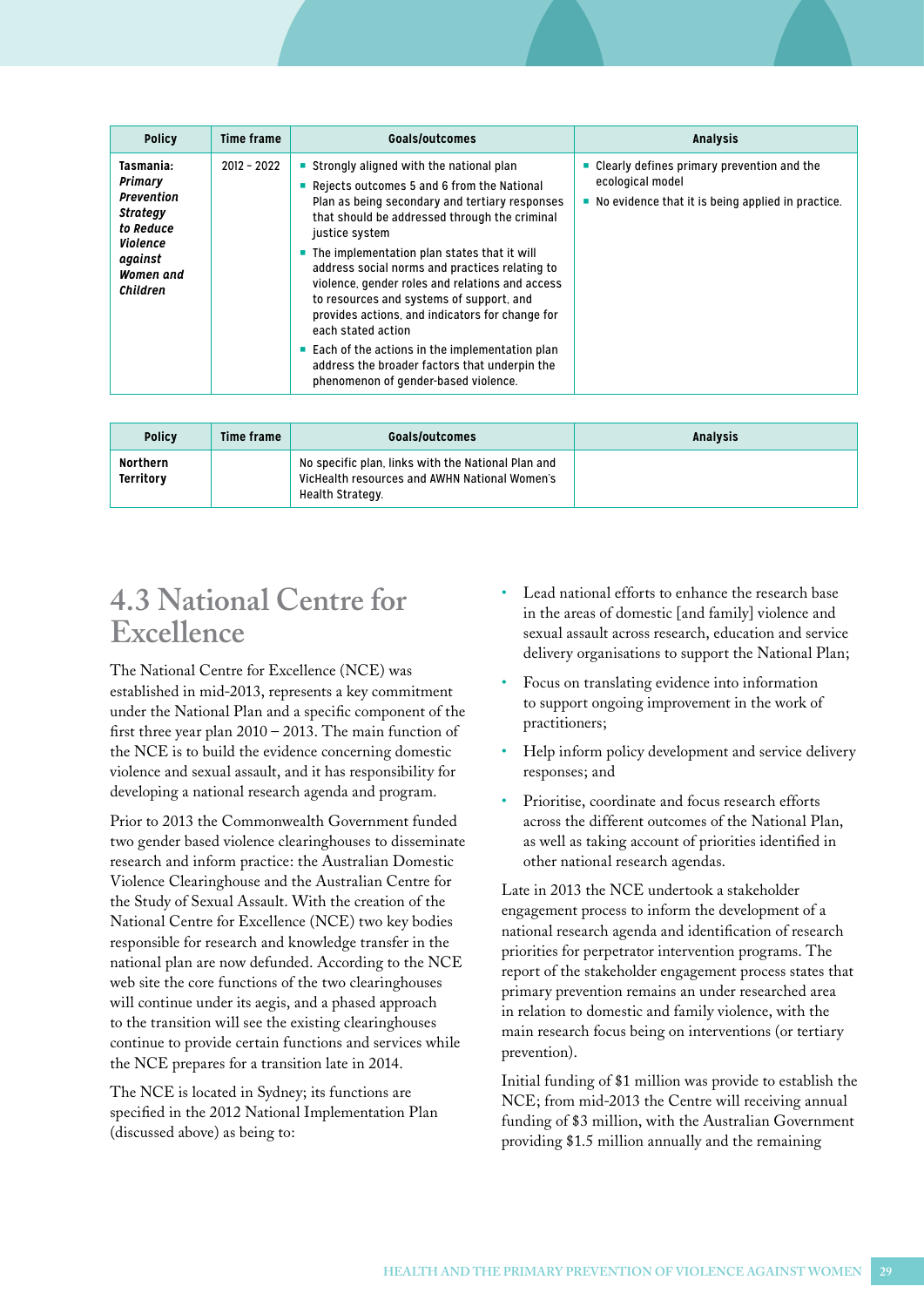\$1.5 million being provided by state and territory governments on a cost shared basis (Department of Social Services, 2013).

In May 2014 the Federal Government re-launched the NCE under a new name, as Australia's National Research Organisation for Women's Safety (ANROWS).

### **4.4 Foundation for the Prevention of Violence against Women.**

In July 2013 the Foundation to Prevent Violence against Women and their Children (the Foundation) was launched by the Commonwealth and Victorian Governments. The Foundation is a national, independent, not for profit, awareness-raising nongovernment organisation (NGO). It will engage the community in action to prevent violence against women and their children. The purpose of the Foundation is to harness community energy to reject inequality and violence against women, and drive a change in attitudes and behaviour (West et al., 2013). The role of the Foundation is to build on the National Plan, particularly in relation to primary prevention. Its objectives are to:

- Raise awareness and engage the community in taking action to prevent violence against women and their children;
- Drive a broad-based change in attitudes that condone or excuse violence against women and their children, and promote respect between women and men, including young people and children;
- Work with communities in which women and their children can be especially vulnerable to violence. This includes indigenous communities, culturally and linguistically diverse (CALD) communities and women and children with disabilities;
- Protect children through preventing violence against women, recognising the linkages between violence against women and child safety and well-being;
- Build a platform to bring together and support existing best practice primary prevention and other community organisations to collaborate in reducing violence against women and their children; and
- Establish an innovative and sustainable agency.

During the last half of 2013 community consultations were carried out around Australia with a range of stakeholders. The consultant's report on the national consultation process proposes that the Foundation should:

- Develop a national awareness raising strategy/ campaign to increase understanding across the country of the nature, dimensions, contributors and impacts of violence against women and their children, including a media/communications strategy;
- Develop a national primary prevention plan with implementation guidelines linked to the National Plan, National Framework for Protecting Australia's Children 2009-2020 and other relevant strategies/ frameworks; and
- Map key legislative and other systemic factors and develop a priority action plan to guide the changes required to assist in the prevention of violence.

At the time of writing this paper it was announced that the Foundation and the Victorian health Promotion Foundation (VicHealth) had formed a partnership to build, at the national level, on existing work to prevent violence against women. The first priority of the partnership is the development of national framework to provide a shared understanding of what needs to be done and ANROWS will be an equal partner in the frameworks development. (VicHealth, 2014).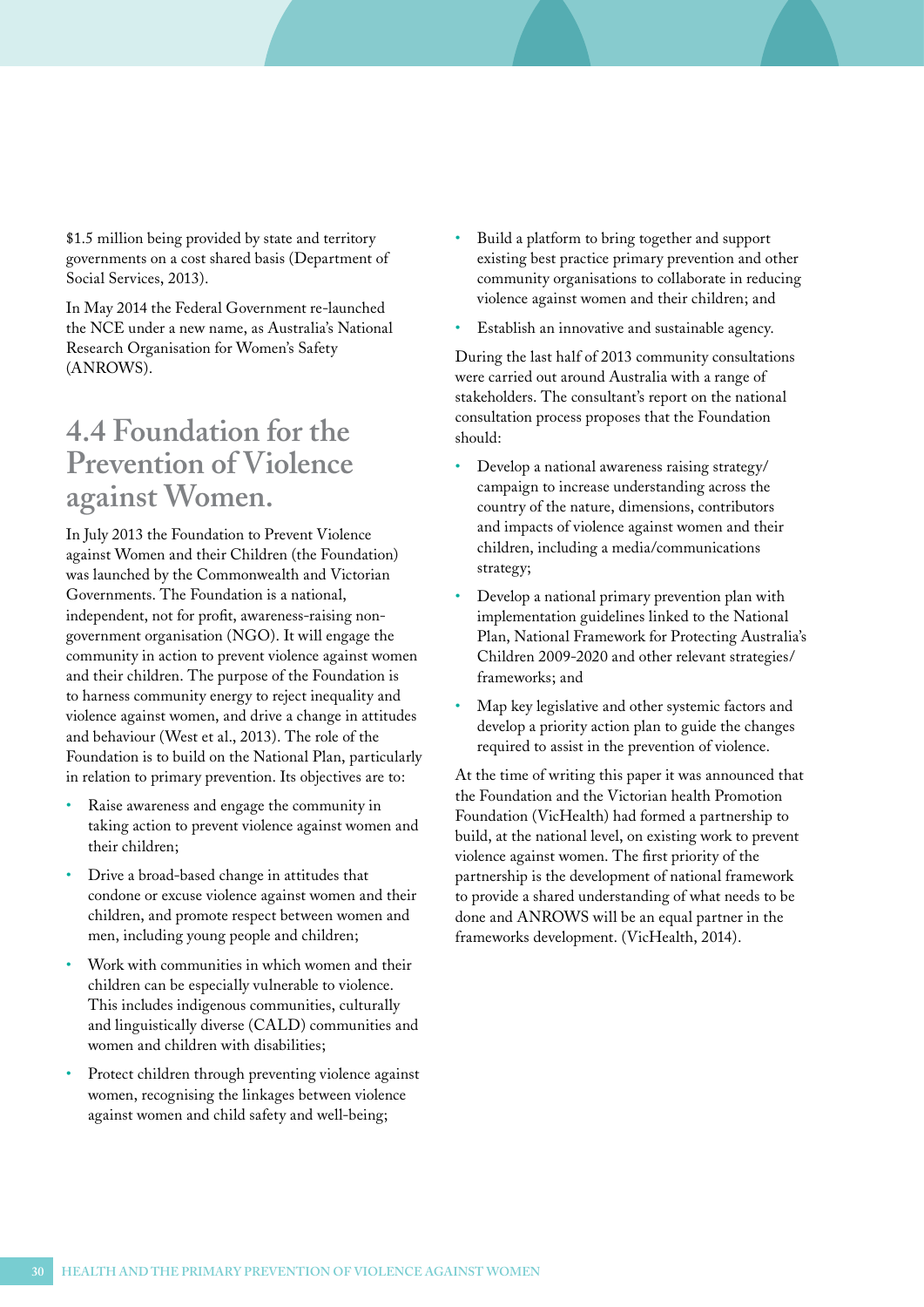# 5. Recommendations for a way forward

A sound foundation has been laid for the future development of primary prevention of violence against women in Australia. VicHealth has developed the evidence base and frameworks upon which to build primary prevention programs and the women's health sector across Australia has well developed skills for delivering such programs. This is not to suggest that all the answers are available and there is a great deal more to learn. With the backing of governments and the new non-government structures of the Foundation and Centre for Excellence, the stage is set for the work to continue and for ongoing improvement in knowledge and skills to occur. Based on the findings of this position paper, the Australian Women's Health Network (AWHN) proposes the following recommendations for a way forward in Australia to work towards the goal of eliminating violence against women.

## **To Federal, State and Territory Governments**

Based on the findings of this position paper the Australian Women's Health Network recommends that Governments:

- 1. Recognise that no single initiative will prevent violence against women. Dedicated funding must be provided to the primary prevention sector to ensure activities can be delivered across the range of settings where people live, work and play to continue and expand the work of preventing and eliminating all forms of violence against women.
- 2. Continue to provide specific funding for the tertiary response sector at a level to ensure women who are subjected to intimate partner violence and sexual assault have adequate and appropriate services available to provide them with safety and support.

This position paper has highlighted the importance of a collaborative, coordinated integrated approach to address violence against women. We believe that a national body is required to ensure the successful implementation of the recommendations contained on this paper. We therefore recommend that:

3. Responses to violence against women be guided by a national advisory structure of all relevant stakeholders. This would include governments,

the Foundation, ANROWS, AWAVA, women's health and other community organisations. The national advisory body would be responsible for developing a collaborative multi-year workplan between member stakeholders.

Further, we recommend that:

4. All community projects funded by the Commonwealth Government are evaluated (using either an external evaluation approach or a capacity building internal evaluation approach as discussed on page 29 of this position paper) and that reports of these evaluations are made freely available to the primary prevention sector to build the evidence base and to ensure ongoing learning. The multi year workplan discussed in Recommendation 3 should also be accompanied by an appropriately funded, substantive metaevaluation of whole of population change.

It is the role of government to ensure gender equity is enshrined in all Commonwealth and State laws, policies and practices. We therefore recommend:

- 5. All government policies should be reviewed regularly using a gender lens and when necessary updated to ensure that gender equality is enshrined in all its practices.
- 6. A communication strategy should be undertaken to promote gender equality laws and policies to ensure they are understood and adhered to by government, business and non-government sector organisations.
- 7. Governments and political parties at all levels should comply with and model gender equality in all appointments and committees.

It is commendable that Australia has a long term prevention plan in place; however, preventing violence against women is both an urgent and long term task that should not be subject to changes of government. The AWHN therefore recommends:

8. That Governments should publish regular updates on the progress of Commonwealth, state and territory prevention of violence against women plans. Reports from community programs funded under these plans should also be made available to ensure effective knowledge exchange occurs to inform ongoing practice.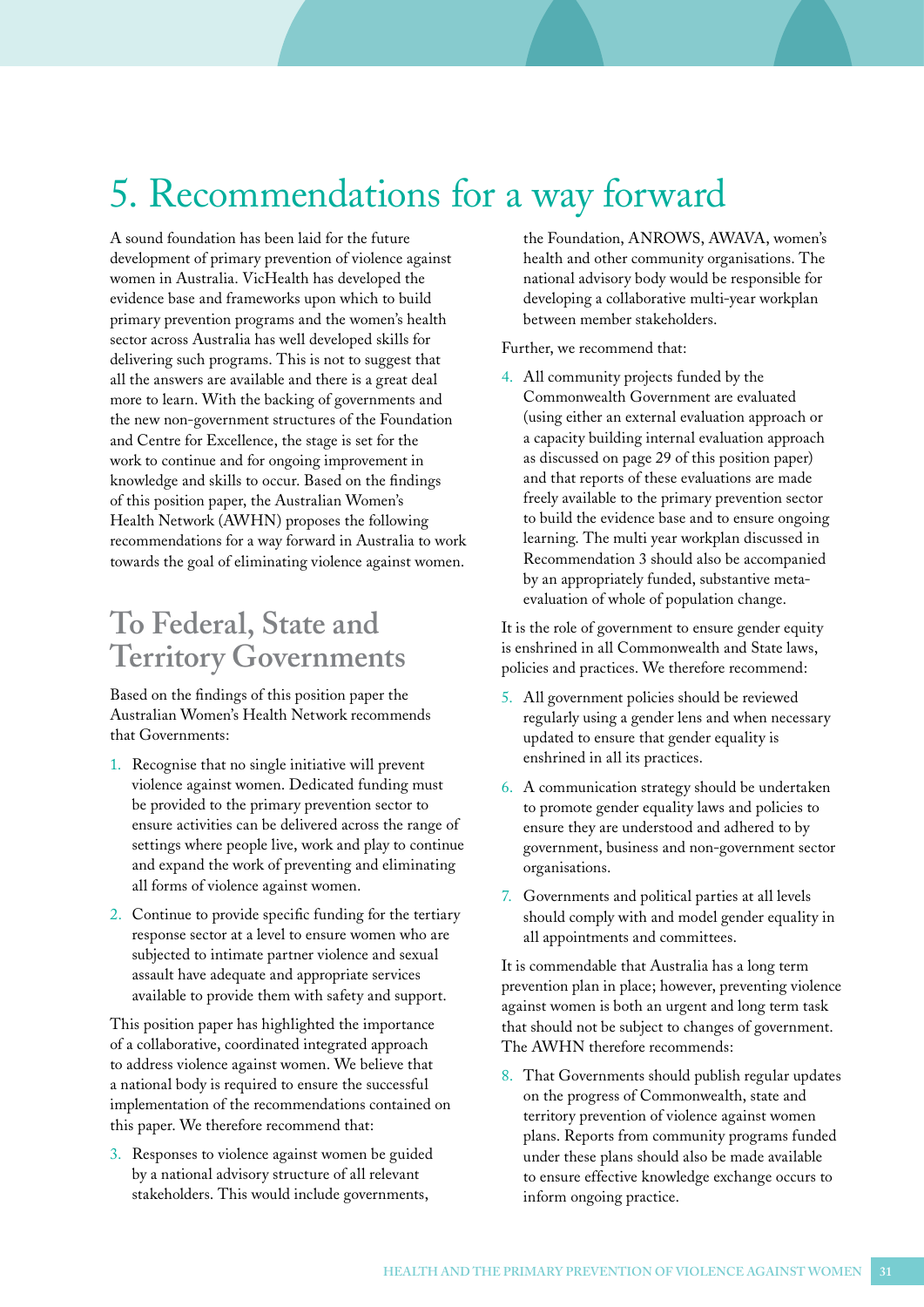There is a considerable focus on educating young people in equal and respectful relationships in the Commonwealth plan to prevent violence against women. The AWHN therefore recommends:

- 9. Respectful relationships education programs be incorporated into all schools' curricula from kindergarten through year 12.
- 10. All school programs are developed using the good practice principles detailed on page 24 of this position paper, using a whole school (health promoting) approach.
- 11. Long term funding be provided to continue improving and expanding primary prevention approaches across settings. This should include a long term commitment to evaluation.

### **To the Foundation to Prevent Violence against Women and their Children**

Based on the published roles and functions of the Foundation detailed on pages 34 & 35 of this position paper, the AWHN recommends:

- 12.Awareness raising programs developed and conducted by the Foundation should be evidence based, and draw on the good practice principles for community programs identified on page 24 of this position paper.
- 13. The Foundation develops a nationally agreed framework (including detailed definition of, and principles for primary prevention) to guide program development and implementation. This should be used to assess applications at all levels for funding primary prevention programs. Criteria for assessing primary prevention are suggested on page 24 of this position paper.

The media can play an important role in the primary prevention of violence against women. The EVAs<sup>16</sup> in Victoria has established that collaborations between NGO and media representatives can be productive. We therefore further recommend:

14. The Foundation works collaboratively with media outlets regardless of the platform to develop voluntary standards for reporting and advertising that reflects gender equality and respectful representations of women and men.

### **To Primary Prevention Practitioners**

Two key bodies stand out as having the knowledge and experience in both the social determinants of health and primary prevention, VicHealth and the women's health sector Australia wide. VicHealth has provided the evidence base upon which programs can be developed and the women's health sector has well developed skills in health promotion and primary prevention. The AWHN therefore recommends:

- 15. At a minimum, primary prevention programs should promote gender equality and respectful relationships, as well as challenging violence supportive behaviours, environments and structures that are the social determinants of violence against women.
- 16. Primary prevention programs be planned using the good practice principles identified in section 2.6 of this position paper.
- 17. Because gender inequality and the social determinants of health are critical factors underpinning violence against women, a gendered lens should be applied to the planning of primary prevention programs to ensure the underlying factors of gender and power are incorporated into all program plans.

<sup>16</sup> The Eliminating Violence Against Women Media Awards.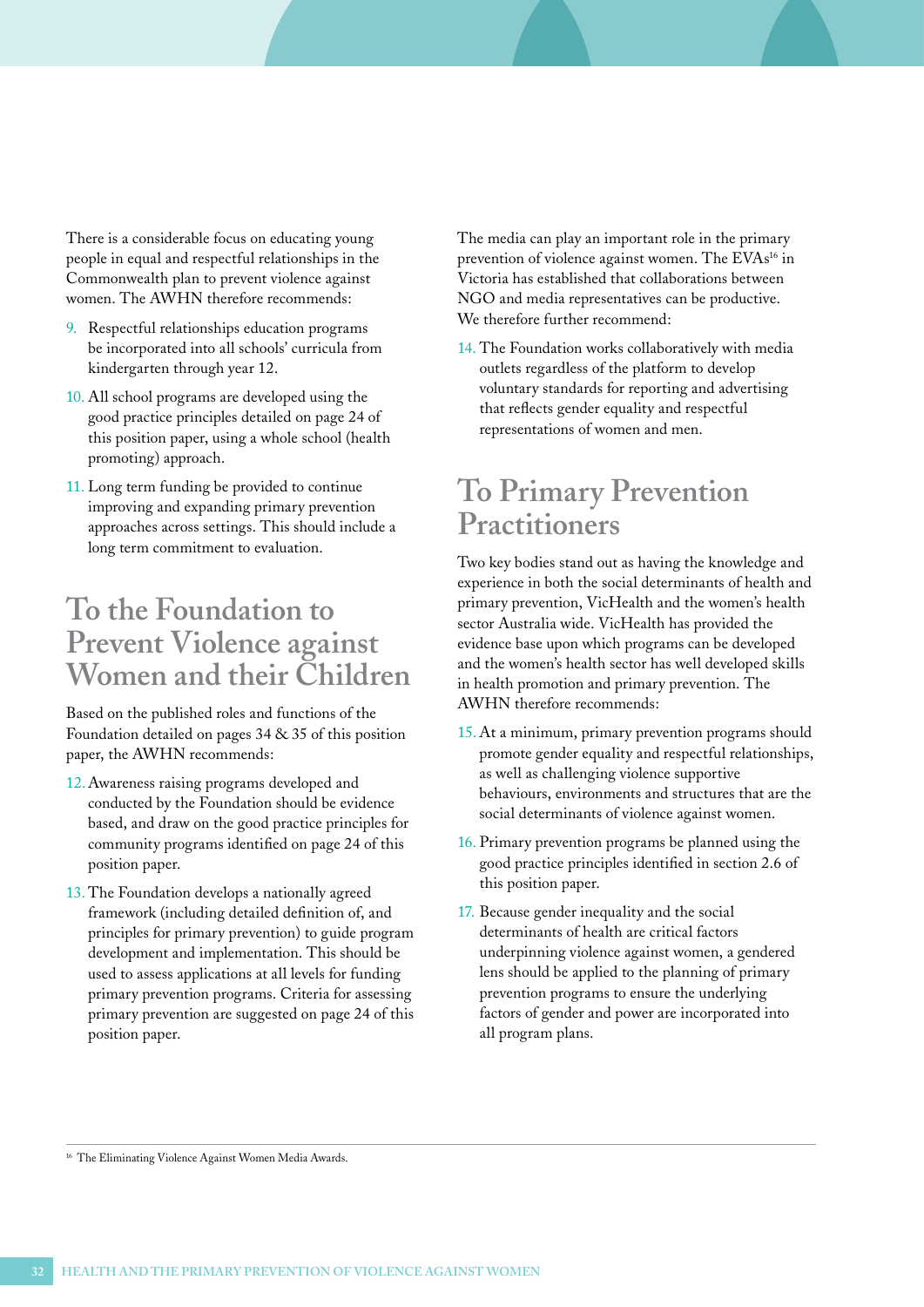## References

- ABRAMSKY, T., WATTS, C. H., GARCIA-MORENO, C., DEVRIES, K., KISS, L., ELLSBERG, M., JANSEN, H. A. & HEISE, L. 2011. What factors are associated with recent intimate partner violence? Findings from the WHO multi-country study on women's health and domestic violence. Biomed Central Public Health 11, 17 pages.
- ALIAKBARI, M. & FARAJI, E. 2011 Basic Principles of Critical Pedagogy. International Proceedings of Economics Development and Research 17
- ANTONOVSKY, A. 1996. The salutogenic model as a theory to guide health promotion. Health Promotion International, 11, 11-18.
- AUSTRALIAN BUREAU OF STATISTICS 2006. Personal Safety Survey, Australia. Canberra: Commonwealth of Australia.
- AUSTRALIAN WOMEN'S HEALTH NETWORK 2012. Women and Health and Well-being. Drysdale, Victoria.
- AUSTRALIAN WOMEN'S HEALTH NETWORK 2013. Women Health: Meaningful measures for population health planning. Drysdale, Victoria.
- BENEDICT, J. R. 1998. Athletes and Acquaintance Rape, Thousand Oaks CA, Sage.
- BERKOWITZ, A. 2002. Fostering Men's Responsibility for Preventing Sexual Assault. In: SCHEWE, P. (ed.) Preventing Violence in Relationships: Interventions Across the Life Span. Washington DC: American Psychological Association.
- BERKOWITZ, A. 2003. Applications of Social Norms Theory to Other Health and Social Justice Issues. In: H. WESLEY PERKINS, E. (ed.) The Social Norms Approach to Preventing School and College Age Substance Abuse. Jossey Bass.
- BLYE, F., MICHAEL, K., TRUDY, L. & KEVIN, D. 2003. A Tangle of Trouble: boys, masculinity and schoolingfuture directions. Educational Review, 55.
- BOGGS, C. 1976. Gramsci's Marxism, London, Pluto Press.
- BOSWELL, A. A. & SPADE, J. Z. 1996. Fraternities and College Rape Culture Gender & Society, 10, 133-147.
- CARMODY, M., EVANS, S., KROGH, C., FLOOD, M., HEENAN, M. & OVENDEN, G. 2009. Framing Best Practice: National standards for the primary prevention of sexual assault. Sydney: National Sexual Assault Prevention Education Project for The National Association of Services Against Sexual Violence. .
- CASEY, E. A. & LINDHORST, T. P. 2009. Toward a Multi-Level, Ecological Approach to the Primary Prevention of Sexual Assault: Prevention in Peer and Community Contexts. Trauma, Violence, & Abuse, 10, 91-114.
- CHUNG, D., ZUFFEREY, C. & POWELL, A. 2012. Preventing violence against women in the workplace (An evidence review: full report). . Melbourne, Australia: Victorian Health Promotion Foundation.
- COKER, A. L. 2004. Primary Prevention of Intimate Partner Violence for Women's Health: A Response to Plichta. J Interpers Violence, 19, 1324-1334.
- CONNELL, R. 2003. The Role of Men and Boys in Achieving Gender Equality [Online]. United Nations Division for the Advancement of Women
- CORBOZ, J., FLOOD, M. & DYSON, S. forthcoming. Challenges of Bystander Intervention in Elite Sport: Lessons from the Australian Football League. Violence Against Women.
- DEPARTMENT OF SOCIAL SERVICES. 2013. National Centre for Excellence [Online]. Canberra: Commonwealth of Australia. Available: http://www.dss. gov.au/our-responsibilities/women/programs-services/ reducing-violence/the-national-centre-of-excellence [Accessed January 21st 2014].
- DONOVAN, R. & VLAIS, R. 2005. Review of Communication Components of Social Marketing/ Public Education Campaigns Focusing on Violence Against Women. Melbourne: Victorian Health Promotion Foundation.
- DYSON, S. 2008. Catching On Everywhere: Evaluation of a whole school sexuality education project in 50 Victorian schools [Online]. Melbourne: Victorian Government Department of Education. Available: http://www. eduweb.vic.gov.au/edulibrary/public/teachlearn/student/ coeverywherept1.pdf [Accessed February 24th 2009].
- DYSON, S., BARRETT, C. & PLATT, M. 2011. 'The school's a calmer place': Promoting cultures of respect in schools. . Melbourne: The Australian Research Centre in Sex, Health and Society, La Trobe University.
- DYSON, S. & FLOOD, M. 2008. Building Cultures of Respect and Non-Violence. Melbourne: Australian Football League and VicHealth.
- EUROPEAN INSTITUTE FOR GENDER EQUALITY 2013. Study on 'Collection of methods, tools and good practices in the field of domestic violence (area D of Beijing Platform for Action)': Awareness raising. Croatia: European Institute for Gender Equality.
- FABIANO, P., PERKINS, W., BERKOWITZ, A., LINKENBACK, J. & STARK, C. 2003. Engaging Men as Social Justice Allies in Ending Violence Against Women: Evidence for a Social Norms Approach. Journal of American College Health, 52, 105-112.
- FAHCSIA. 2012 Update to NPIP Progress on National Priorities August 2012 [Online]. Available: http://awava. org.au/wp-content/uploads/2012/08/Update-to-NPIP-August-2012.pdf [Accessed January 16th 2014].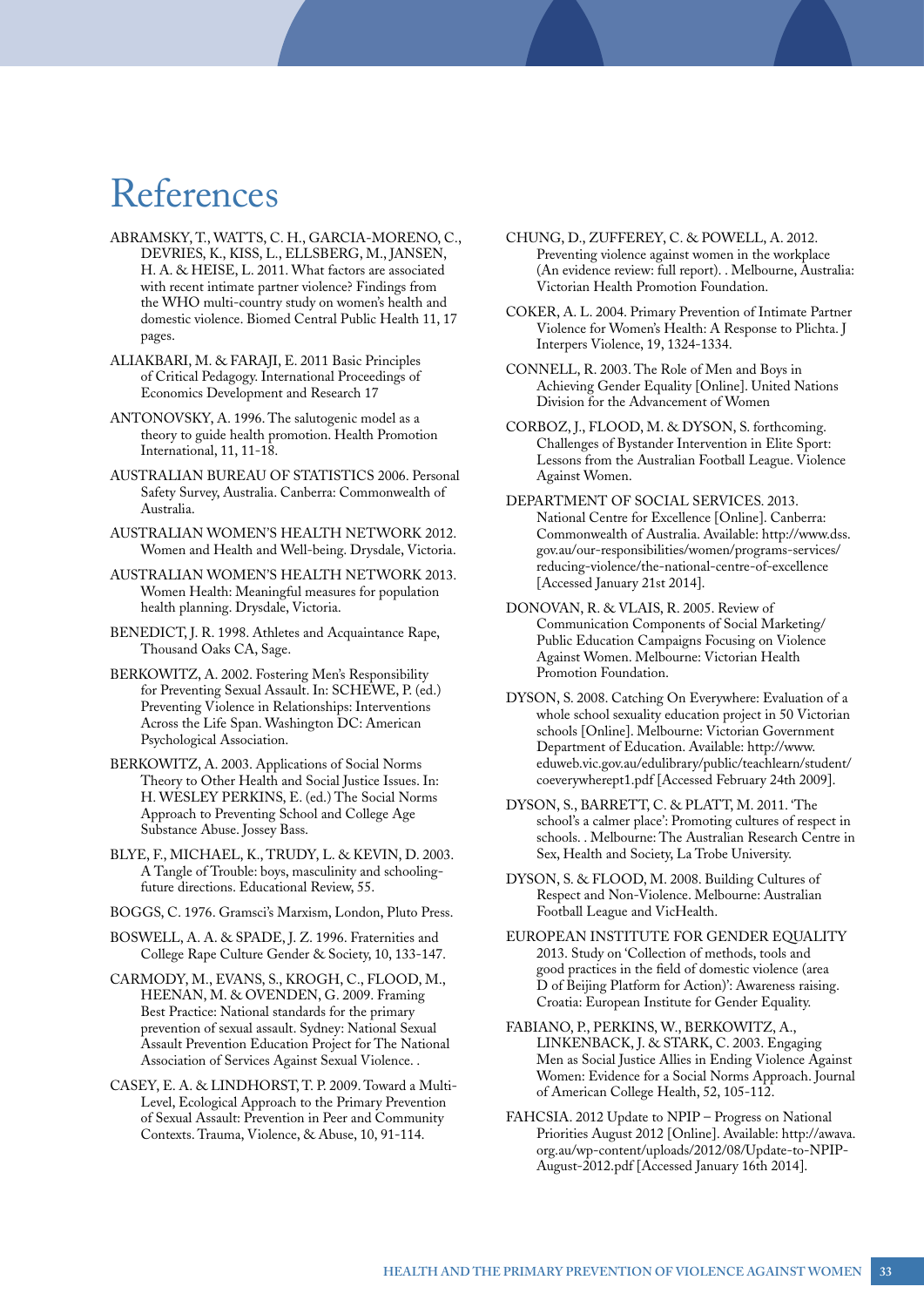- FLOOD, M. 2011. Involving Men in Efforts to End Violence Against Women. Men and Masculinities, 14, 358-377.
- FLOOD, M. 2013. Trends in Evaluation: Preventing Violence against women. Paper 1. VicHealth.
- FLOOD, M., FERGUS, L. & HEENAN, M. 2009. Respectful Relationships Education: Violence prevention and respectful relationships education in Victorian secondary schools. Melbourne: Victorian Health Promotion Foundation.
- FOUCAULT, M. 1980. Power/ Knowledge, New York, Harvester Press.
- FREIRE, P. 2005. Education for critical consciousness, New York, Continuum International Publishing Group.
- GARCÍA-MORENO, C., PALLITTO, C., DEVRIES, K., STÖCKL, H., WATTS, C. & ABRAHAMS, N. 2013. Global and regional estimates of violence against women: prevalence and health effects of intimate partner violence and non-partner sexual violence. Switzerland: World Health Organization
- GIDDENS, A. 1979. Central Problems in Social Theory: Action, Structure and Contradictions in Social Analysis, University of California Press.
- GLASGOW CENTRE FOR POPULATION HEALTH 2011. Asset based approaches for health improvement: redressing the balance. Glasgow Centre for Population Health.
- GOVERNMENT OF WESTERN AUSTRALIA 2012. Western Australia's Family and Domestic Violence Prevention Strategy to 2022.
- GRAPE, M. 2012 The Role of Faith Based Organisations in a Strategy to Eliminate Violence Against Women and Girls Bangkok, Thailand UN Women in cooperation with ESCAP, UNDP, UNFPA, UNICEF and WHO
- HAGEMANN-WHITE, C., KAVEMANN, B., KINDLER, H., MEYSEN, T. & PUCHERT, R. 2010. Review of Research on Factors at Play in Perpetration. Osnabruk, Germany: University of Osnabruk.
- HALL SMITH, P., WHITE, J. & MORACCO, K. 2009. Becoming Who We Are: A theoretical explanation of gendered social structures and social networks that shape adolescent interpersonal aggression. Psychology of Women Quarterly, 33, 25-29.
- HARROP, E., ADDIS, S., ELLIOTT, E. & WILLIAMS, G. 2006. Resilience, Coping and Salutogenic Approaches To Maintaining And Generating Health: A Review. Cardiff University.
- HOLMES, S. 2012. Promoting Equal and Respectful Relationships in Faith Communities: a Manual and Tool Kit working together to prevent violence against women before it occurs. Darebin, Victoria: Darebin City Council & The Victorian Health Promotion Foundation (VicHealth).
- JARVIS, P. 1987. Adult Learning in the Social Context, Indianapolis, MacMillan Publishing.
- KWOK, W. L. 2013. Trends in Evaluation: Preventing violence against women. Paper 2. VicHealth.
- MARTIN, S. L., COYNE-BEASLEY, T., HOEHN, M., MATHEW, M., RUNYAN, C. W., ORTON, S. & ROYSTER, L.-A. 2009. Primary Prevention of Violence Against Women: Training Needs of Violence Practitioners. Violence Against Women, 15, 44-56.
- MATON, K. I. 2000. Making a Difference: The Social Ecology of Social Transformation Journal American Journal of Community Psychology 28, 25-57.
- MELNICK, M. 1992. Male athletes and sexual assault. Journal of physical education, recreation and dance, 63,  $32 - 35.$
- MICHAU, L. 2005. Violence against women: Good Practice in designing a community-based approach to prevent domestic violence. Vienna, Austria: UN Division for the Advancement of Women in collaboration with UN office on Drugs and Crime.
- NATIONAL COUNCIL TO REDUCE VIOLENCE AGAINST WOMEN AND THEIR CHILDREN 2009. Time for Action: The National Council's Plan for Australia to Reduce Violence against Women and their Children, 2009 – 2021. Canberra: Commonwealth of Australia.
- NATIONAL PUBLIC HEALTH PARTNERSHIP 2006. The Language of Prevention. Melbourne: NPHP.
- PEERSMAN, G. 2001. Promoting health: principles of practice and evaluation. In: OLIVER, S. & PEERSMAN, G. (eds.) Using Research for Effective health Promotion. Buckingham: Open University Press.
- QUADARA, A. & WALL, L. 2012. What is effective primary prevention in sexual assault? Translating the evidence for action. ACSSA Wrap, 11.
- ROSEN, L. N., KAMINSKI, R., MOORE PARMLEY, A., KNUDSON, K. & FANCHER, P. 2003. The Effects of Peer Group Climate on Intimate Partner Violence Among Married Male U.S. Army Soldiers. . Violence Against Women, 9, 1045-1071
- SANDAY, P. R. 1996. Affirmative Consent. A Woman Scorned: Acquaintance Rape on Trial. . New York: Doubleday.
- SAWICKI, J. 1991. Disciplining Foucault: Feminism, Power, and the Body, New York, Routledge.
- THARP, A., DEGUE, S., LANG, K., VALLE, L., MASSETTI, G., HOLT, M. & MATJASKO, J. 2011. Commentary on Foubert, Godin and Tatum (2010): The evolution of sexual violence prevention and the urgency for effectiveness. Journal Of Interpersonal Violence, 26.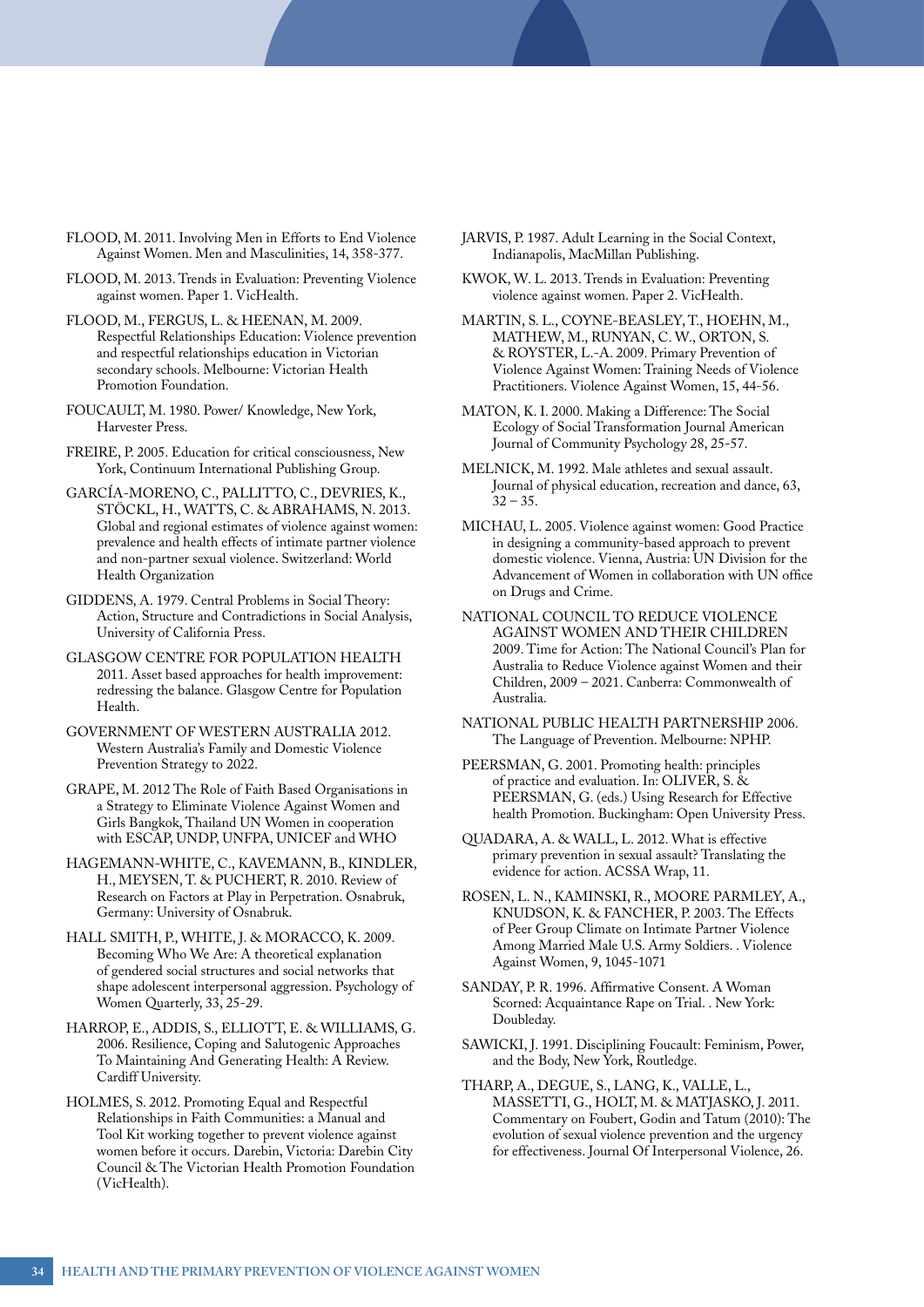- UN DIVISION FOR THE ADVANCEMENT OF WOMEN 2008. Women 2000 and beyond: the role of men and boys in achieving gender equality. United Nations Department of Economic and Social Affairs.
- UN WOMEN 2012. Report of the Expert Group Meeting on Prevention of Violence against Women and Girls In: FERGUS, L. (ed.). Bangkok, Thailand 17-20 September 2012 UN Women in cooperation with ESCAP, UNDP, UNFPA, UNICEF and WHO.
- UNITED NATIONAL GENERAL ASSEMBLY 2006. Convention on the Elimination of All Forms of Discrimination against Women. In: NATIONS, U. (ed.) Resolution A/60/503. Dag Hammarskjöld Library United Nations
- UNITED NATIONS 1993. Declaration on the Elimination of Violence against Women. Geneva: United Nations.
- UNITED NATIONS GENERAL ASSEMBLY 2006. In-Depth Study on All Forms of Violence against Women: Report of the Secretary General.
- VICTORIAN HEALTH PROMOTION FOUNDATION 2004. The health costs of violence -Measuring the burden of disease caused by intimate partner violence. Melbourne Victorian Health Promotion Foundation.
- VICTORIAN HEALTH PROMOTION FOUNDATION 2007. Preventing Violence Before it Occurs: A framework and background paper to guide the primary prevention of violence against women in Victoria. Melbourne: VicHealth.
- VICTORIAN HEALTH PROMOTION FOUNDATION 2008. Violence Against Women in Australia As a Determinant of Health. Research Paper 4. Melbourne.
- VICTORIAN HEALTH PROMOTION FOUNDATION 2010. National Survey on Community Attitudes to Violence Against Women 2009: Changing cultures, changing attitudes – preventing violence against women. A Summary of Findings. Melbourne: Victorian Health Promotion Foundation.
- VICTORIAN HEALTH PROMOTION FOUNDATION 2012. The Respect , Responsibility and Equality program. A summary report on five projects that build new knowledge to prevent violence against women. Melbourne, Australia: Victorian Health Promotion Foundation.
- VICTORIAN HEALTH PROMOTION FOUNDATION 2014. New partnership delivers national focus on violence prevention 10.04.14 Partner Media Release Available: http://www.vichealth.vic.gov.au/Media-Centre/Partner-media-releases/New-partnershipdelivers-national-focus-on-violence-prevention.aspx
- WEST, R., PLANT, A. & SCOTT, M. 2013. The Foundation to Prevent Violence against Women and their Children Report of the National Consultations. Balmain, NSW: WestWood Spice.
- WORLD HEALTH ORGANISATION. 1986. Ottawa Charter for Health Promotion [Online]. WHO. Available: http://www.who.int/healthpromotion/ conferences/previous/ottawa/en/ [Accessed January 23rd. 2014].
- WORLD HEALTH ORGANISATION. 1948. Preamble to the Constitution of the World Health Organisation as adopted by the International Health Conference, New York, 19 June – 22 July, 1946; signed on 22 July 1946 by the representatives of 61 States (Official Records of the World Health Organisation, no 2, p 100) and entered into force on 7 April, 1948 (Vol 2003) [Online]. Geneva: WHO. Available: http://www.who.int/3by5/partners/ NGOguidingprinciples.pdf.
- WORLD HEALTH ORGANISATION. 1986. Ottawa Charter for Health Promotion [Online]. WHO. Available: http://www.who.int/healthpromotion/ conferences/previous/ottawa/en/ [Accessed January 23rd. 2014].
- WORLD HEALTH ORGANISATION 2002. World report on violence and health. Geneva: WHO.
- WORLD HEALTH ORGANISATION 2007. Primary prevention of intimate partner violence and sexual violence: Background paper for WHO expert meeting May 2-3 2007.
- WORLD HEALTH ORGANISATION 2009. Promoting gender equality to prevent violence against women. Geneva, Switzerland: World Health Organization.
- WORLD HEALTH ORGANISATION. 2013. What are social determinants of health? [Online]. World Health Organisation,. Available: http://www.who.int/social\_ determinants/sdh\_definition/en/index.html [Accessed January 5th. 2014].
- WORLD HEALTH ORGANISATION. 2014. What do we mean by "sex" and "gender"? [Online]. Available: http://www.who.int/gender/whatisgender/en/ [Accessed January 9th 2014].
- ZUBER-SKERRITT, O. 2001. Action Learning and Action Research: paradigm, praxis and programs. In: SANKARA, S., DICK, B. & PASSFIELD, R. (eds.) Effective Change Management Through Action Research and Action Learning: Concepts, Perspectives, Processes and Applications Lismore: Southern Cross University Press.